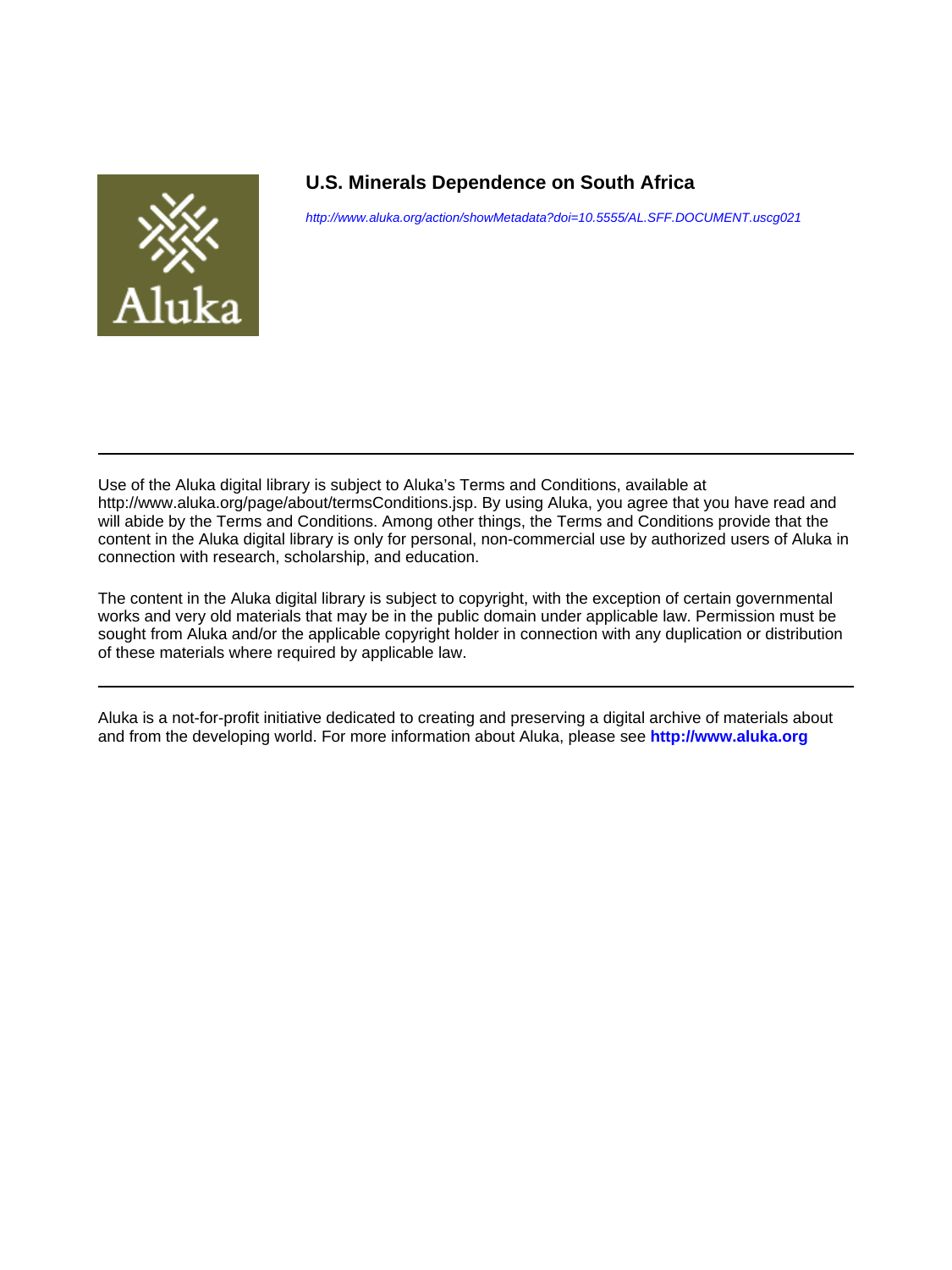# **U.S. Minerals Dependence on South Africa**

| Alternative title              | U.S. Minerals Dependence on South Africa                                                                                                                               |
|--------------------------------|------------------------------------------------------------------------------------------------------------------------------------------------------------------------|
| Author/Creator                 | Committee on Foreign Relations; United States Senate                                                                                                                   |
| Publisher                      | U.S. Government Printing Office                                                                                                                                        |
| Date                           | 1982                                                                                                                                                                   |
| Resource type                  | Hearings                                                                                                                                                               |
| Language                       | English                                                                                                                                                                |
| Subject                        |                                                                                                                                                                        |
| Coverage (spatial)             | South Africa, United States                                                                                                                                            |
| Source                         | Congressional Hearings and Mission Reports: U.S.<br><b>Relations with Southern Africa</b>                                                                              |
| Description                    | This is a study commissioned by the Senate Committee on<br>Foreign Relations, and includes analysis, policy options,<br>and appendices with data on specific minerals. |
| Format extent<br>(length/size) | 44 page(s)                                                                                                                                                             |

<http://www.aluka.org/action/showMetadata?doi=10.5555/AL.SFF.DOCUMENT.uscg021>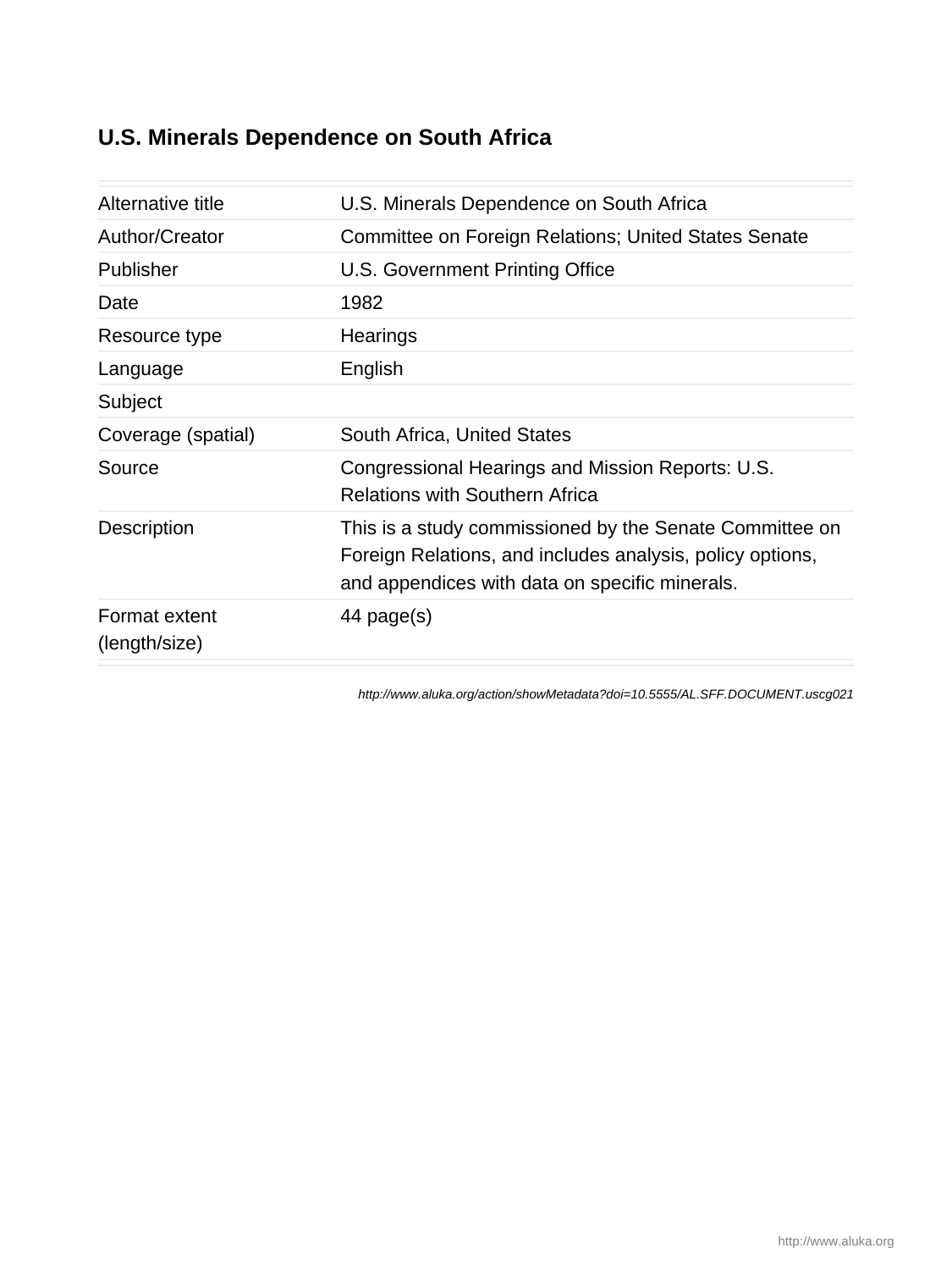# **U.S.** MINERALS **DEPENDENCE ON SOUTH** AFRICA

# **A** REPORT

## TO **THE**

# COMMITTEE **ON FOREIGN RELATIONS** UNITED **STATES SENATE**



OCTOBER **1982** 

Printed for the use of the Committee on Foreign Relations

**U.S. GOVERNMENT PRINTING OFFICE 98-6 0 WASHINGTON: 1982**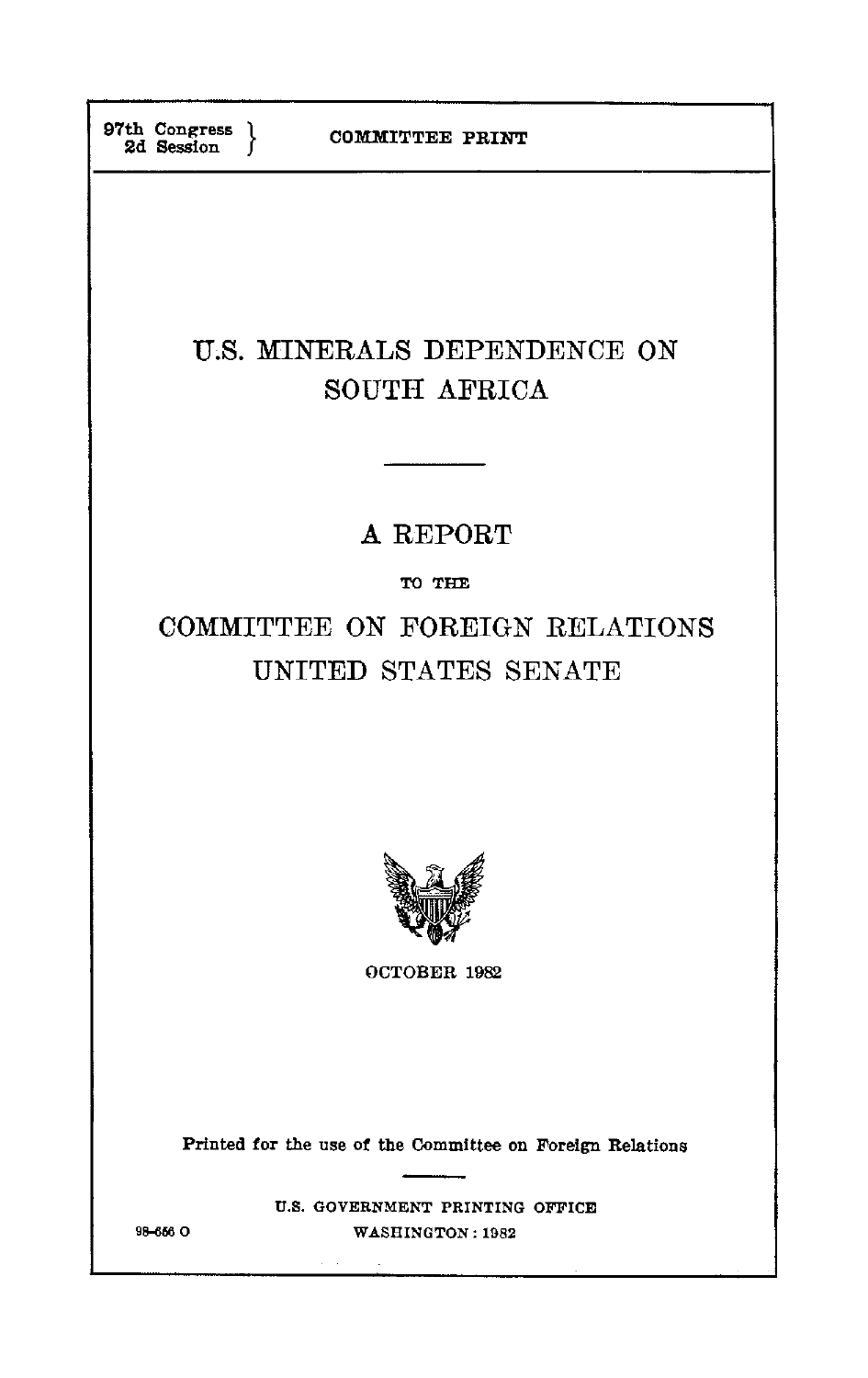## COMMITTEE **ON** FOREIGN **RELATIONS**

CHARLES **H.** PERCY, Illinois, *Chairman*

HOWARD H. BAKER, JR., Tennessee **JESSE** HELMS, North Carolina S. **I.** HAYAKAWA, California RICHARD G. LUGAR, Indiana CHARLES McC. MATHIAS, JR., Maryland NANCY L. KASSEBAUM, Kansas RUDY BOSCHWITZ, Minnesota LARRY PRESSLER, South Dakota

CLAIBORNE PELL, Rhode Island JOSEPH R. BIDEN, JR., Delaware JOHN GLENN, Ohio PAUL S. SARBANES, Maryland EDWARD ZORINSKY, Nebraska PAUL E. TSONGAS, Massachusetts ALAN CRANSTON, California CHRISTOPHER **J.** DODD, Connecticut

EDWARD **G. SANDERS,** *Staff Director*  GERYLD B. **CHRISTIANSON,** *Minority Staff Director* 

**(II)**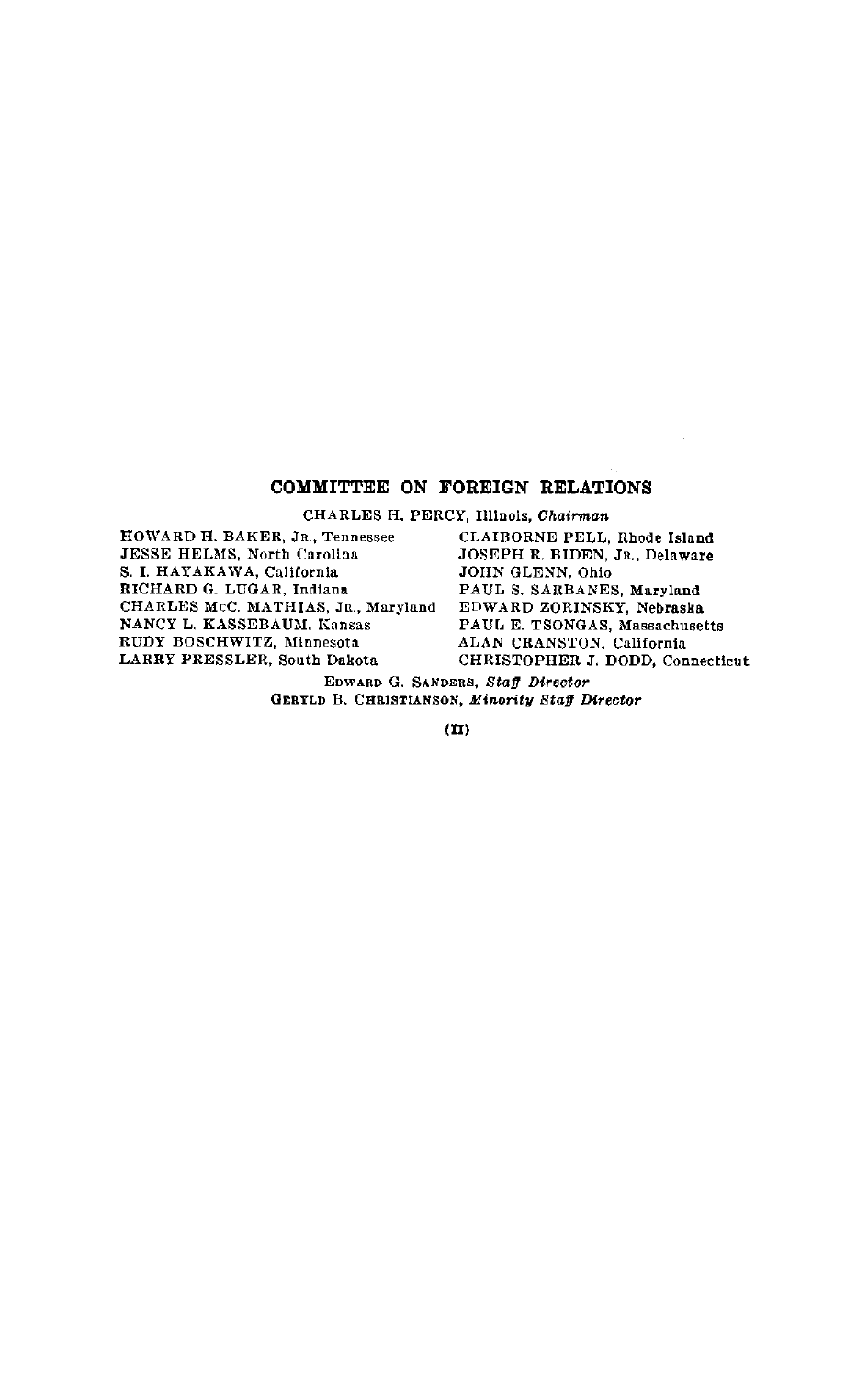## **FOREWORD**

The dependence of the United States and other Western industrial countries on South African minerals is an issue which seems to sur face each time there is an American election or there are new signs of unrest within South Africa or on its borders. In order to provide the Committee with more complete information on the implications for United States policy of this dependency, two Committee staff members, Joel Johnson and Gerald E. Connolly, visited South Africa in August of 1981. They circulated a private report for Committee Members upon their return. Given recent reports of labor unrest in South African gold mines, and renewed activity on both the diplomatic and military fronts regarding Namibia, I believe the report would be useful for the public. I have therefore asked the staff to update the report for publication.

The report includes several important observations:

-Western industrial states are much more dependent on South African minerals exports, in the sense that there are few alternative sources for chrome, vanadium, manganese and platinum, than South Africa is on the West for export earnings from those minerals. Most of South Africa's export earnings come from gold, a high value, low volume commodity which would easily be smuggled out of South Africa and which would have a ready market throughout the world particularly in Third World countries. Hence any multilateral, across the-board embargo of imports from South Africa is both politically unlikely and would have little prospect of being an effective method of forcing internal change.

-The notion that in an international crisis the Soviets might inter dict minerals shipments from South Africa is unlikely except under such wartime conditions where shipping from the Persian Gulf would also come under attack. In that case the immediate loss of petroleum supplies to the West would far exceed in importance the longer term loss of minerals for industrial purposes. Factories and war machines would stop from lack of fuel before they suffered from lack of chrome.

-It is possible, but unlikely, that political upheavals in South Africa would lead to a disruption of minerals shipments to the West for foreign policy reasons. Experience with most developing countries is that their requirements for foreign exchange to meet broadened social demands on their budgets means that they are willing to ship almost any commodity to any buyer. Examples include Angola, Cuba, and Allende's Chile. In all cases these countries have exported to the West. The greatest risk from a leftist regime is not over foreign policy issues, but rather changes in domestic policies which would result in decreased minerals production (because of flight of capital and skilled labor and management).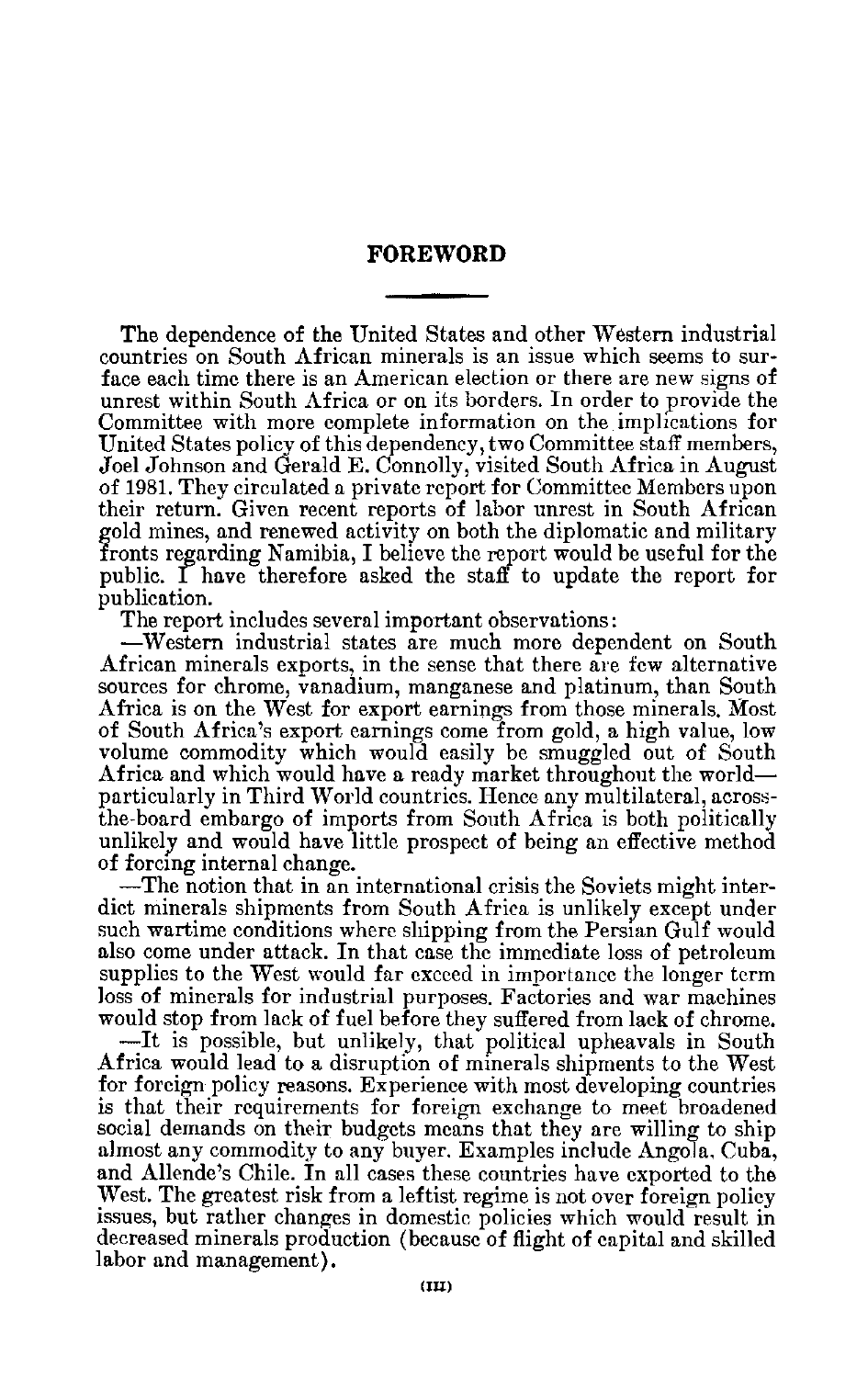-The most likely scenario for cutoffs of minerals from South Africa would involve domestic social unrest and possible violence which could reduce production or eliminate it for brief periods of time. Such violence could come from frustrated black labor, because of continuing apartheid policies, or from disgruntled white labor which coula feel threatened **if** the pace of social cnange increases.

These tentative conclusions in turn suggest several policy options which the United States **might** pursue:

-In order to protect the economy from short to medium interruptions in supply of critical minerals from South Africa, legislation might be considered to allow for a modest increase in current stock piles, with provisions allowing release of such stocks to nondefense imu6uries **i** tile cabe **Oi** ucnpurary noninarlet-related supply disruptions.

**-A** renewed effort might be made in the Organization for Eco nomic Cooperation and Development (OECD) to devise a common stockpile policy. The United States might put force behind such a proposal by declaring that if no cooperative schemes are in place, export controls would be imposed on U.S. supplies in an emergency situation.

-Standby legislation might be considered to ease certain Federal regulations sucn as emission controls requirements on new cars (cata lytic converters account for over half of annual U.S. platinum con sumption) for short periods of time.

-Some deferral tax incentives or subsidies might be provided to encourage firms to maintain certain uneconomic minerals processing facilities in mothballs, so that the United States could quickly gear up to process ores from other source countries if imports of processed metals (ferrochrome, ferromanganese) from South Africa were disrupted.

-Continued pressures must be exerted on South Africa to move away from apartheid. More importantly, no encouragement should be given to white South African hard liners that the United States will ignore social injustice for strategic reasons. On the other hand, there is much evidence that one of the strongest pressures on South Africa to moderate its policies is the strain on a growing economy caused by the limited pool of skilled white and biack labor, which requires accelerated training and absorption of blacks. This calls into question the advisability of encouraging limits on foreign investment in South Africa. Finally, the United States should continue to do what it can to help educate black South Africans-both inside and outside the country-so that there will be a large pool of Western trained blacks. Education is one area (employment and politics are others) in which the United States should promote meaningful change leading to the rightful participation by blacks in the country's managerial and decisionmaking processes.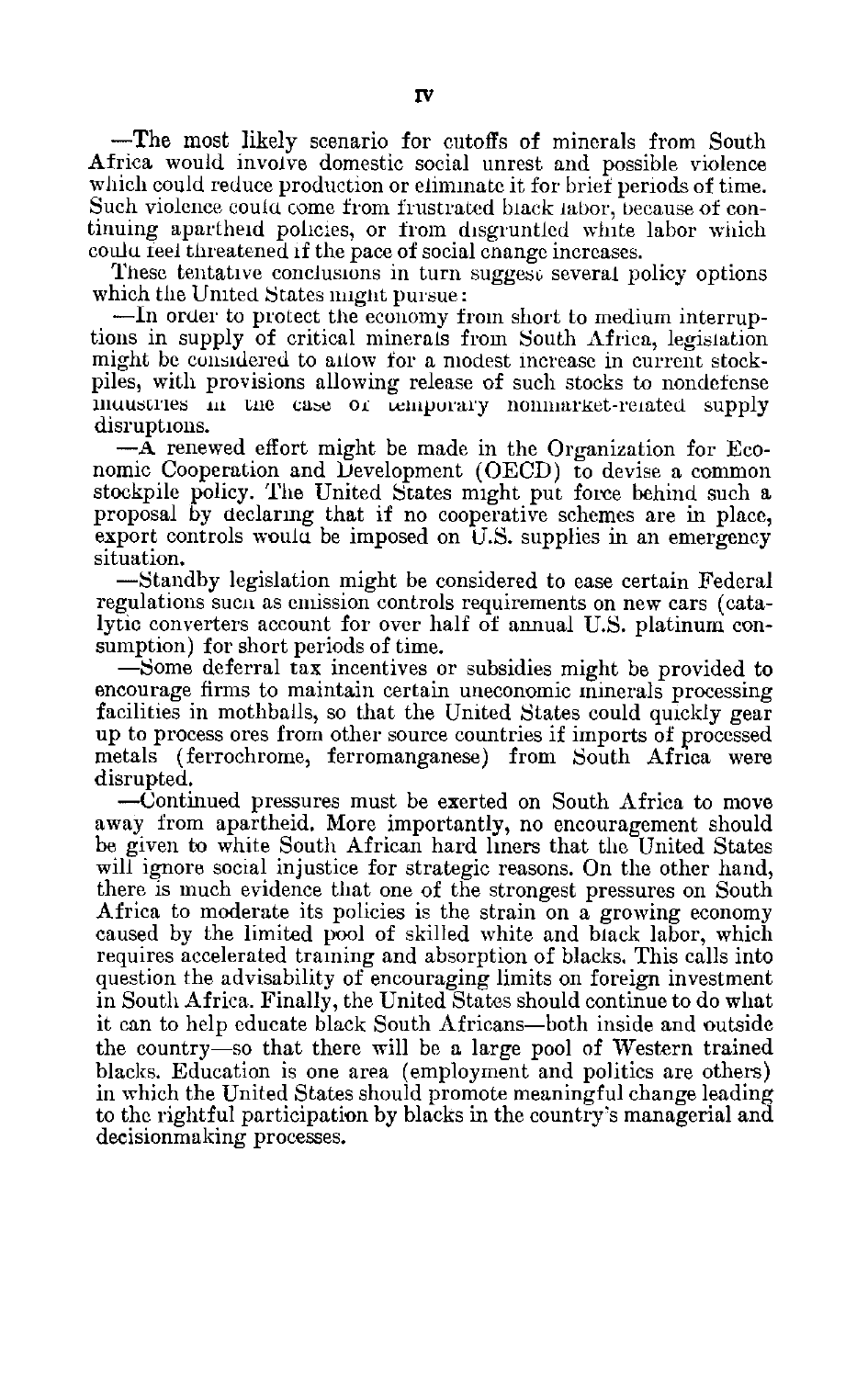There is no question that South Africa is strategically important to the United States and the Western world, and that its unique endow ment of certain minerals is a major reason for that importance. There is also no question that sooner or later profound change will come to that country. It is to be hoped that the process will be rapid and peaceful. But if it is not, the West needs to be prepared to deal with the side effects of such change-not by trying to hold back change itself, but by making advance preparations to ensure that our own economies can continue to function without major disruption. I would hope this report will help stimulate discussion on the nature such advance, preparations might take. The views contained in the report reflect those of the staff members and do not necessarily reflect the views or opinions of the Committee on Foreign Relations or any of its Members.

**CHARLES H. PERCY,**  *Chairman.*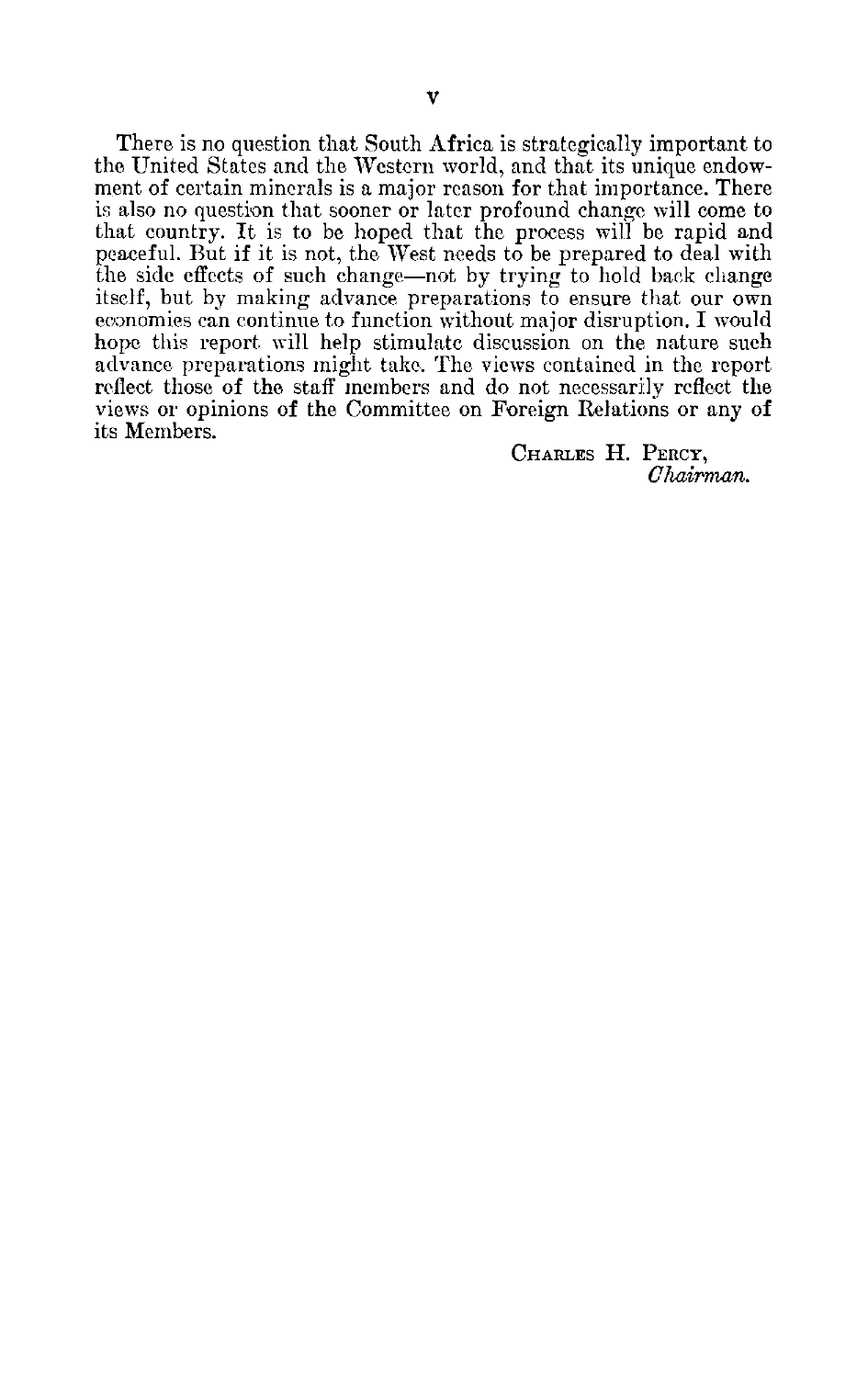# **CONTENTS**

 $\overline{a}$ 

| $\bf{Foreword}_{--}$                                    |  |
|---------------------------------------------------------|--|
|                                                         |  |
|                                                         |  |
|                                                         |  |
|                                                         |  |
|                                                         |  |
|                                                         |  |
| B. Takeover by a Marxist-oriented government            |  |
| C. International boycott against South African exports. |  |
| D. South African embargoes on selected mineral exports  |  |
|                                                         |  |
|                                                         |  |
|                                                         |  |
|                                                         |  |
| Appendices:                                             |  |
| Table I. European minerals import dependence            |  |
|                                                         |  |
|                                                         |  |
|                                                         |  |
|                                                         |  |
|                                                         |  |
| Table VII. Fact sheet on manganese                      |  |
|                                                         |  |
|                                                         |  |
|                                                         |  |
|                                                         |  |
|                                                         |  |
|                                                         |  |
| Table XIV. Fact sheet on vanadium                       |  |

**(VII)**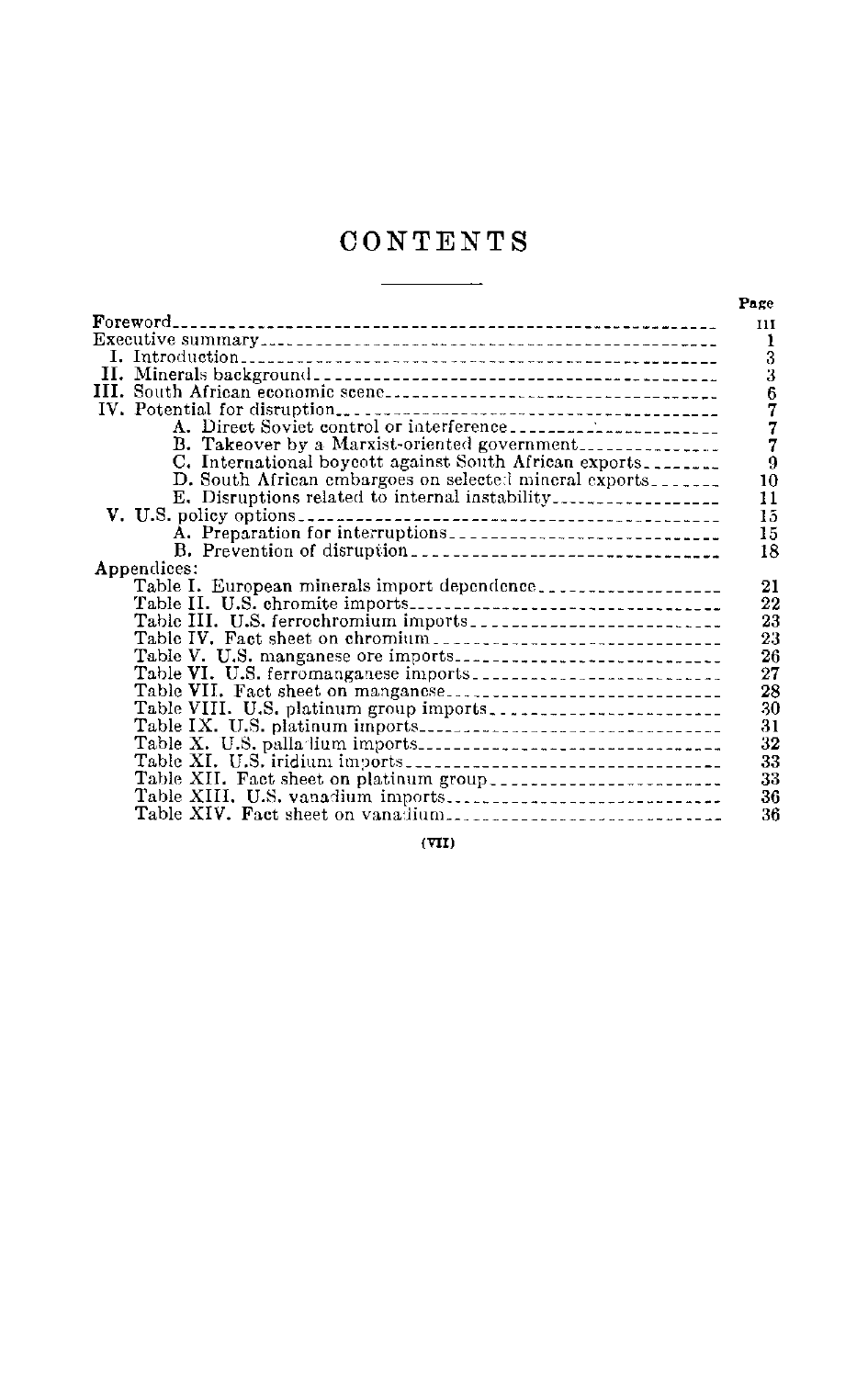## **EXECUTIVE SUMMARY**

U.S. dependence on imports of certain critical minerals has received considerable attention in recent months. Our heavy reliance on South Africa for the import of chrome (and ferrochrome), platinum, and manganese minerals which are essential for specialty steels and petro leum refining has been publicly linked by the Reagan Administration to a policy of improved relations with the Government of South Af rica, and to increased preoccupation with Soviet and Cuban involve ment in neighboring Southern African states.

Several scenarios could lead to short-term or lengthy disruptions of strategic mineral supplies from South Africa. Five scenarios are reviewed in this study, listed in order of increasing probability of occurrence:

-Direct Soviet control or interference

-Takeover by a Marxist-oriented government

-International boycott against South African exports

-South African embargoes on selected mineral exports

-Disruptions related to internal instability

Soviet disruption of minerals transport from South Africa was judged likely only in the context of widescale conflict in which petro leum supplies from the Persian Gulf would also be disrupted, which would be a more serious problem than the loss of minerals themselves. Even a takeover of South Africa by a black Marxist-leaning govern ment at some time in the distant future was not deemed a major risk to our minerals supplies. There are no significant examples of Third World Marxist states withholding raw materials from world or U.S. markets for foreign policy reasons. Marxist states usually seek to en hance their accumulation of foreign currency to pursue their internal social objectives. The greater risk is related'to domestic policies pur sued by a Marxist state which disrupt investment and efficient opera tion of industries (and encourage flight of capital and trained professionals).

The Organization for Economic Cooperation and Development (OECD) dependency on South African minerals makes a general economic boycott against South Africa (and its apartheid policy) most unlikely. There is a greater possibility that South Africa, if con fronted with a variety of selective sanctions which it felt jeopardized its survival, might embargo certain mineral exports to put pressures on the industrial West. This study notes that South Africa derives 60 per cent of its export revenue from gold and diamonds-commodities which would likely increase in price if South Africa suspended exports of the critical minerals covered in the study.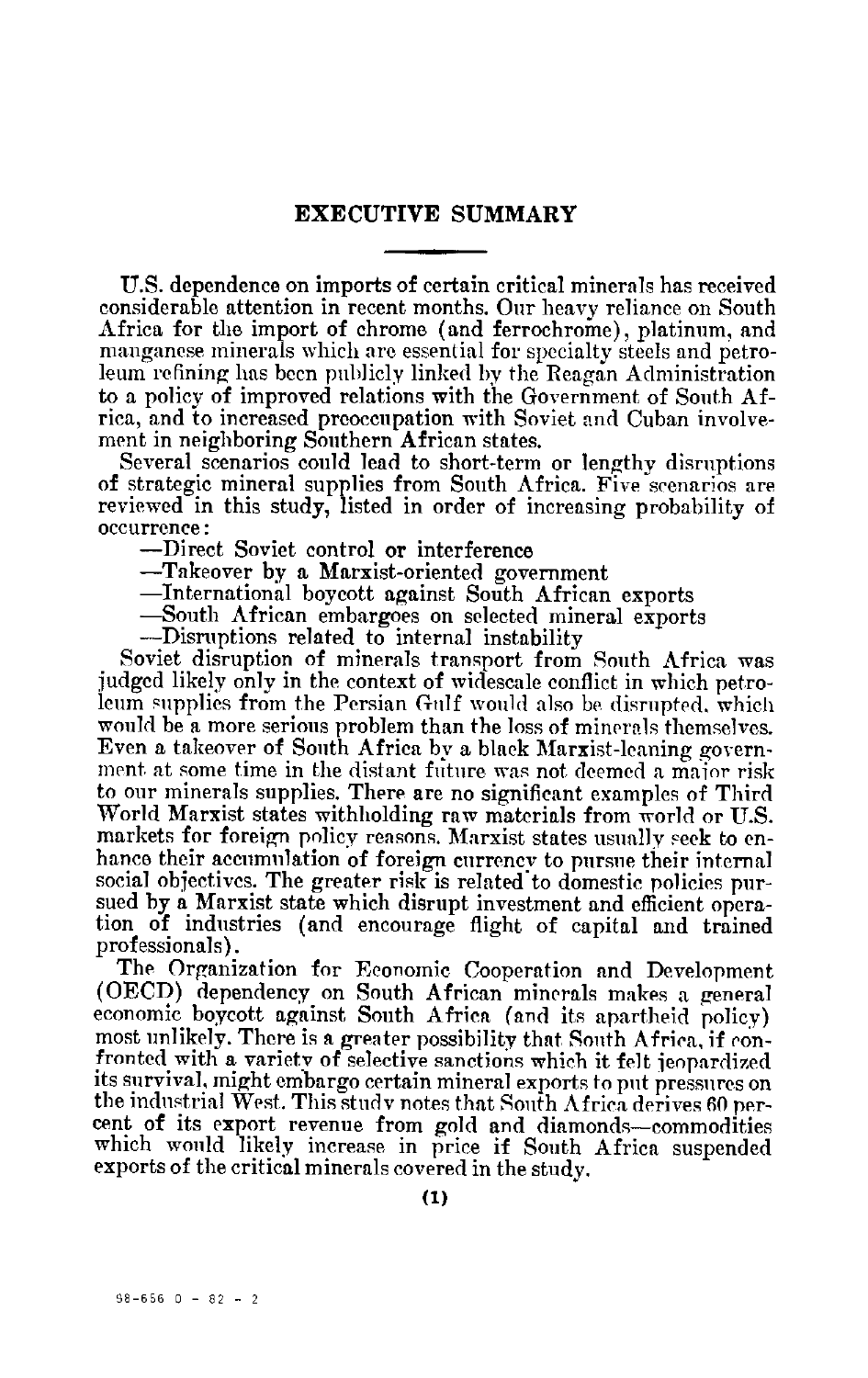Possible social upheaval within South Africa itself in the next decade might well involve labor unrest in the mines and processing facilities; sabotage and terrorism could focus on industrial and trans port targets, and general uncertainty within the white community could lead to emigration of trained experts as has recently occurred in Zimbabwe. The more intransigent the white minority government, and the more disillusioned the black majority population with the prospect of peaceful reform, the more likely the possibility of such disruptions.

Considerations for specific policy options involve two major cate gories—improved capacity to deal with short and medium term disruptions in minerals supplies from South Africa, and policies which might prevent such disruption in the first place. Steps to improve our capacity to deal with disruptions include:

-Legislation to allow for some increase in stocks of critical min erals, and for release of such stocks to nondefense industries in the case of temporary nonmarket-related supply disruptions.

-An effort to encourage joint stockpile planning with other OECD countries of these critical minerals, backed by a clear statement of in tent to use export controls if necessary if other countries have not cooperated in helping to prepare for an emergency.

-Standby legislation to ease certain regulations such as emission control requirements on new cars (catalytic converters use over 50 percent of annual U.S. platinum consumption and 2 percent of chrome consumption) for short periods of time, perhaps combined with gov ernment adjustment assistance for civilian companies temporarily knocked out of production by such suspensions.

-Review of Federal policies to remove prohibitions or to increase incentives for production and/or processing of these minerals. Some form of tax incentive or an outright Federal subsidy might be con sidered to keep obsolete processing facilities in working condition, so that in an emergency where U.S. supplies of processed minerals from South Africa (e.g., ferrochrome) are disrupted, the United States would rapidly be able to increase the domestic processing capacity of crude ores from stockpiles or alternative foreign sources.

In terms of long term foreign policy regarding South Africa, the re port suggests continued efforts to seek a settlement in Namibia and the economic progress of Zimbabwe, and correct but not close relations with the current Government of South Africa. Programs to train black South Africans-in the United States, elsewhere in the Western world, and even in South Africa—should all be the subjects of possible increased U.S. funding.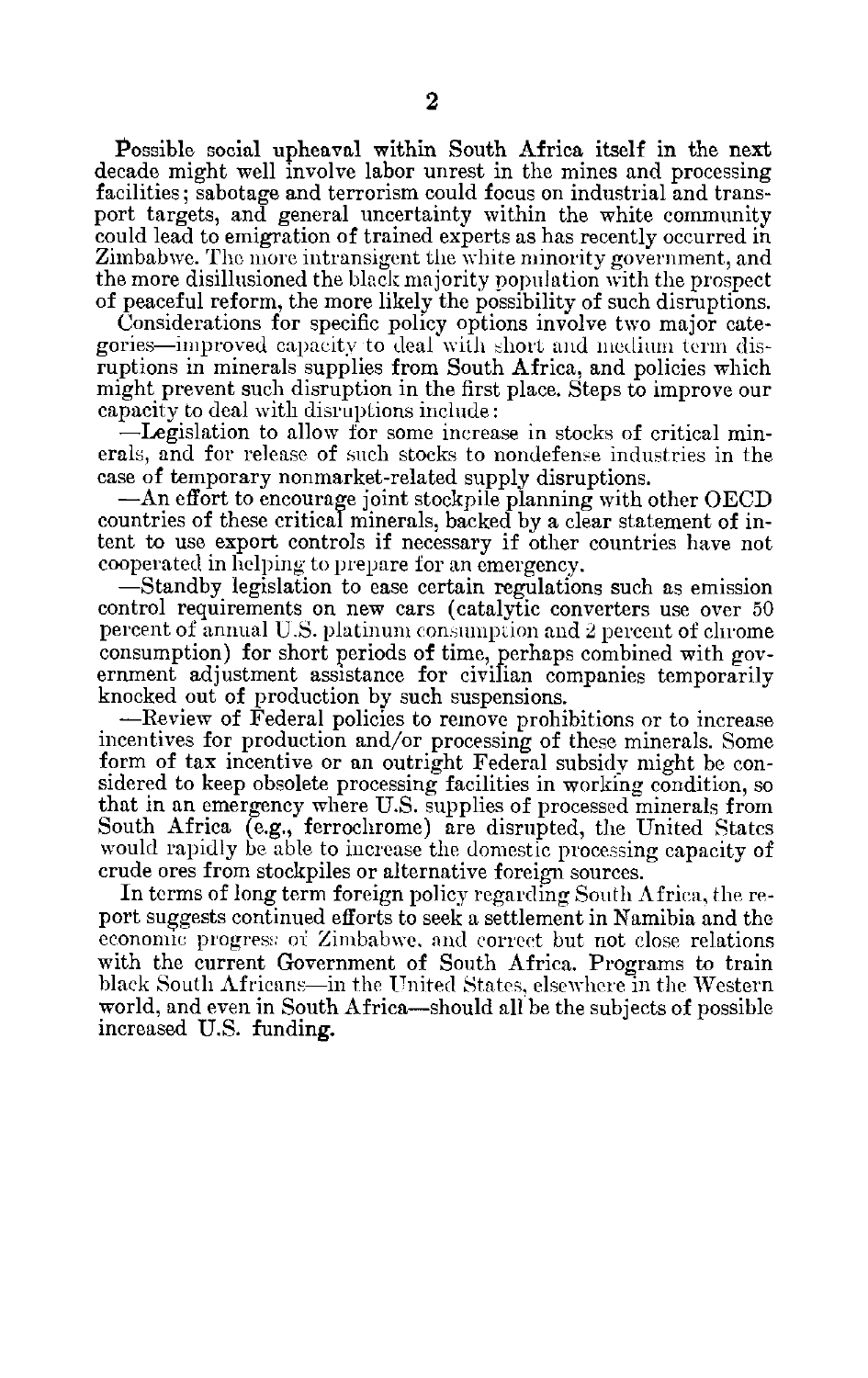## I. INTRODUCTION

In recent years several reports, including two generated by the Congress, called attention to the dependence of the United States on imports of several strategic minerals from the southern African region. The question of our dependence, and of Soviet activities in southern Africa, was also discussed during the 1980 Presidential cam paign. Former Secretary of State Alexander M. Haig, Jr., who re ferred to a "Third World resource battleground," argued that this dependency was an important variable which must be considered in designing our foreign policy regarding the southern Africa region in general and South Africa in particular.

Our staff visit to South Africa was intended to address the following questions:

- -What kind of scenarios might be envisioned which could result in a disruption of supplies of strategic minerals from South Africa?
- -What is the likelihood of each scenario occurring?
- $-\Lambda$ re there policy measures which the United States as a prudent consumer ought to take to guard against potential disrup tions or their effects?

During the course of our stay in South Africa, we met with repre sentatives of the Chamber of Mines, leading United States and South African mining companies, the Zimbabwe Trade Commission, the Bureau of Minerals, the South African Railroads, and officials at the U.S. Consulate General in Johannesburg and the Embassy in Pretoria. Although time and circumstances did not peimit extensive interviews with black leaders, staff did meet with several younger black professionals, attended a brief meeting with Bishop Desmond Tutu, head of the South African Council of Churches, and held discussions outside South Africa-with representatives of the banned African National Congress (ANC).

## **II.** MINERALS **BACKGIOUND**

South Africa is endowed with an extraordinary diversity of indus trially useful mineral deposits, with the notable exception of oil. Its non-fuel minerals industry is the fourth largest in the world, next only to that of the United States, the U.S.S.R. and Canada. Ninety percent of South Africa's mining business is for export markets. South Africa is the world's second largest coal exporter, with a projected 1986 export capacity of 46 million tons of coal each year. Europe is its largest customer, with France, dependent on South Africa for half of its total steam coal consumption. Estimates of South Africa's coal reserves run as high as 110 billion tons. In 1981, total export earnings, of which minerals constitute 75 percent, dropped to \$20 billion, from a record \$26 billion received in 1980. Gold is by far the most important mineral in terms of value, accounting for almost 75 percent of South Africa's mineral exports in 1981. Coal and diamonds each accounted for another five percent or so of total mineral exports.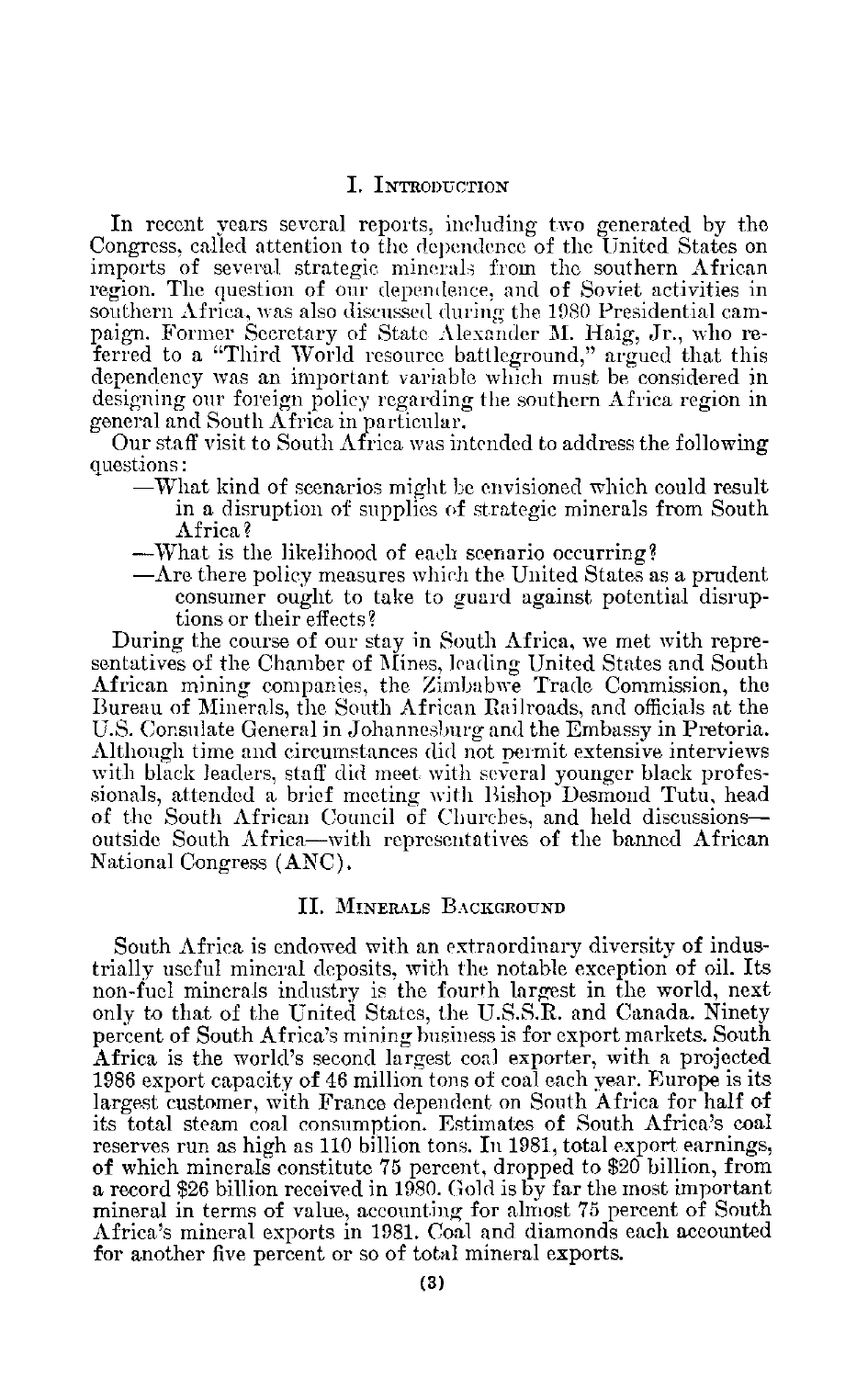|               | Total imports                                                     | Imports from South Africa               |                                                |
|---------------|-------------------------------------------------------------------|-----------------------------------------|------------------------------------------------|
| Mineral/alloy | as percent of<br>U.S.<br>consumption<br>$(1980 - 81)$<br>average) | Percent of<br>U.S. imports<br>(1980–81) | Percent of<br>U.S.<br>consumption<br>(1980–81) |
| Chromium:     |                                                                   |                                         |                                                |
| Ore.          | 100                                                               |                                         | 48                                             |
|               | 85                                                                | 67                                      | 51                                             |
| Manganese:    |                                                                   |                                         |                                                |
| Ore.          | 98                                                                | 33                                      | 33                                             |
|               | 79                                                                | ነ 62                                    | 149                                            |
| Vanadium:     |                                                                   |                                         |                                                |
|               |                                                                   |                                         |                                                |
|               |                                                                   | ' 30                                    |                                                |
|               | 19                                                                |                                         | 14                                             |
|               | 151                                                               | - 66                                    | 4101                                           |

## U.S. DEPENDENCE ON SOUTH AFRICAN SUPPLIES OF FOUR KEY MINERALS

tincludes an estimated amount for ferromanganese imports from France and other countries of ore originating in South Africa<br>Plecludes-an-estimated-amount-for-imports-from-Great-Britain-of-pastinism-group-metals-originating

Source, U.S. Bureau of Mines, Minerals Yearbook, 1980 and estimates for 1981.

It is not these minerals, but rather four strategic ones, which enhance South Africa's importance as a major minerals supplier to the West. The Western industrial world depends heavily on South Africa for chrome, manganese, vanadium and platinum. A major disruption in the supply of these minerals would have a disastrous impact on oil refining and the production of a variety of specialty steels needed in such industries as aerospace and machine tools. The above chart provides dramatic evidence of the concentration in South Africa of production and, even more important, of reserves of these minerals.

The United States is almost completely dependent on imports of chromium, manganese, and platinum, either in the form of ore or ferroalloys (see table below). It is particularly dependent on South Africa for imports of chrome and ferrochrome and platinum. United States sources of manganese ore are more diverse, but over 50 percent of our ferromanganese comes directly from South Africa. Even in the case of vanadium, of which the United States is a net exporter, most other industrial countries import nearly all their requirements of that mineral. A disruption in supply by South Africa, which produces about 42 percent of the world's vanadium, would obviously lead to a sharp increase in demand by other countries for U.S. supplies of that mineral.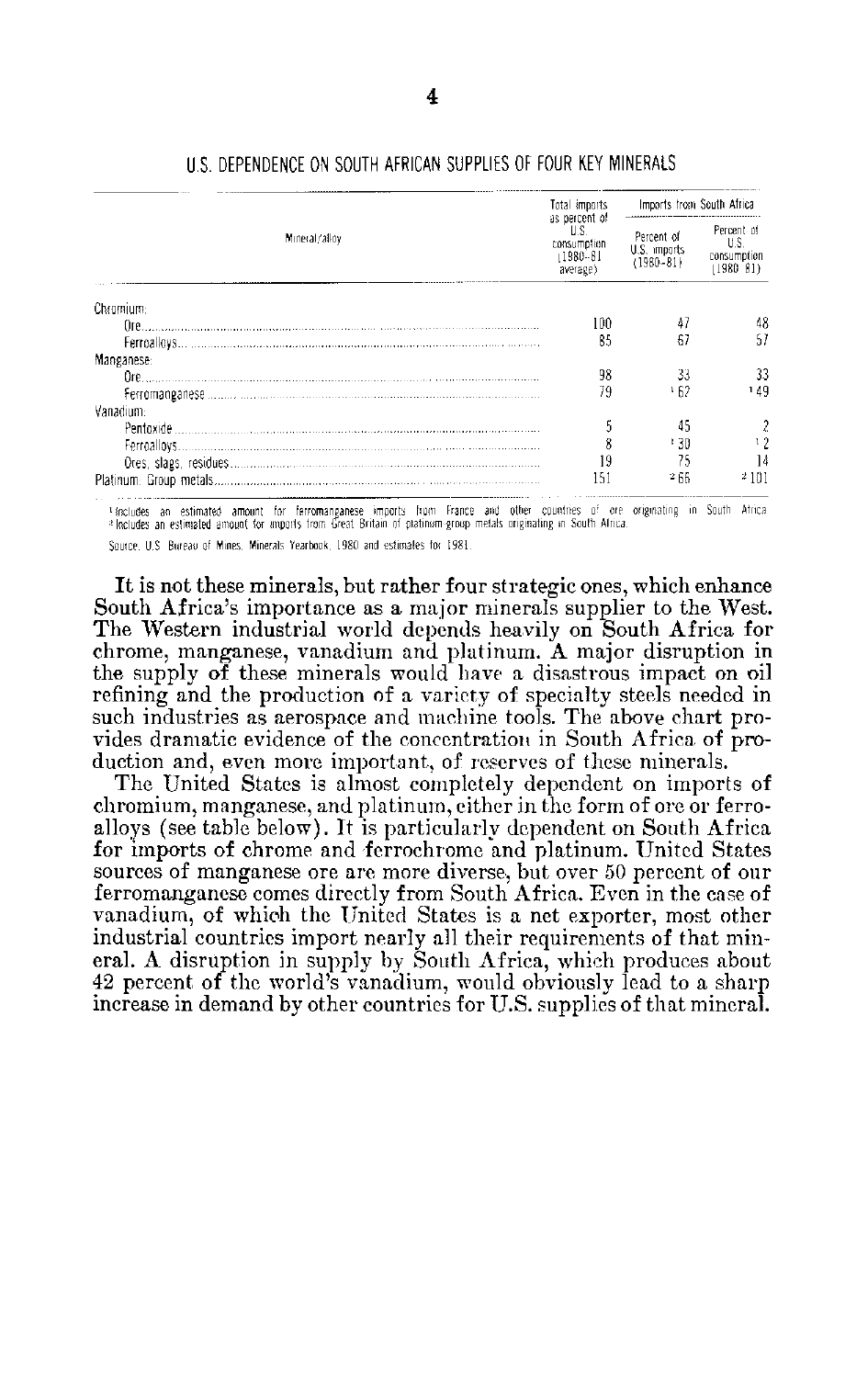## **1981** WORLD **MINE PRODUCTION AND** RESERVES OF FOUR KEY **MINERALS**

[in percent]

|           | Mineral                | United<br><b>States</b> | South<br>Africa | Soviet<br>Union <sup>1</sup> | Other                                                                                   |
|-----------|------------------------|-------------------------|-----------------|------------------------------|-----------------------------------------------------------------------------------------|
|           | Chromium:              |                         |                 |                              |                                                                                         |
|           | Production.            |                         | 34.3            |                              | $37.4$ Turkey $(4.1)$ , Zimbabwe<br>$(5.9)$ , Philippines $(6.1)$ ,<br>other $(12.2)$ . |
|           | Reserves               |                         | 67.6            | .6                           | Zimbabwe (29.7) other<br>(2.1).                                                         |
|           | Manganese:             |                         | 22.8            | 39.3                         |                                                                                         |
|           |                        |                         |                 |                              | - Gabon (6.2), India (6.2),<br>Australia (7.6), Brazil<br>$(7.9)$ , other $(10)$ .      |
|           |                        |                         | 40.9            |                              | 44.7 Australia (6.1), Gabon (3),<br>Brazil (1.8), other (3.5)                           |
| Vanadium: |                        |                         |                 |                              |                                                                                         |
|           |                        | 13.5                    | 30.6            |                              | 30.6 Chile (14) Finland (6.9)<br>other $(4.4)$ .                                        |
|           | Reserves               | 6                       | 42.2            |                              | 39.2 China (12.7), Australia (1.9),<br>other $(3.4)$ .                                  |
|           | Platinum-group metals: |                         |                 |                              |                                                                                         |
|           |                        | $\cdot$                 | 45.7            |                              | 47.9 Canada $(5.2)$ , other $(1.1)$ .                                                   |
|           | Reserves               | 1.3                     | 81.2            | 16.7                         | Canada (0.8).                                                                           |

<sup>1</sup> The Soviet Union production and reserve percentages for chromium and manganese include production and reserve figures for all the Soviet Bloc countries

Source **US.** Bureau of Mines 'Mineral Commodity Summaries **1982** 

The case of chrome and manganese is also interesting in that the United States imports a far higher share of its ferrochrome and ferro manganese alloys from South Africa than of the ores themselves. South Africa has a highly sophisticated minerals processing industry, particularly when compared to developing country minerals producers such as Zambia or Zaire. For a variety of reasons, the U.S. capacity to process various ores is decreasing. A number of old processing facilities did not meet new environmental regulations, and in light of alternative sources, it was uneconomic to retrofit them. Import competition and high investment costs in the United States have made investment in new plants unattractive.

As a result, in the case of ferrochrome, the United States now has only one remaining processing plant, located in South Carolina, with a maximum annual production capacity of 300,000 tons, compared to total U.S. requirements of 700,000 tons a year. Zimbabwe can provide us with chrome ore, but can only produce a total of 100,000 tons of ferrochrome a year (as compared to a 600,000-ton capacity in South Africa). As our capacity to process ore deteriorates, our ability to shift from South African sources of processed minerals to other devel oping country sources of unprocessed ore will correspondingly decrease.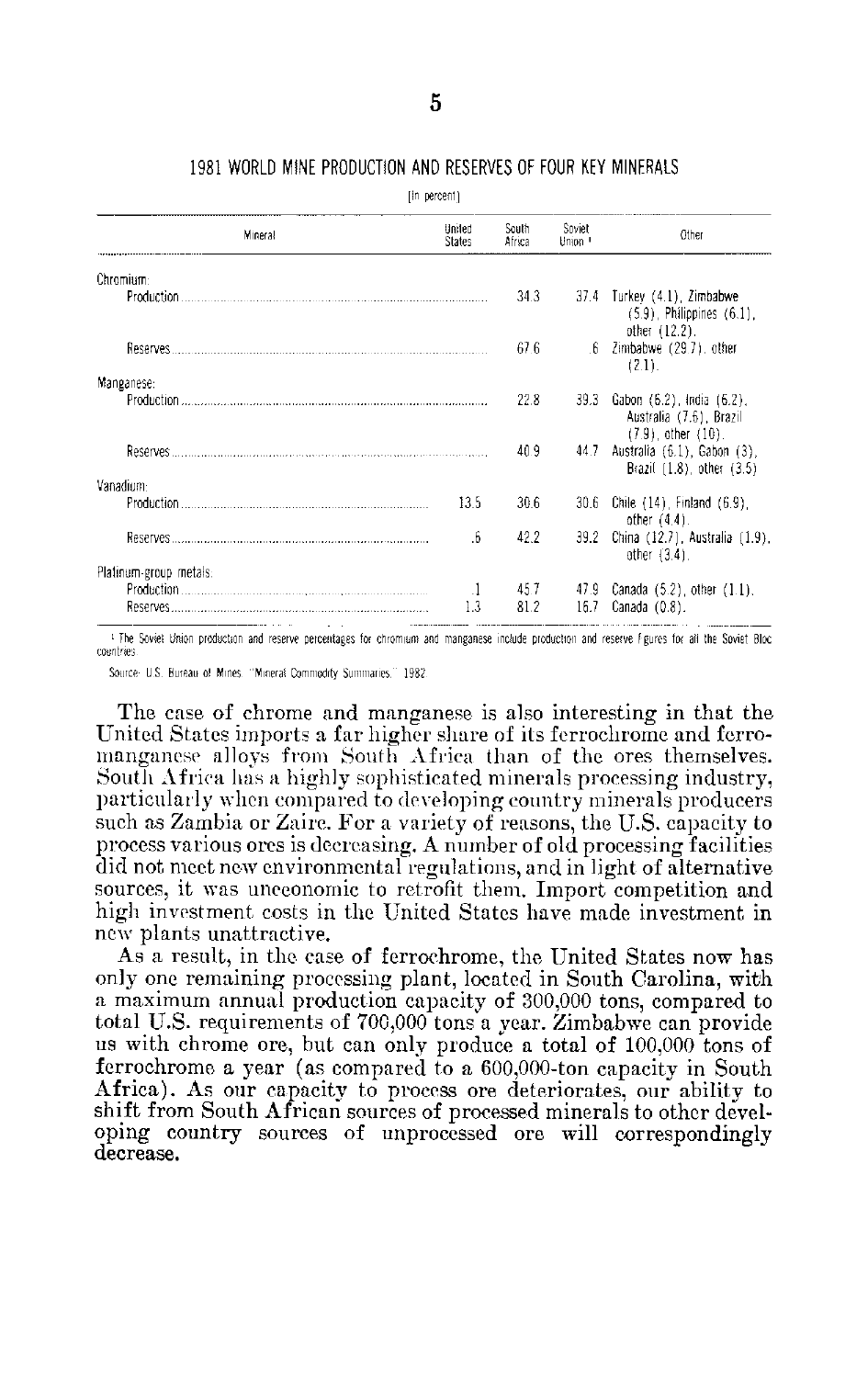## **III.** SOUTH AFRICAN ECONOMIC SCENE

Stimulated by the soaring price of gold, South Africa's economy enjoyed a boom period in 1979–81. This expansion had several impor tant political repercussions. It came at a time when the Botha-wing "petty apartheid" laws (although the larger apartheid system of racial segregation which has governed the nation since 1948 remained intact). Increased revenue from high gold prices and a generally robust econ omy allowed the government to budget large increases in services for blacks without cutting into programs for whites. Mineral exports were a major stimulus for the 1979-81 economic "boom" experienced in South Africa, not only because of the foreign exchange they earned for the country, but also because these exports represent a large share of internal capital formation. Foreign investment in South Africa, while about 25 percent of total investment, is no longer as necessary for new growth, given the large domestic base and earnings from exports. Indeed, even during the recent economic boom, South Africa suffered a net outflow of investment capital. a trend which began with the 1976 Soweto riots. However, foreign investment will be essential if South Africa is to maintain the annual 5 percent growth rate it desires (and requires) to deal with political and economic problems.

Additionally, the booming economy increased the strain on the skilled manpower pool, emphasizing to the white business establish ment that economic growth could not continue if blacks were not trained and brought into the labor force at an accelerated rate. The liberalizing trend in the government and the need for blacks in the labor force also worked to accelerate increased acceptance of "black" and even mixed unions in South Africa.

While in South Africa, staff met with high officials in the mining industry. Almost without exception, these representatives of the private sector advocated changes in their nation's apartheid system to remove barriers to the free movement of badly needed labor and to expand the pool of skilled manpower. Of the total mining work force of 710.000 in South Africa, 85 percent is non-white. Representa tives of the South African Chamber of Mines, with whom we met, estimated that over the next 5-year period, the mining industry would create an additional 80,000 jobs-virtually all of them to be filled by black Africans. As one industry official stated, "all of the changes in the apartheid system which have come about in recent years have been due to economic, not political, pressures; as our economy con tinues to grow, the demand for even greater reform will be compelling, if our labor needs are to be met."

Both the economy and the liberalizing trend of the government now seem to be running out of steam, and the price of gold hovers at the \$400-per-ounce range, well below the \$600-\$800 range of the 1979 81 period. Nonetheless, the basic economic fact remains that South Africa cannot have a modern and expanding economy if it excludes 80 percent of its population from skilled jobs and, as a consequence, from the domestic economic market.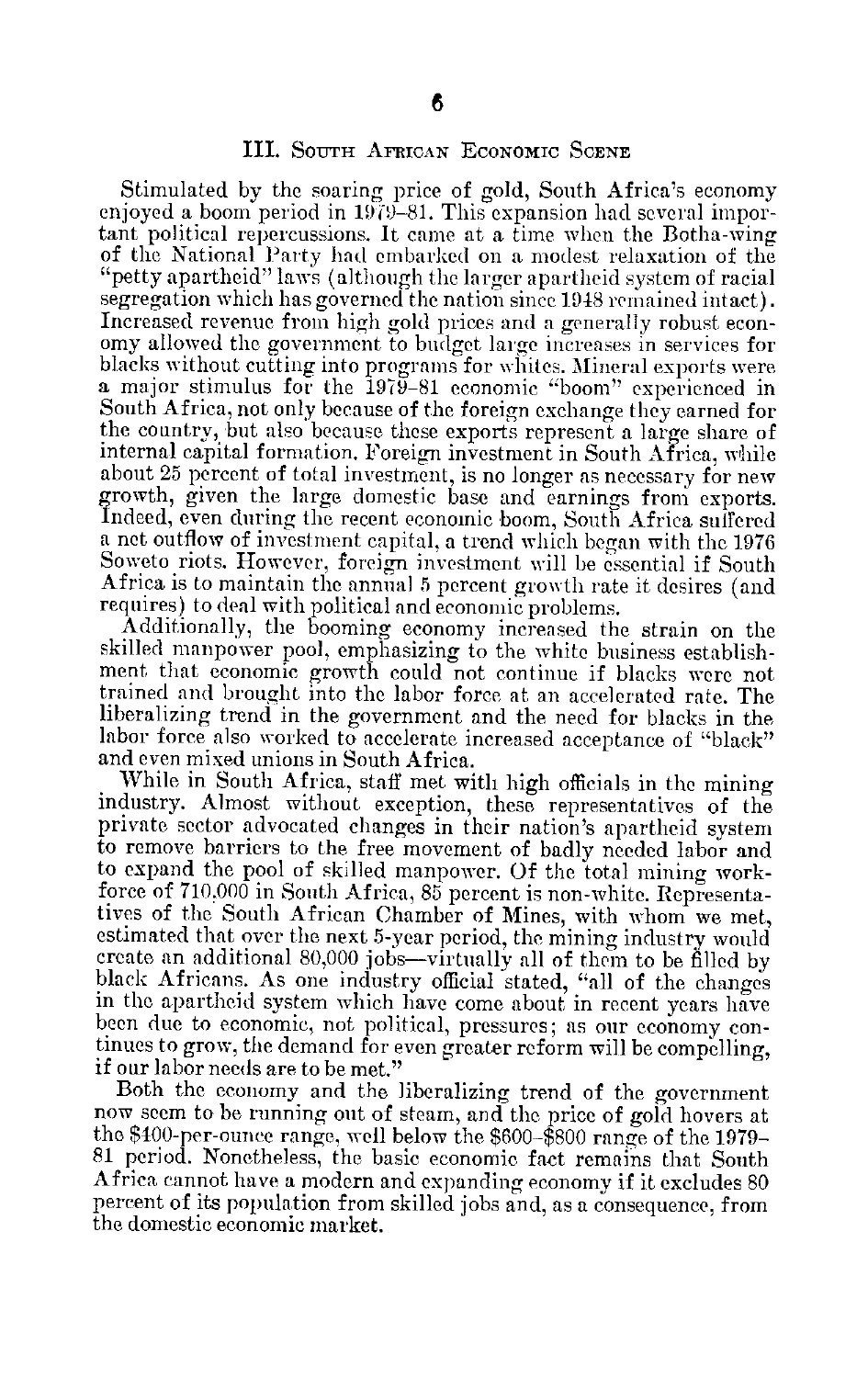## **IV. POTENTIAL FOR DISRUPTION**

There are several scenarios which could result in short-term or lengthy disruptions of strategic mineral supplies from South Africa. In order of increasing probability, staff reviewed the following five scenarios:

-Direct Soviet control or interference;

-Takeover by a Marxist government;

-International boycott against South African exports;

-South African embargoes on selected mineral exports; or

-Disruptions related to internal instability:

-labor unrest,

-sabotage and terrorism,

-major social breakdown.

## **A.** DIRECT SOVIET CONTROL OR INTERFERENCE

A scenario in which the Soviets used direct force in South Africa or elsewhere in southern Africa to cut off minerals production or in which they interdicted shipping from the region would almost certainly take place in the context of much larger hostilities. Such hostilities would almost certainly involve the interruption of other supplies (e.g., oil from the Persian Gulf) which would dwarf in importance the problem of the loss of the four strategic minerals produced in South Africa. Furthermore, such a scenario would involve difficult logistical problems for the Soviet Union in addition to the formidable opposition of the highly sophisticated South African military.

No one with whom we met in South Africa, including United States and South African industry and governmental representatives, con sidered such a scenario a serious possibility. Several industry repre sentatives noted that in Marxist Mozambique, the South Africans operate the rail network for the export facilities at Maputo, in co operation with the East German technicians who help manage the port itself. Unilateral Soviet action to cut off mineral exports from southern Africa to the West, weighed against other scenarios for dis ruption, would seem a highly improbable event in the foreseeable future, on both political and logistical grounds.

Such an unlikely scenario must be addressed in the context of global conflict with the Soviet Union. U.S. policy in the southern African region is only of marginal importance to the broader question of superpower rivalry. Obviously, in considering appropriate strategic stockpiling policy in the event of such a global conflict, particular attention should be paid to the minerals produced in southern Africa, especially platinum and chrome, for which the West's major alterna tive supplier is the Soviet Union.

## B. TAKEOVER BY A MARXIST-ORIENTED GOVERNMENT

Concern has been expressed that there is a shift toward Marxist oriented governments in southern Africa which could eventually re sult in a Marxist takeover in South Africa itself. Supplies of strategic minerals from South **A** frica might then be imperiled for the Western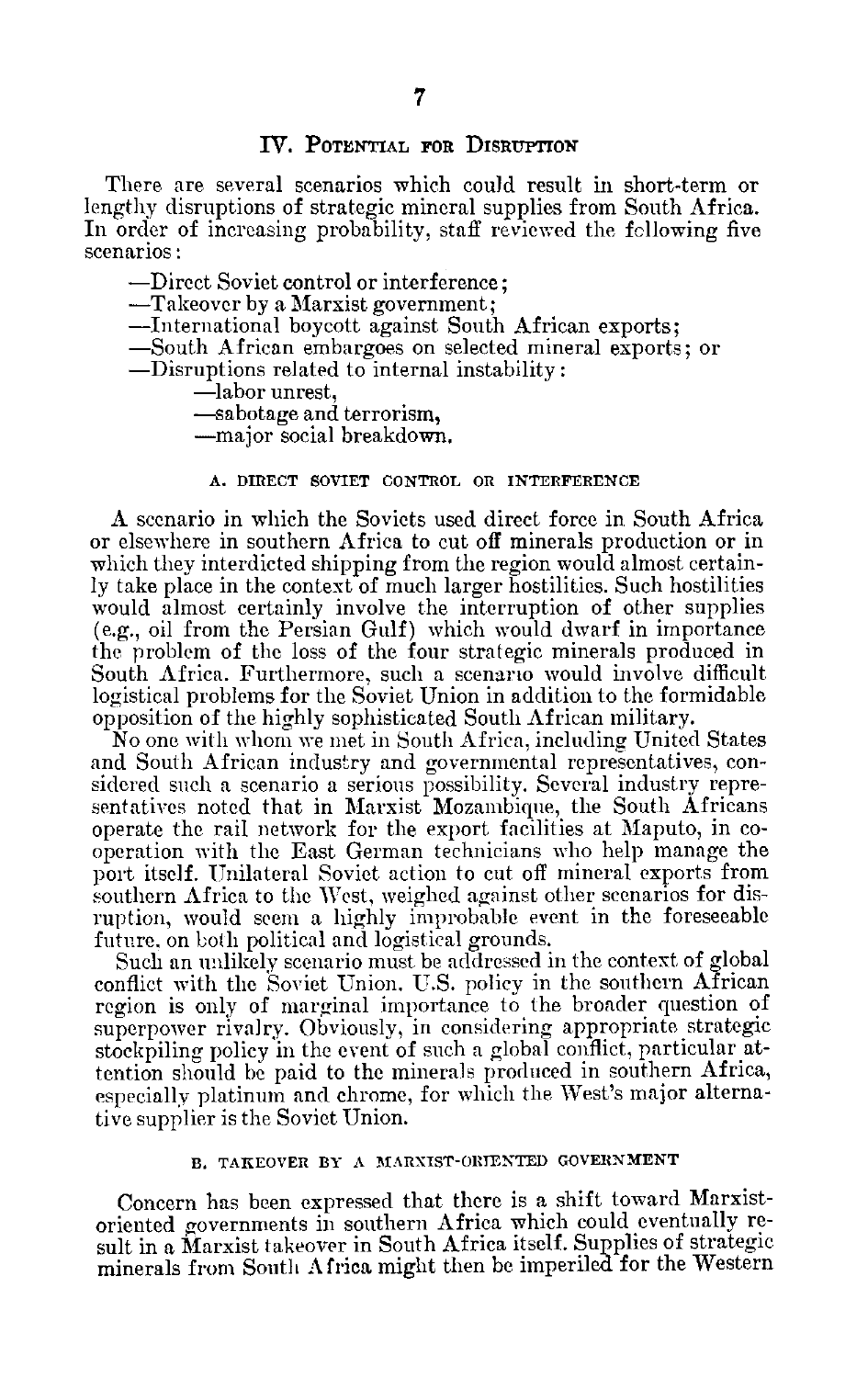countries, particularly if a Marxist South African Government were to withhold supplies in concert with the Soviet Union, the other major source of several critical minerals. There are two potential flaws in this analysis which make the scenario less probable than those outlined below.

First, there are not many examples of Marxist successes in the Third World, particularly in countries which have had a lengthy experience with British law and parliamentary systems. The struggle for blackdominated governments in Kenya and Zimbabwe resulted in black governmental institutions which closely paralleled their white prede cessors. In particular, the Soviets have had only minimal success in convincing Third World countries to subordinate their foreign policy interests to that of their own. Politically, the Soviets have had a series of reverses in the Third World (e.g., China, Chile, Indonesia, Egypt, Somalia). Cuba remains in the fold, but at a high economic cost to the Soviets.

More importantly, however, there is little evidence that Marxist states will give up the foreign exchange they derive from exports ex clusively for foreign policy reasons. The most notable example of an African Marxist state is perhaps Angola, where Cuban troops guard Gulf oil installations in Cabinda Province. Gulf Oil Company repre sentatives have cautioned the U.S. Government on taking any moves which might destabilize the situation there. With Cuban troop pro tection, Gulf oil flows from Angola to the Western world.

Numerous examples exist of Marxist and Communist nations trad ing freely with the West by marketing their mineral resources. **Al** lende's Chile never intentionally withheld copper from world markets, and Castro's Cuba would presumably be quite happy to sell nickel to the U.S. market if we were willing to buy. East European countries sell coal and other minerals to the West, and the Soviets are, of course, trying to increase their gas exports to Western Europe. In fact, a troublesome experience with the Soviet Union has sometimes been a tendency to dump large quantities of a particular metal on the market when for some domestic reason, hard currency was needed or internal stocks were too high. The South Africans, in fact, seem to have sought cooperation. if informally, with the Soviets to preclude such market disruptions in the case of gold and diamond sales.

Most developing countries need all the hard currency they can gen erate. Arguably the sole exception has been with our Arab friends in the Persian Gulf, who have withheld production in order to keep prices up, but with spotty results. The need for hard currency is par ticularly acute for Third World states which place a high priority on increasing social services and redistributing income to the poor.

While supplier states are unlikely to disrupt sales of raw materials for foreign policy reasons, particularly in order to support a Soviet foreign policy objective which they do not strongly share, their own internal economic and social policies can lead to disruption, and it is this contingency for which the United States might well prepare it self. There is certainly ample experience of such disruption when a government embarks on a policy of expropriation of foreign firms, heavily taxes or otherwise infringes on the liberties of highly skilled technicians, or becomes involved in xenophobic campaigns against foreigners who are important in providing such skilled services.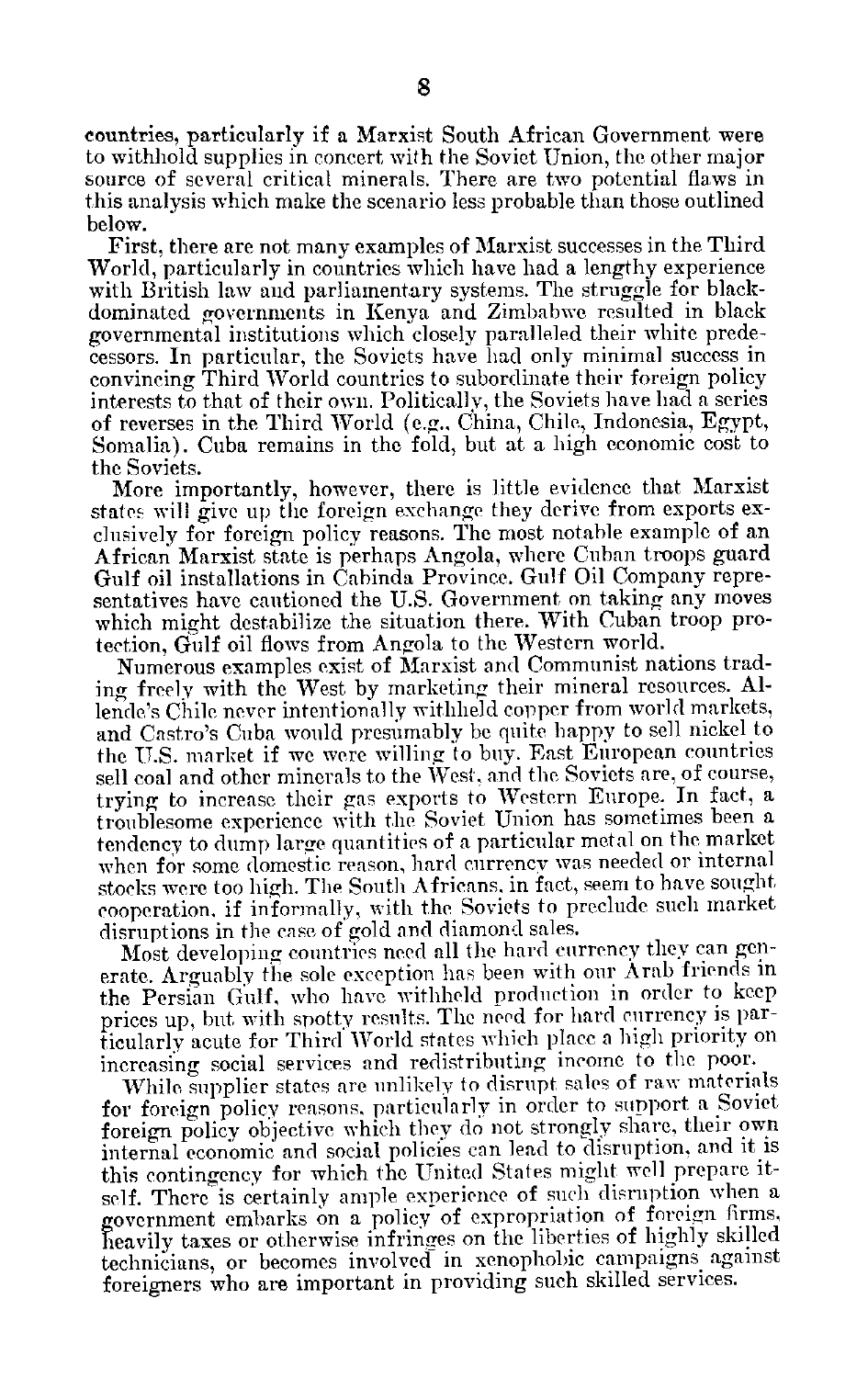Of course, it should be noted that such policies and their unintended results are not unique to Alarxist-leaning governments. The nationalist takeover of U.S. oil companies in Mexico in the 1900's may well have delayed by several decades the discovery of the true extent of Mexico s oil wealth. In the 19<sub>0</sub>0's, the nationalistic Peruvian generals disrupted the rate of exploitation of Peru's mineral development as did Allende's policies in Chile. A full range of Third World governments has pursued policies which disrupted the exploitation and sales of their raw materials. However, in almost no case was this the result of calculated moves meant to ootam foreign policy oojectives. One of the few examples in modern history was a Soviet curtailment of chromite exports initiaed during the Korean war and extending from 1950 to 1960. No such actions were taken during the Vietnam war.

In sum, there is little evidence to support the thesis that takeovers by Marxist governments, even of South Africa, are likely to jeopardize the West's supplies of minerals on foreign policy grounds, although disruptions in supplies could occur because of internal domestic poli cies whicn such regimes might take. However, that kind of disruption is likely under any scenario in wich a black nationalist government emerges in South Africa from a situation of domestic strife, whether Marxist or otherwise.

## **C.** INTERNATIONAL BOYCOTT AGAINST **SOUTH AFRICAN** EXPORTS

Should the Namibia issue remain unresolved or should South Africa take some new domestic or international action which proved particularly repugnant to the international community, pressure could increase in the United Nations for some new form of sanctions against that country—not unlike the chrome embargo adopted by the U.N. against Khouesia in the last decade. Sanctions could include a boycott against all South African exports and/or exports to South Africa.

It is most unlikely, however, that such a boycott would actually be agreed to by the major industrial powers. Mineral dependence on South Africa by Europe and Japan is even greater than for the United States. In addition to the four minerals already discussed, our allies depend on South Africa for important shares of their imports of such minerals as coal and uranium.

Nor is it likely that such an across-the-board boycott would be effec tive if the effort were seen as a means of bringing South Africa to its knees economically. South Africa is self-sufficient in virtually all food stuffs. South Africa derives around 50 percent of its total export earn ings from gold and diamond exports. Its total annual export shipments of these two commodities could fit into eight Boeing 747s, which underscores the difficulty of preventing these goods from entering the world market. Other major South Arrican exports, such as woot, maize, fruit and coal, could presumably be hindered by a boycott, but even these goods would be likely to find markets.

South Africa is dependent on petroleum for about 25 percent of its energy requirements. Currently 80-90 percent of that petroleum must be imported. However, South Africa's ambitious coal-to-oil conversion now allows South Africa to obtain from 10-20 percent of its needs by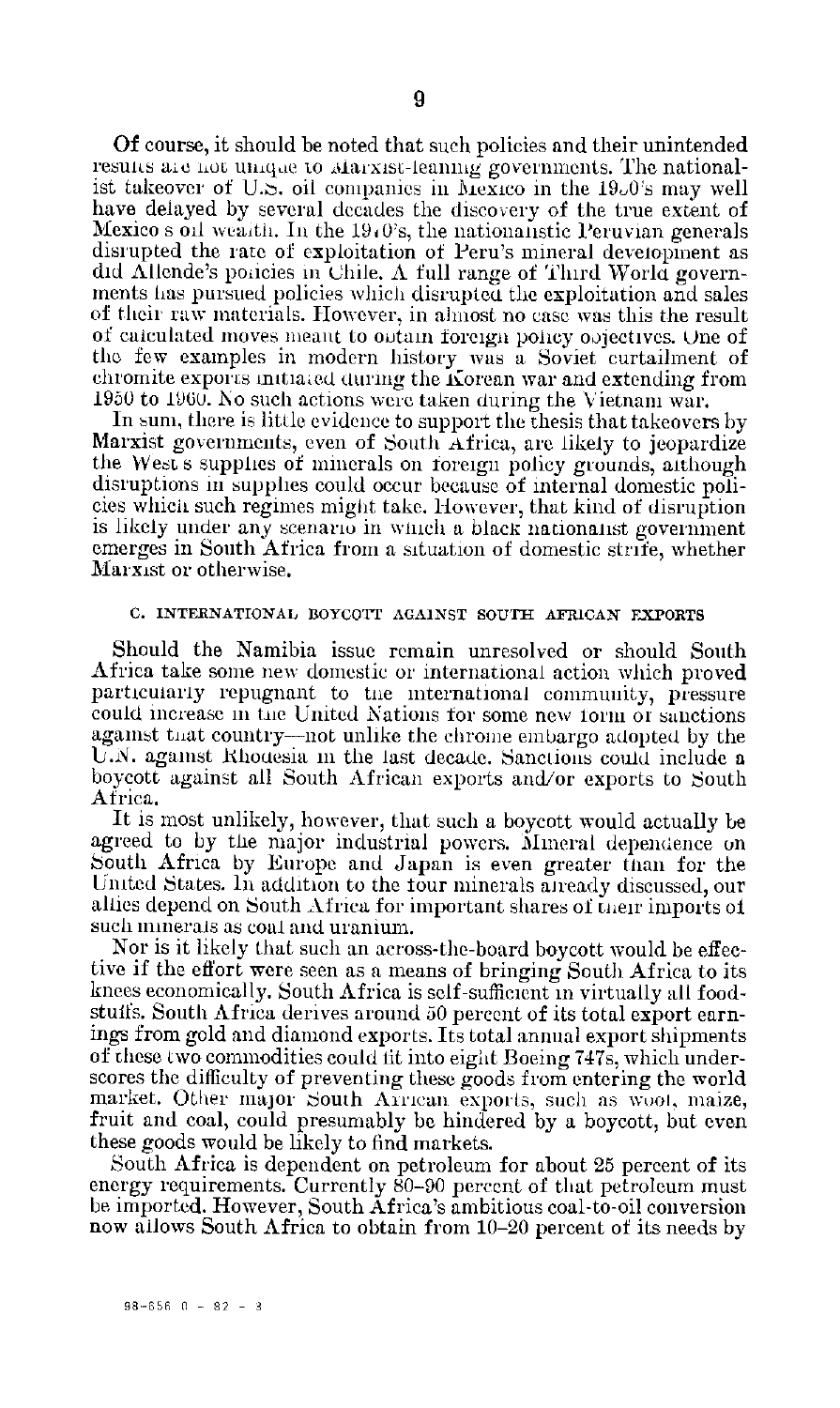converting domestic coal. By 1985 this share is expected to rise to between 30-50 percent of its total needs. In addition, South Africa has a strategic oil storage program which already covers 1.5-2 years of its imports. While South Africa depended for about 90 percent of its oil requirements on Iran before the revolution, it quickly shifted its sourcing to the spot market. Although no Arab country officially sells petro leum to South Africa, it is believed that most of the spot market oil South Africa obtains comes from the Persian Gulf region. In sum, even the oil lever, if applied through international sanctions, would be unlikely to be very effective.

The main point of this review, however, is the effect a general boycott against South Africa would have on the several minerals for which Western economies are dependent primarily on South Africa and the Soviet Union. During the Unilateral Declaration of Independence (UDI) period in Rhodesia when U.N. sanctions were in effect, much Rhodesian chrome entered the world markets under the guise of South African chrome. In fact, figures recently released by the Government of Zimbabwe indicate that production of chrome did not decrease dur ing the sanctions period, but rather increased from 447,500 tons in 1964 to a peak of almost 900,000 tons in 1976. Easy evasion of sanctions might be more difficult if the subject of the embargo were South Africa. Becausc an embargo on the four strategic minerals would be difficult to circumvent, Western countries are therefore much less likely to take the step of endorsing an overall embargo. They are certainly unlikely to do so unless they nrst built up adequate stocks or alternative sources of supply for those minerals in advance. There is no sign that the Europeans or Japanese are prepared to take such steps.

## **D. SOUTH AFRICAN EMBARGOES ON SELECTED MINERAL EXPORTS**

South African Government officials have several times suggested that if pressed to the wall by the international community, the coun try might retaliate by withholding mineral supplies from the world market. Such comments have generally been disclaimed by Prime Min ister Botha and are anathema to the private mining companies. Busi nessmen argue that part of South Africa's attractiveness to foreign buyers is its long record of dependability as a supplier in meeting con tracts.  $\Lambda$  boycott, or even the serious threat of one, would undermine such confidence. Government and business also state that South Africa depends too heavily on revenue from its mineral exports to endanger that income by a boycott. As noted below, however, we believe that the South African economy as a whole would be little affected by a selective embargo on strategic minerals.

Representatives of industry, whom we interviewed, repeatedly dis missed the possibility of a unilateral South African embargo of stra tegic mineral exports. One official of the Chamber of Mines acknowl edged that there has been some government discussion of an embargo, but informed us that industry leaders were unanimously opposed to the idea, or even the discussion of such an idea, fearing that the West might be prompted to look to other suppliers for its mineral imports, or advance its technology to reprocess its minerals, thus recycling in lieu of importing minerals. The chairman of a major mining com pany referred to official National Party rhetoric of Western depend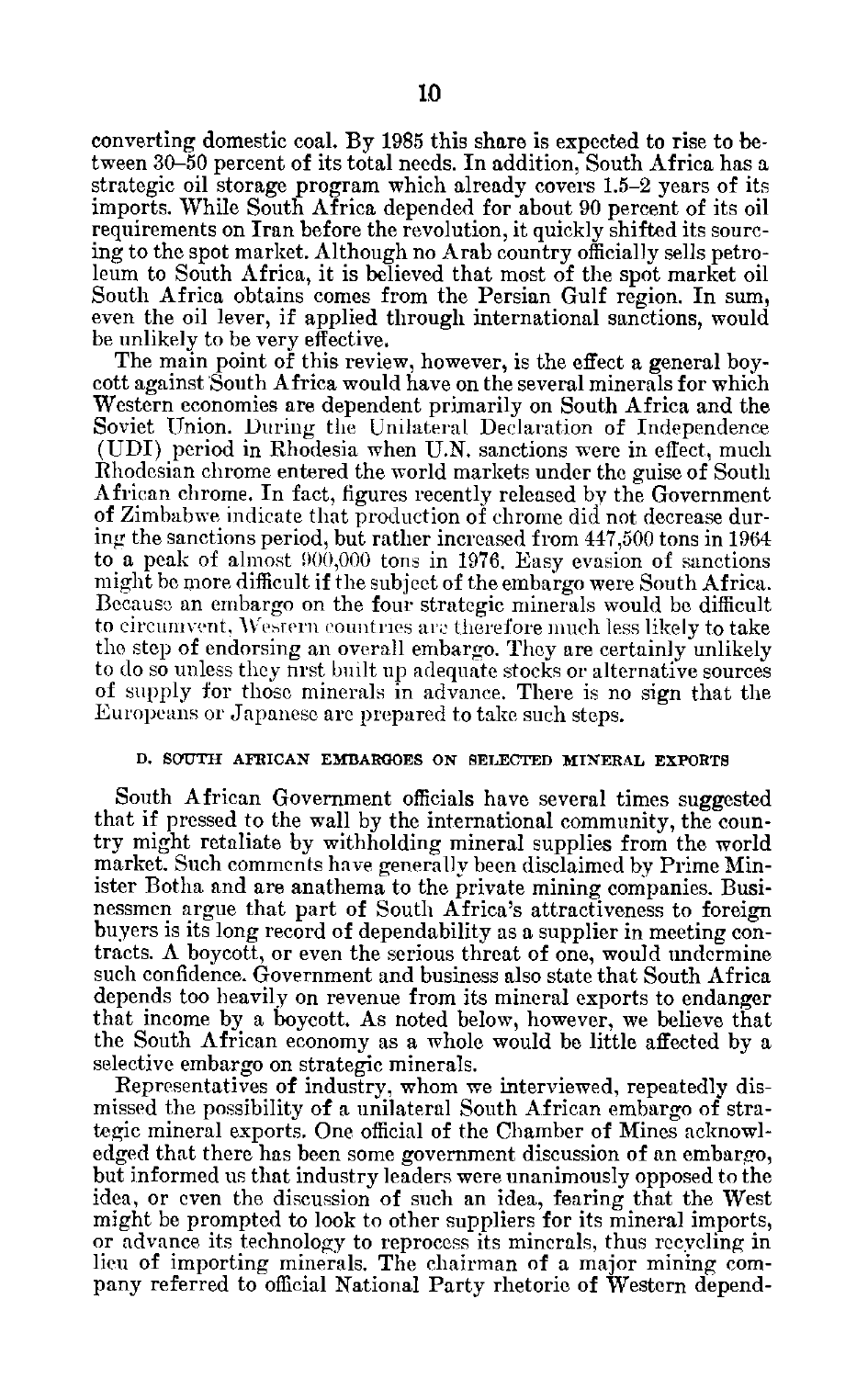ence and vulnerability to an embargo as "pure tribal drum beating by the hardcore Afrikaners. Business would never cooperate with such a plan."

Industry attitudes toward a unilateral embargo notwithstanding, there is a basis for believing that the idea is not entirely farfetched. Politically, several officials of the ruling National Party have from time to time intimated that they have considered just such an action, and the idea might have a certain appeal to it were South Africa faced with total isolation by the international community, particularly if the economic costs would not be unbearable.

As noted, the industrialized West is heavily dependent on four minerals from South Africa. These are strategically and economically crucial to our economies, but in fact account for only a small portion of South Africa's total export exchange earnings. Indeed, it could be argued that a cutoff by South Africa of one or more of these strategic minerals could increase the country's overall revenue, as the uncer tainty created in the importing countries by such a move would likely result in sharply increased gold prices. A return in gold prices to only \$500 an ounce from the current price of around \$400 an ounce would bring in twice the revenue to South Africa as it receives for all of its exports of chrome, vanadium, platinum and manganese combined. Gold was at the \$600-plus level in late 1980.

In sum, the notion of a unilateral South African embargo against certain strategic exports is not farfetched in economic terms. The rest of the world would certainly suffer more than South Africa, at least in the short term. However, it is doubtful that South Africa would take such an action unless it felt extreme provocation, such as a selec tive embargo on certain exports to South Africa, including petroleum and high-technology machinery. Such a move would certainly under cut whatever support it had left in international commercial circles and be tantamount to a severing of its ties with the West. An embargo might be applauded by more hard-line elements of the Afrikaner com munity, but would underline to the rest of the white community, the complete isolation of the government and country from the Western world. This kind of ultimate recourse could be made even less likely if Western countries had sufficient stocks of the strategic minerals to make a selective embargo more costly to South Africa, at least in the short run, than to its customers.

One South African official admitted to us that he and his colleagues were "amazed" at the lack of change in U.S. stockpile capabilities. "Given your limited processing capacities in the United States," he asked, "why stockpile chrome and managanese and not ferrochrome and ferromanganese?" Clearly a major review of stockpiles might prove a prudent course for the OECD countries. Such a review ought to include the kinds, as well as the amounts, of minerals to be stock piled; and, in the case of chrome, assess the chemical, as well as metal lurgic uses for such stockpiles in the eventuality of an embargo or temporary disruption of supplies.

## **E. DISRUPTIONS** RELATED TO **INTERNAL INSTABILITY**

South African society is coming under increasing strain. This strain is already manifested in increasing numbers of strikes, sometimes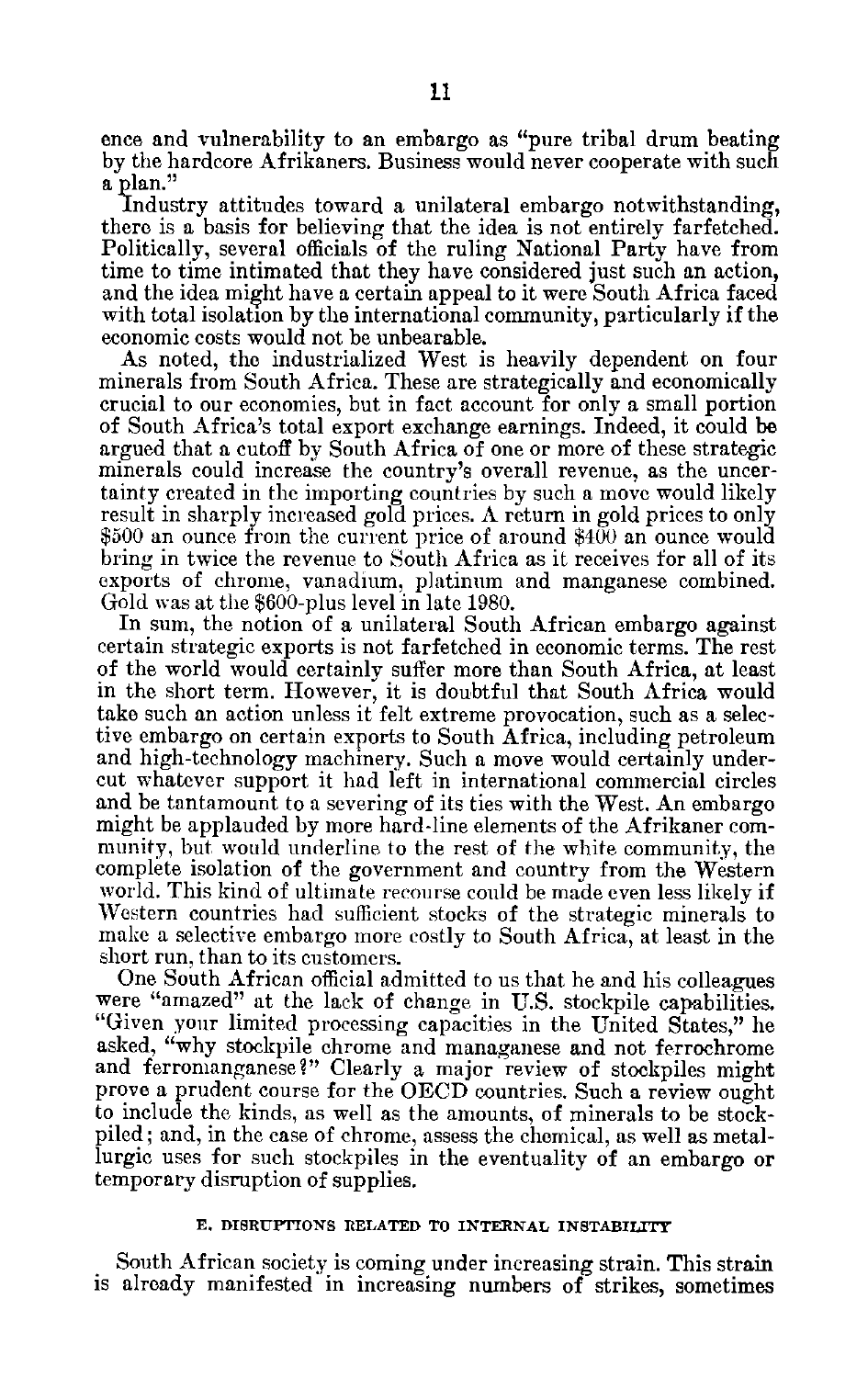aimed at social conditions rather than job-related problems. It is also evident in the increasing number of incidents by terrorist groups, pri marily operating under the loose organization of the African National Congress (ANC). And on a few occasions it has taken the form of spontaneous mass outbursts, notably the 1976 Soweto riots. Such labor unrest, terrorist activities or wholesale social breakdown could disrupt the production, processing and transport of strategic minerals in South Africa.

*Labor unrest.-As* already noted, periods of economic growth, such as that experienced by South Africa in 1979-81, place increased de mands on the South African manpower pool which cannot be met by whites alone. It is estimated that there is a current shortfall of 250,000 skilled and professional workers in South Africa. Shortages are re ported in all of the professions, including nurses, teachers and mid level managers in business and industry. As a result, blacks must increasingly be trained and absorbed into skilled jobs. This is especially true of the mining industry. Ironically, this potential for improved standards for those blacks brought into the labor force also increases the potential for labor disruption.

Increased numbers of blacks have meant expansion of black unions and attempted integration of other unions. In a society where blacks are disenfranchised, the trade union provides one of the only places where blacks can organize and leaders can emerge. These labor organizations, as they grow in size and sophistication, are certain to become a powerful outlet for black expression of frustration with myriad aspects of South African society in addition to specific job grievances. There have already been examples of strikes in South Africa where the con tested issue was not one of management-labor relations and hence one which management could negotiate and resolve, but rather reflected broader social frustrations.

Furthermore, as black and integrated unions gain strength and blacks move into a wider variety of job categories, hostile reaction from whites and their segregated unions can also be anticipated. For example, several years ago, when one mine attempted to license a black as a blaster in an underground mine (currently a white monopoly, although many blacks are trained in the use of explosives and actually do the work under white supervision), the mine was faced with a wild cat strike by the white blaster's union. The walkout lasted 6 days and was unsuccessful in preventing the hiring of the black blaster.

White or black protest over change or lack of change in job condi tions or black labor unrest related to general dissatisfaction with social conditions in South Africa could result in increased strike ac tivity, thus slowing minerals production. Given the overall surplus of black labor, however, it is unlikely such actions will have more than temporary impact on minerals production, which could be largely offset by maintaining slightly larger stocks in South African mine sites and port facilities. Organization of blacks is also made difficult because miners are recruited from many tribal grouns within and out side of South Africa who speak many languages. The common mine language-Fanakolo-has a limited vocabulary which makes political discussions difficult.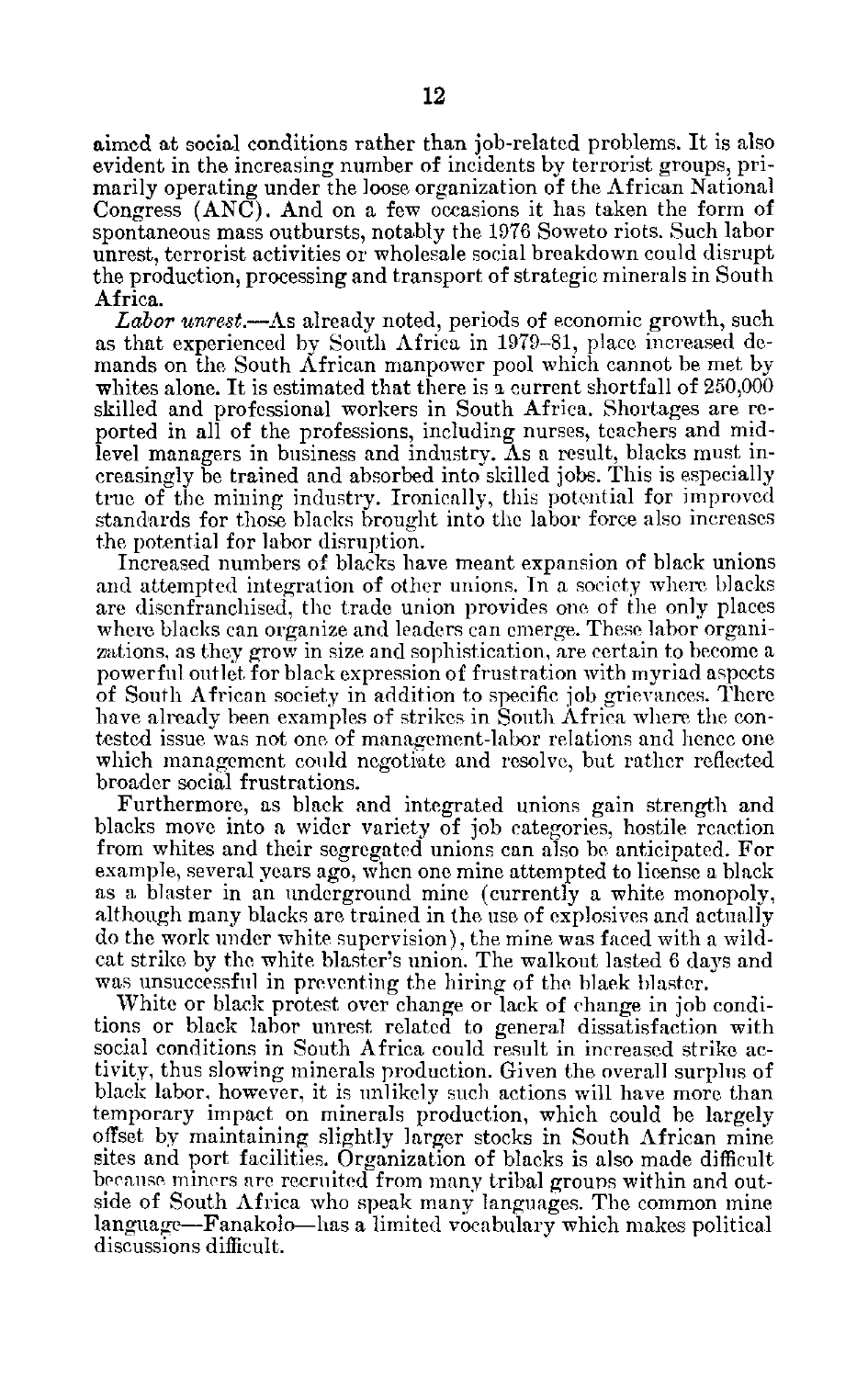Such labor unrest might also manifest itself in incidents of indus trial sabotage, which so far has not been a major factor in South African mines. Mines do take safety and security precautions, such as maintaining strict control over explosives and using fire resistant wood supports in the mines. In most cases, minerals are produced in a num ber of geographically dispersed mines, and most large mines are either open-pit or involve complex shafts with multiple entries, making sabo tage which would have any long-term effect most difficult. Nonetheless, multimillion-dollar shovels in open-pit operations or ventilating and transport equipment in deep mines could be damaged or destroyed. Once again, however, it is doubtful that such efforts could do more than cause temporary inconvenience or production drops in individual mines and would not necessarily have a long-term impact on South Africa's ability to meet its export commitments.

*Sabotage and terrorism.-ln* addition to labor unrest, minerals pro duction and availability could also be affected by a more intense cam paign of sabotage and terrorism in South Africa. To date such actions have been limited. The attack in 1980 on Sasol II-part of South Africa's ambitious coal-to-oil conversion program-even though it only moderately affected oil production, did indicate that economic targets were vulnerable to sabotage. Furthermore, the incident was sufficiently unsettling to South African authorities that the government passed a Critical Points Act in 1981 which requires certain pri vate enterprises to undertake heightened security precautions.

In August 1981, there was an incident in which the lobbing of sev eral rockets into a major military compound outside of Pretoria caused physical damage in a highly-secured military installation less than ten miles from the nation's capital. The fact that guerrillas could conduct such an operation will certainly encourage their col leagues and supporters, while it creates uncertainty among the white population as to the military's ability to maintain internal security.

Such acts can have an impact on the minerals sector in two ways: first, guerrillas might well target highly visible, internationally im portant sectors of the economy as a means of bringing their plight forcefully to the attention of the Western nations. Thus, South Afri ca's three platinum beneficiation plants, six ferrochrome smelters, key transport links connecting the mines to the ports, and port loading facilities could all present attractive targets for destruction which would disrupt minerals availability and attract attention overseas.

Second, highly visible terrorist attacks of any sort could well trigger the kind of exodus of trained white professionals which has plagued other African economies undergoing a painful transition from white to black rule. This is likely to happen more slowly in South Africa than other countries, such as Zimbabwe, because the white population is the largest on the continent and because there is not as obvious a place for refugees to go (in the rest of Africa, South Africa has always provided a haven for white refugees). Nonetheless, if the antic ipated increase in worldwide demand for minerals takes place in the mid-80s, trained mining engineers will be in demand in Australia, Canada. Latin America and relatively stable (or high-paying) African countries. Any sizable exodus of white technicians would slow down, or at least limit any expansion, of the South African minerals in dustry and put further pressure on black-white labor relations as more blacks would have to be trained and brought into higher skilled jobs.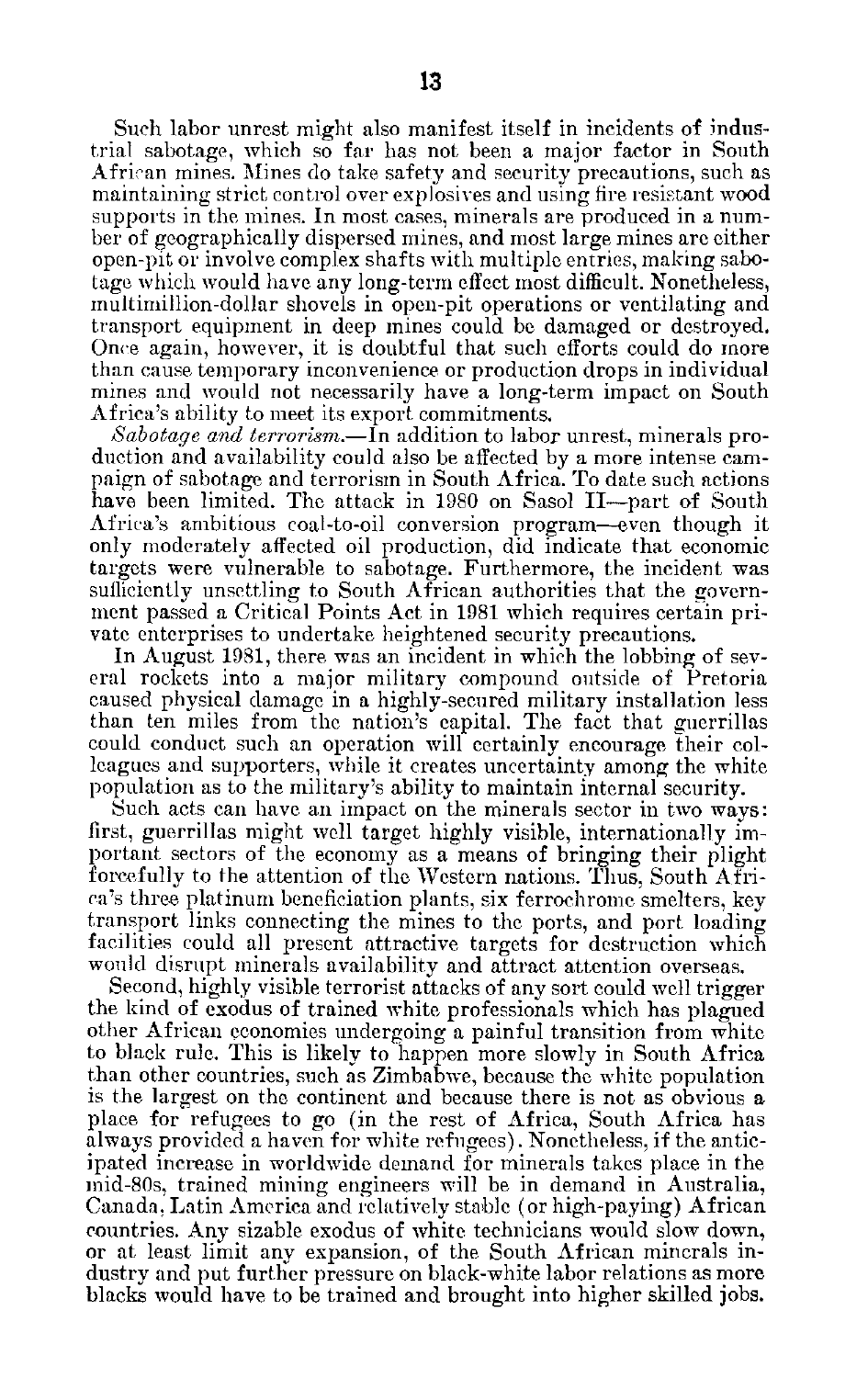Government officials and businessmen in South Africa currently downplay the potential for such physical attacks on mining and trans port infrastructure. In private conversations, however, several busi nessmen did acknowledge that there have been increasing incidents on the South African railway system. Beneficiation plants are already under tight security (particularly in the case of platinum) to protect industrial secrets. Such security, however, is geared more against in ternal problems than attacks from the outside.

*Major social breakdown.-While* labor unrest or internal acts of vio lence could have short-term, disruptive effects on South Africa's ability to maintain a dependable supply of strategic minerals to inter national customers, a major social upheaval could bring about a long term interruption or at least a decrease in production. Such a break down is not entirely dismissed by U.S. company representatives in South Africa. There have been recent examples of states with a well entrenched upper and middle class, a well outfitted military and ef ficient secret police, which have experienced revolutionary transfor mation with rather surprising rapidity. Cuba's sugar harvests after the fall of Batista, Iran's oil production, and Nicaragua's exports of coffee and cotton all plunged after their revolutions.

Unless South Africa proves to be unique in the family of nations and manages to maintain indefinitely a political system legally structured on the basis of race, then change will inevitably come. If that change comes about with violence levels no higher than that previously in Kenya or Zimbabwe, minerals production is likely to continue, albeit with some interruptions and probably with some limits on new expansion. But if, as many seem to anticipate, that change will only come as the result of major upheavals, then the West could find itself forced to deal with sharply reduced supplies of strategic minerals from South Africa for a number of years.

As previously noted, this decrease would be likely regardless of what kind of regime evolved from such turmoil-whether pro- or anti-Western, whether Marxist, socialist or even capitalist. The basic problem will be that uncertainty and violence may result in the de parture of skilled white personnel; mining, transport and processing operations consequently will decline in efficiency; and new investment will be slow to materialize. This is by no means a scenario which is unavoidable, or necessarily imminent. But it is one which should at least be built into the planning and policy of the Western industrial states over the next decade.

Politically, South Africa must face some harsh economic facts. Its white skilled labor pool is insufficient to run its modern and expanding economy. The National Party government, in power since 1948, seems intent on preserving the basic tenets of the system of apartheid which, coupled with the controversial homelands policy, is repugnant to the majority black population, and perceived as inefficient and economi cally counterproductive by the large majority of the white business community. As one industry leader told us, "The government mis takenly believes that it can have economic integration with political separation. It cannot work." Even with a growth rate of **GNP** reduced to 2 or 3 percent per year over the next 5 years, South Africa's short age of 250,000 skilled workers can be expected to increase. Meanwhile, 300,000 new workers enter the labor market every year, most of them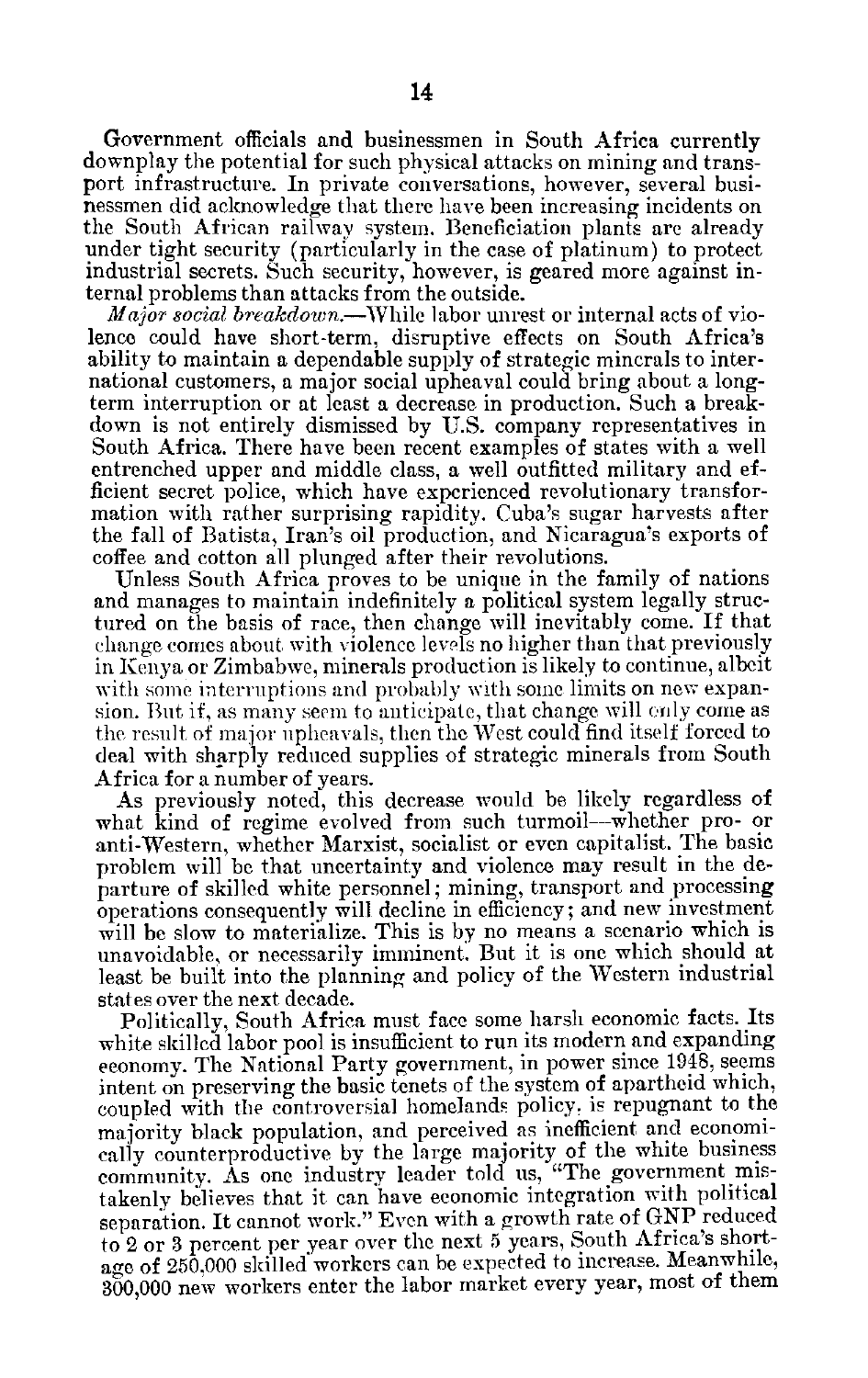unskilled, most of them black. Among blacks, unemployment is esti mated to range from 10 to 25 percent. Unless the South African Gov ernment is willing to launch a massive and costly drive to train its majority black population, its labor problem promises to become severe over this next decade. Such a task has enormous implications for the minority government of South Africa, which currently spends \$761 to educate each white pupil, while budgeting only \$75 for each black child. Less than 10 percent of the nation's black teachers have a high-school diploma. And almost half of South Africa's 80 percent majority population is under the age of 16. As one South African told us. "Time may have already run out here. Enfranchisement must come through upgraded education and organized trade unions or it will come at the end of a gun."

## V. U.S. POLICY OFrIONS

The above analysis suggests that a disruption of supplies of critical minerals from South Africa is not probable, but could happen. Such an interruption would most likely be of a relatively short duration (a few weeks to months) and likely be the result of factors beyond the government's control (labor unrest, sabotage, civil unrest). There is a longer-term possibility that supplies could be interrupted for a lengthy period of time because of social upheaval and transition to a majority government. Such an interruption in exports would not likely relate to foreign policy objectives of a government under siege or a new government, regardless of its political proclivities, but rather to internal economic problems and a dearth of professionals and capital.

There are two policy areas suggested by this analysis for the United States to investigate. First, what measures could the United States take to offset the effects of an interruption in our imports of critical minerals from South Africa? Second, are there steps the United States could take to help prevent such an interruption?

## **A. PREPARATION FOR INTERRUPTIONS**

There are at least four possible U.S. actions which might be taken to deal with short- to medium-term interruptions in the shipment of critical minerals from South Africa (or other African countries, for that matter). These include: (1) the use of strategic stockpiles, per haps modified to include additional stocks specifically provided for economic circumstances; (2) the judicious use of export controls to protect the supplies we do have, including released stocks; (3) standby authority to restrict certain civilian uses of these minerals; and (4) diversifying sources of supply, including increased or at least main tained **U.S.** production and reprocessing capabilities.

*Stockpiles.-The* United States already has an extensive stock piling system to deal with defense emergencies. The stockpile includes supplies for each of the four strategic minerals imported from South Africa. However, in most cases the stocks in actuality do not contain the full amounts of materials provided for under existing targets. And as already noted, at least in the case of chrome, there is some evidence that we should shift our stockpile away from chrome ore to stocks of ferrochrome.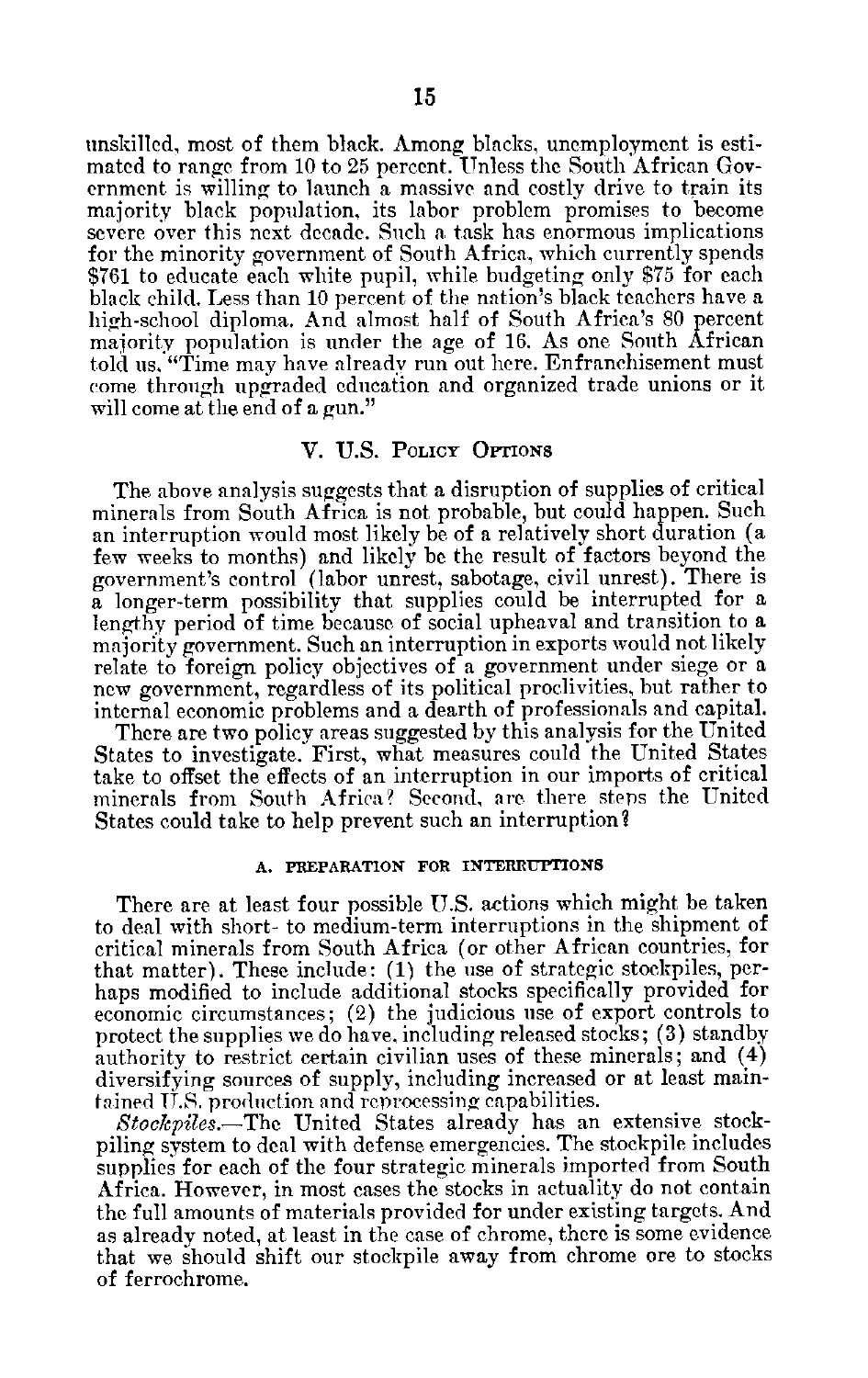Current law provides that stocks can be released on order of the President for purposes of national defense during a time of war de clared by Congress, or a national emergency. The law also states that stocks cannot be released for general economic or budgetary purposes. It is reasonably clear that stocks could be released to a de fense industry if supplies were simply not available. This was the case for the last stockpile release in December 1979, when a combination of the embargo against Rhodesia and failure to find a new source in Canada meant that a rare form of long-fiber asbestos simply became unavailable. As a result, the President authorized the release of 1,500 tons of asbestos from the stockpile for the single U.S. company that uses this material for defense-related products.

The kinds of scenarios outlined above, however, would present the United States with a much murkier problem. Some supplies from other sources would be available, even if South African shipments of a particular mineral were disrupted, but market adjustment to short falls would likely have a major price impact. If it were determined that the interruption were in all likelihood to be of limited duration, neither the price increases nor permanent changes in industrial prac tices might be desirable. The ability to release some stoeks under those circumstances might assist U.S. industry to get through a temporary problem with minimal adjustment costs.

Current legislation might be modified to provide specifically for temporary non-market-related interruptions in the supply of all or some of the existing strategic stockpiles. Specific limits might be set on the quantity which might be made available for strictly economic emergencies, and stockpile targets might also be increased to cover such specified amounts. Even if an interruption were deemed to be of a long-term or indefinite duration (for example, over 9 months), a limited release from stockpiles might at least give the market more time to adjust at a lesser cost, thus easing potential inflationary effects.

Cooperation and *export coidro7..-The* Export Administration Act (Public Law 96-72) allows the President to restrict exports "where necessary to protect the domestic economy from the excessive drain of scarce materials and to reduce the serious inflationary impact of for eign demand." While this provision was basically intended to deal with restrictions on U.S.-produced products, it could also be used to restrict the export of stockpiled goods which had initially been imported. Presumably, if availability of a critical mineral on international markets were sharply curtailed and the United States released its own stocks, it would want to prevent such stocks from being shipped overseas.

However, in the case of some of these critical minerals, there are complex traditional trading patterns. Much of our platinum, for ex ample, is imported from Great Britain. but originates in South Africa. There is two-way trade of a number of these minerals at various levels of processing. It might be useful for the United States, in cooperation with other industrialized countries to prepare some contingency planning for dealing with interruptions in supply of the four minerals we import from South Africa, plus perhaps three or four other minerals which come from similarly restricted sources. Should stocks be part of such planning, the United States should obviously press our allies to maintain stocks similar to our own or to insure that in shortfall periods, the United States would not be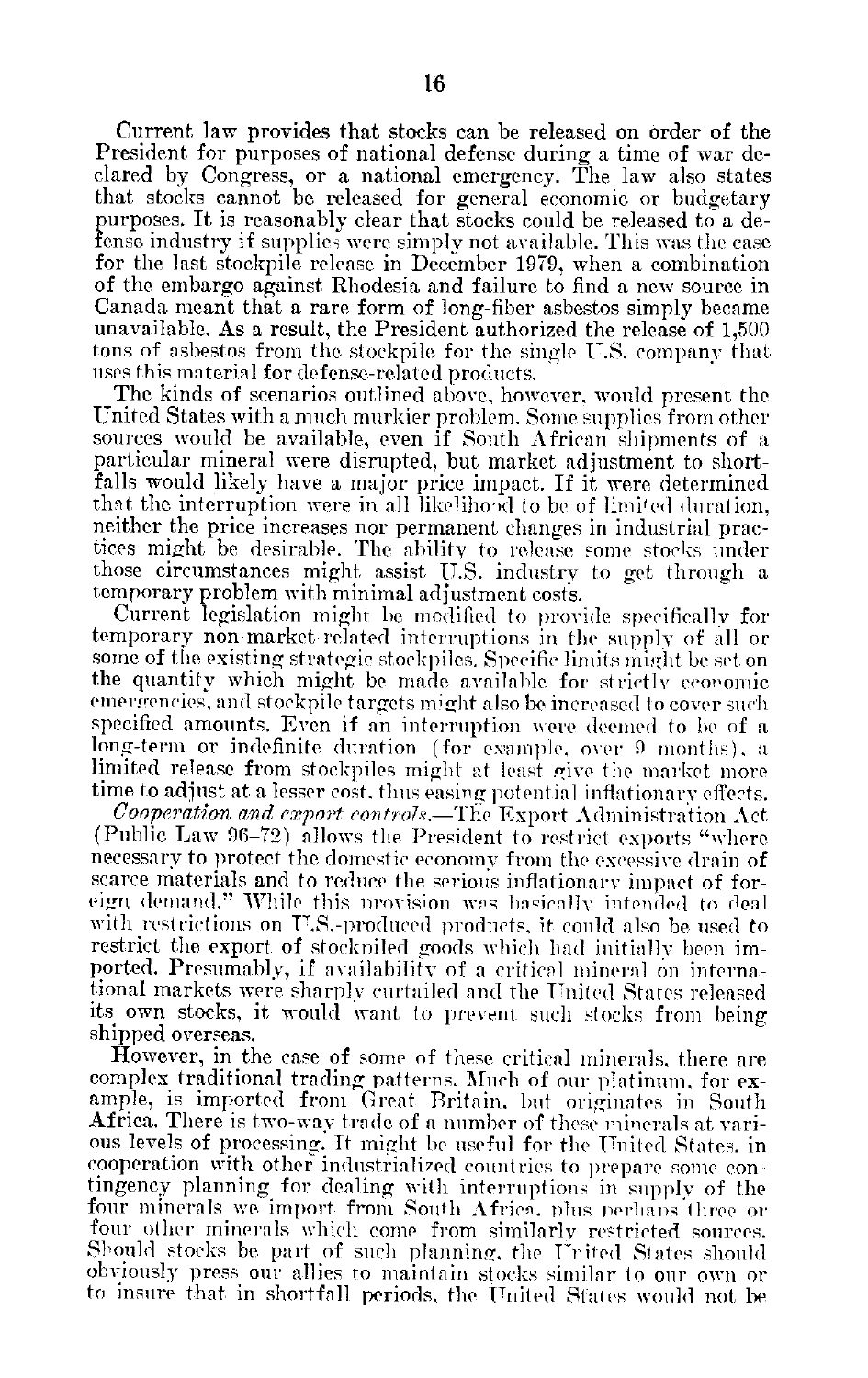disadvantaged in sharing existing new production because we alone held stocks.

*Civilian consumption.-A* review might be made of civilian uses of these critical minerals which could be interrupted in the event of a supply disruption with minimal effects on the civilian population and industry. Perhaps the best example is that of the catalytic converter on American automobiles, which accounts for about 50 percent of U.S. platinum consumption and **1** to 2 percent of U.S. chrome consumption. The converter, after all, is installed on automobiles because of Federal and State Government requirements. Such requirements might be temporarily suspended during a shortage period for one or both of these minerals, with perhaps a requirement for retrofitting the con verters when the crisis is passed. Adjustment assistance of some sort might be provided to the producers of converters to tide them over the crisis period.

There may well be similar civilian uses of these minerals where temporary restrictions could result in substantial decreases in con sumption. Authority for such restrictions (or suspension of current requirements) might be limited to 3 to 6 months, so that the govern ment would not interfere with long-term market adjustments should an interruption prove to be a long-term phenomenon.

*Alternative sourcing.-Ideally,* the United States should find means of diversifying its source of supply of these key minerals. In the best of all possible worlds, some of those new sources would involve mining in our own territory. Government regulations which prevent mining in the United States, including on national lands, periodically should be reviewed as the international situation may warrant. Programs which encourage U.S. investment in mining in economically attractive site: overseas should also be continued and perhaps enhanced. Legislation extending the Overseas Private Investment Corporation (the U.S. Government's program to insure U.S. investments overseas) included some changes along these lines, and the Administration has expressed an interest in some kind of internationally-sponsored insur ance program for overseas investment.

However, given our current knowledge of reserves of these minerals, prospects for economic exploitation outside of the South Africa/Zim babwe region are not great. The private sector has little motivation to spend its own resources to seek new supplies of the critical minerals under discussion when known resources in South Africa are so large and of such quality. It would not make sense to devise programs in volving a large government subsidy (directly or indirectly) to bring about such diversity on an economic basis. A 20 percent subsidy, used instead to increase government stockpiles, would in 2 years allow the establishment of a stockpile equal to  $5$  months' comsumption—a stockpile which would probably be adequate for most economic contingencies.

Consideration might also be given to government programs which would assure that processing facilities for critical minerals which are no longer economically or environmentally viable are nonetheless pre served in a state where they could be reopened for brief periods. This would provide some additional margin for shifting away from proc essed minerals from South Africa to unprocessed ores from other countries in a time of emergency. Such a policy might involve some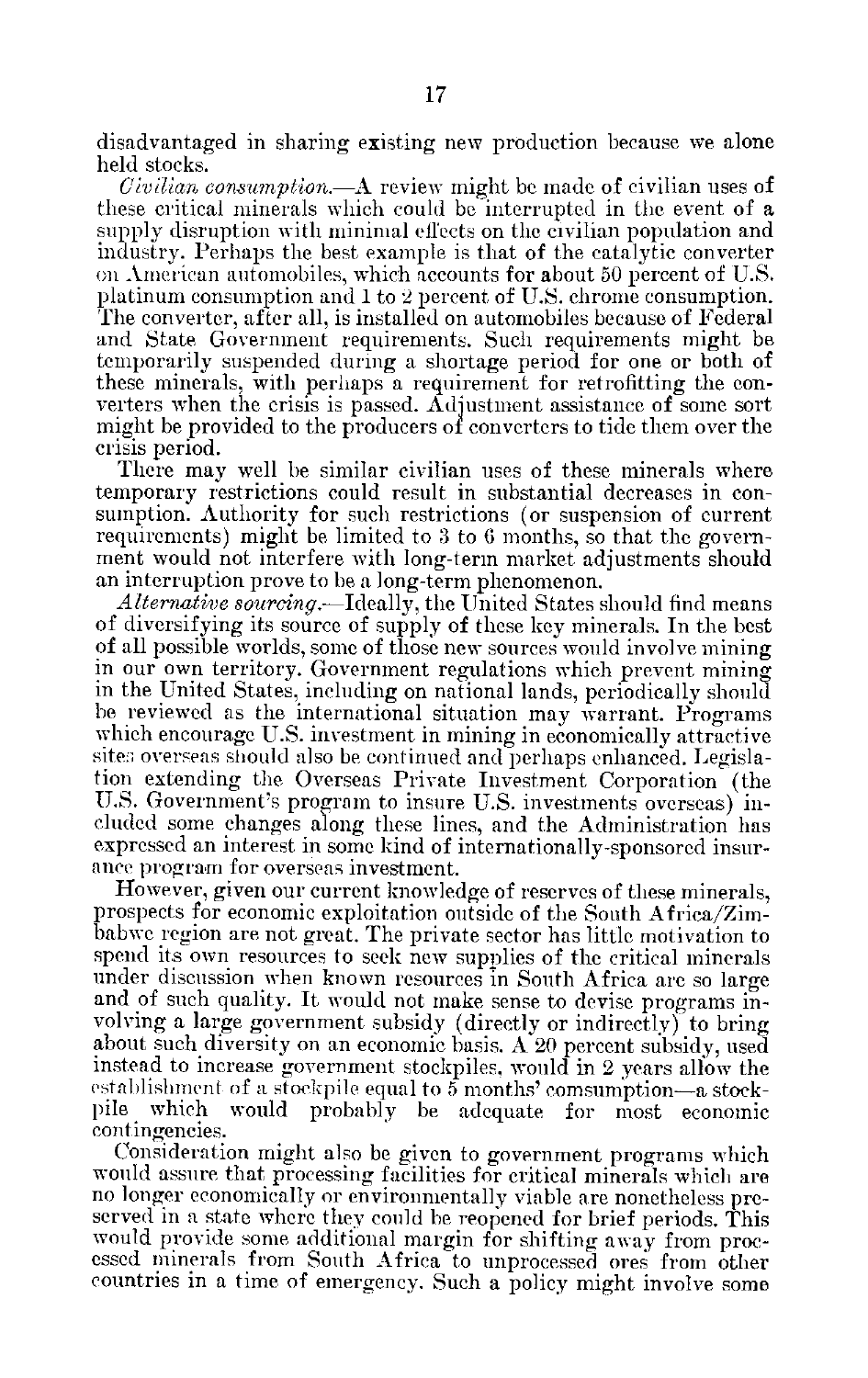modest tax writeoffs or even outright subsidy to firms which maintain processing facilities in working conditions.

## **B.** PREVENTION OF **DISRUPTION**

In addition to preparing for the possibility of a disruption in our supplies from South Africa, the United States should also seek to prevent such a disruption in the first place. While this study primarily focuses on our minerals dependency and does not purport to reflect on the broader range of politics of South Africa nor our overall foreign relations with that country, discussions with white government officials, business leaders, black professionals and dissidents (both inside and outside South Africa) led to some tentative conclusions about U.S. policy.

First, our ability to influence the rate of change in South Africa toward a multiraoial society seems to be quite asymmetrical-we can do more to slow the process than to speed it; we can more easily influence the course of events to be violent than to be peaceful. If the United States is perceived to have lowered its interest in pressing for social change in South Africa, as was the widespread impression con veyed in South Africa by its government and the press about the Reagan Administration, this tends to encourage those elinements in the white population, primarily among the Afrikaners, who wish to discourage change, or even to turn the clock back. It also discourages those blacks who are working for peaceful change, and makes more credible those who argue that change can only be brought about by violence. On the other hand, we should not delude ourselves that we have much leverage in the opposite direction-positive pronouncements about our desire for change in South Africa will not by them selves change the minds of those in the white government nor be seen as adequate by blacks of all persuasions who are seeking rapid change.

Likewise, it is doubtful that increased economic pressure on South Africa would speed change. In fact, it is easier to make a counter argument. If investment and growth are slowed, the need to incor porate blaoks into skilled jobs decreases, and with that decrease the interest (and financial resources) to improve education and housing and to liberalize union rules also declines. Much of the Afrikaner population would be quite willing to hunker down and maintain a static economy-it is more predominantly the Anglo business com munity that presses for an expanding economy, with its concomitant social change. Most forms of economic sanctions would undercut pre cisely that part of the white population which is committed to change and the internal economic and social forces which are likely to lead to that change.

The analysis in this paper argues that disruptions in our supply of minerals are most likely to come about if change is violent, and if the form of government which ultimately controls South Africa is un able or unwilling to take the measures necessary to retain skilled work ers and professionals and to encourage production and investment. These conditions are more likely to occur the longer change is pre vented and the more black advocates of change see the Western world in general and the United States in particular as being disinterested in such change.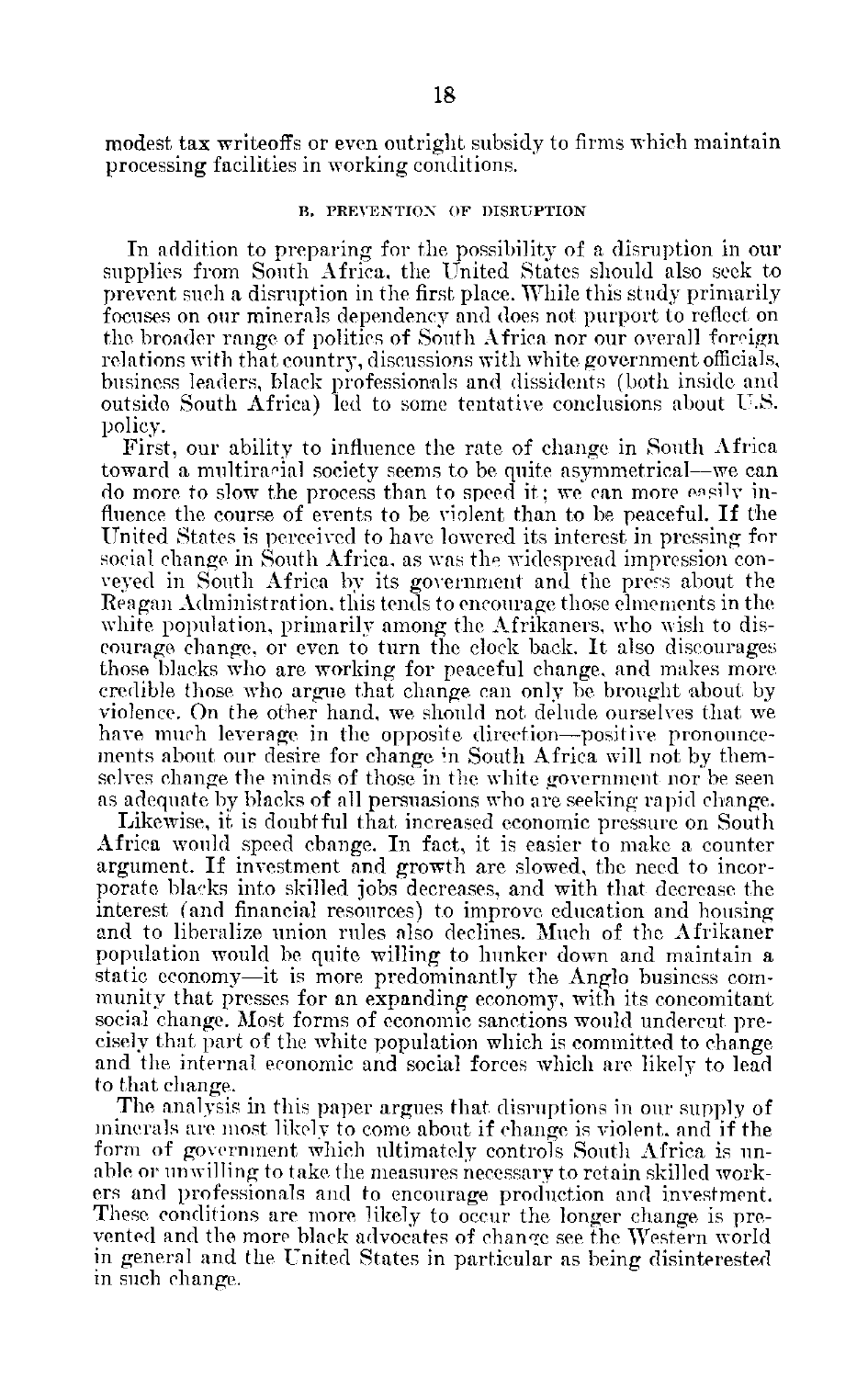This would suggest that the United States should continue to seek a settlement in Namibia and the economic success of Zimbabwe and keep our relations correct but necessarily distant from the current government in South Africa. It suggests that economic sanctions, or even discouragement of U.S. investment in South Africa, is prob ably not productive, but that symbolic actions to indicate our disap proval of the apartheid system should be sought rather than avoided. It probably means that, as in the case of Zimbabwe, we should conduct programs which educate black South Africans in the United States or elsewhere in the Western world, who are unable or unwilling to re ceive higher education in their own country, so that there is a cadre of black South Africans available for future employment in South Africa who are familiar with U.S. values and institutions, and who one day can take their place as professional and social equals in a multiracial South African society. The United States may also want to consider appropriate programs to assist the education of blacks within South Africa. Such programs would, of course, run the risk that the United States might be perceived to be acquiescing in the current apartheid dominated educational system -a risk which would have to he mini mized or offset through careful designing of any programs undertaken by the U.S. Government. Education is one area (employment and pol ities are others) in which the United States should promote meaningful change leading to the rightful participation by blacks in the coun try's managerial and decisionmaking processes.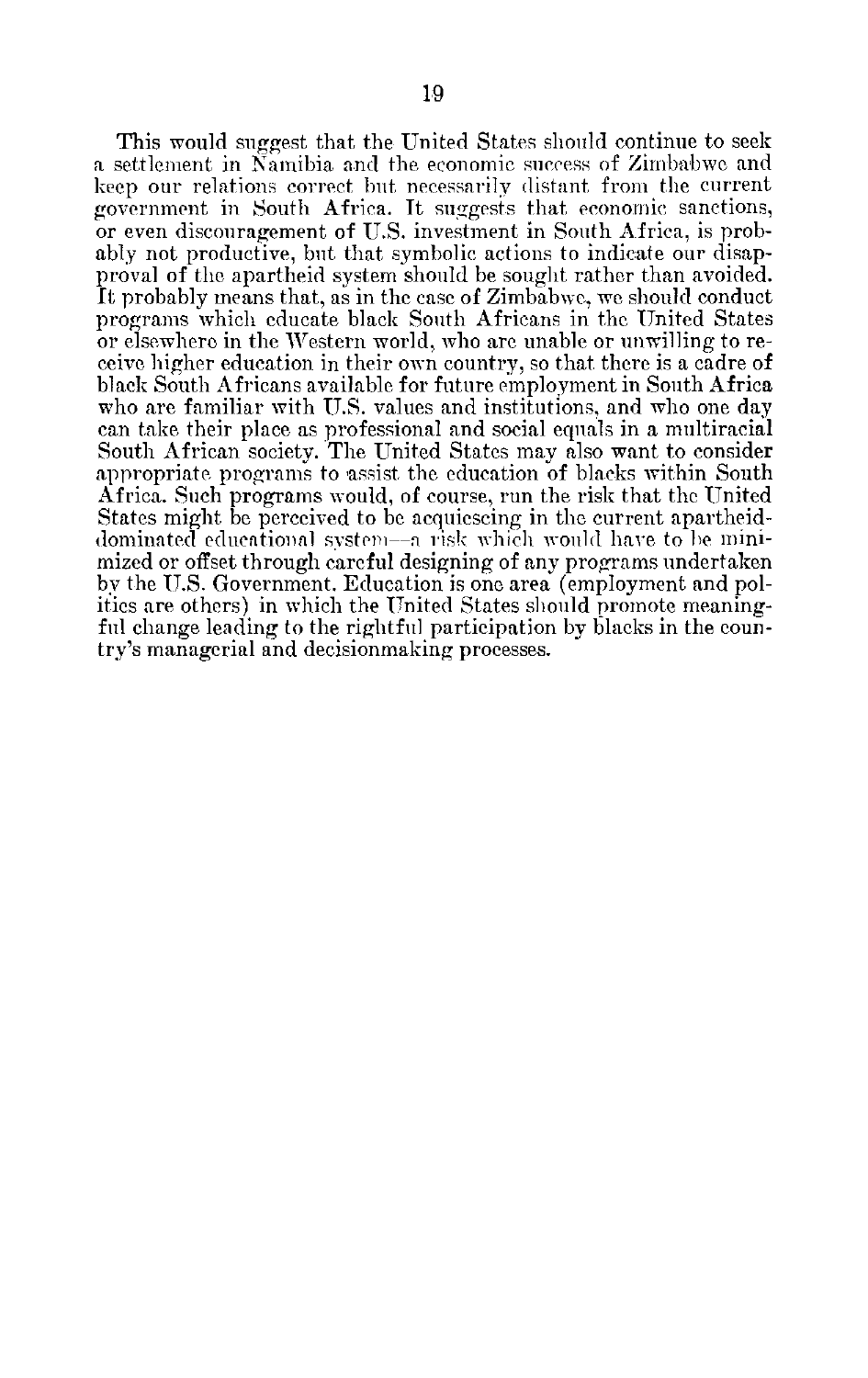## **APPENDIX**

## TABLE I.-EUROPEAN MINERALS IMPORT DEPENDENCE

| Raw material | European Community import dependence (percent) |
|--------------|------------------------------------------------|
|              |                                                |
| Cobalt 200.  |                                                |
|              |                                                |
|              |                                                |
|              |                                                |

| Raw material | Import dependence (percent) |        |                   |       |             |       |  |  |
|--------------|-----------------------------|--------|-------------------|-------|-------------|-------|--|--|
|              | Germany                     | France | United<br>Kingdom | Italy | Netherlands | Belux |  |  |
|              | 96                          | 96     | 98                | 96    | 100         | 96    |  |  |
|              | 98                          | 98     | 98                | 90    | 100         | 98    |  |  |
|              | 90                          | 90     | 90                | 75    | 90          | 90    |  |  |
|              | 98                          | 98     | 100               | 100   | 100         | 98    |  |  |

|              | Principal suppliers of EC (percent share) |               |
|--------------|-------------------------------------------|---------------|
| Raw material | Country                                   | Percent share |
|              |                                           |               |
|              |                                           |               |
|              |                                           |               |
|              |                                           |               |
|              |                                           |               |
|              |                                           |               |
|              |                                           |               |
|              |                                           |               |
|              |                                           |               |
|              |                                           |               |
|              |                                           |               |
|              |                                           |               |
| Vanadium     |                                           |               |
|              |                                           |               |
|              |                                           |               |
|              |                                           |               |
|              |                                           |               |

Source: Adapted from P.C.F. Crowson, "Non-Fuels Minerals Data Base." Royal Institute of International Affairs, London, 1980; and Stephen Warnecke, "Southern Africa in Conflict, The Importance of Minerals from South Africa.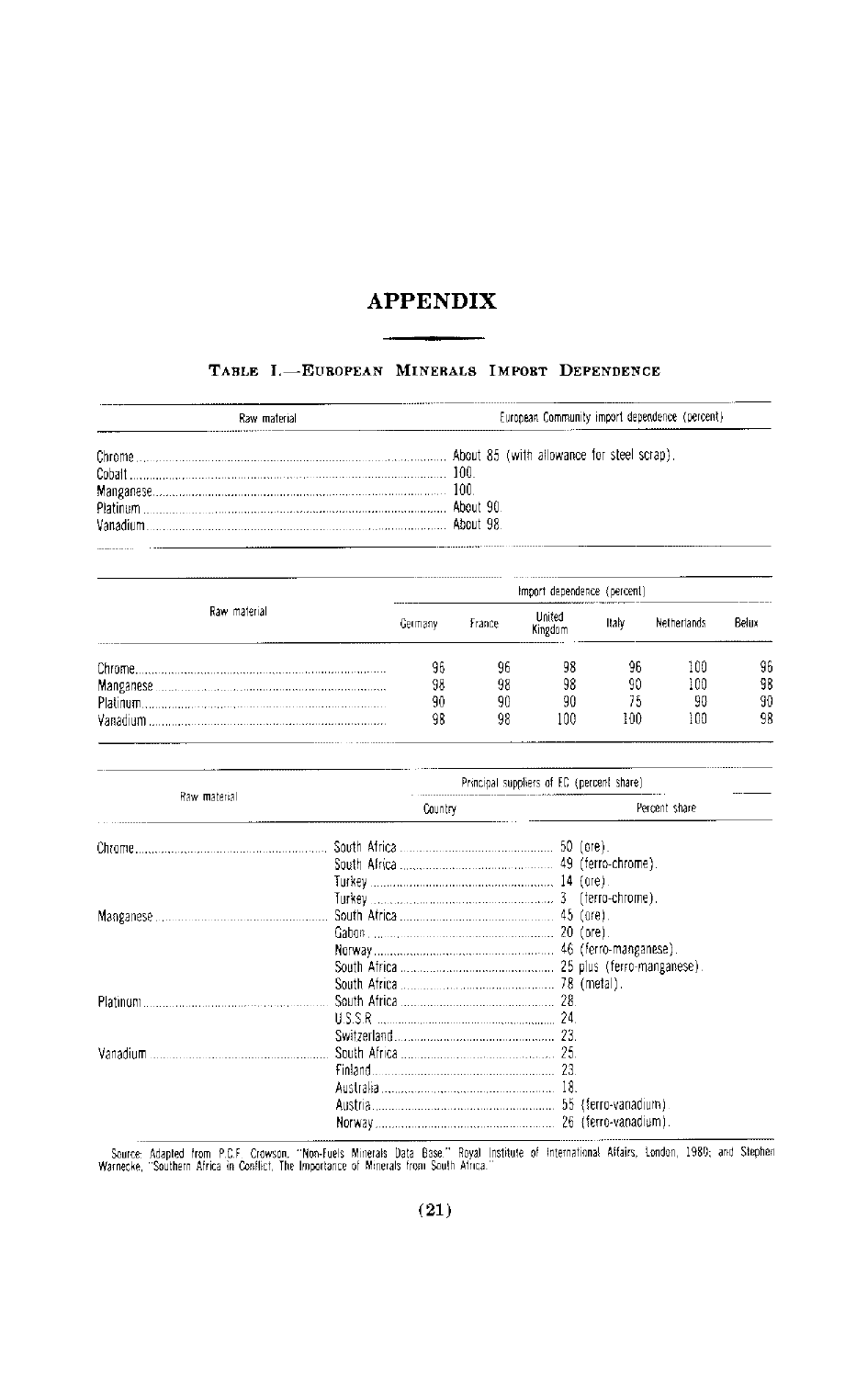## TABLE II.--U.S. CHROMITE IMPORTS

# 1980 dependence on foreign sources : 91 percent.<br>Percent of imports : Republic of South Africa 41 percent, U.S.S.R. 17 percent,<br>Philippines 14 percent, Turkey 10 percent, Other 18 percent.

| (Unit of measure: Thousand short tons) |      |                |       |        |        |          |          |  |
|----------------------------------------|------|----------------|-------|--------|--------|----------|----------|--|
|                                        | 1940 | 1950           | 1960  | 1965   | 1970   | 1975     | 1980     |  |
| National stockpile:                    |      |                |       |        |        |          |          |  |
|                                        | (1)  | (1)            | (1)   | 4.525  | 3.539  | 507      | 4.725    |  |
|                                        | (1)  | $^{(1)}$       | (1)   | 3.905  | 3.397  | 3.282    | 2.590    |  |
|                                        | (1)  | (1)            | (1)   | $-620$ | $-142$ | $+2.775$ | 2,135    |  |
| <b>Uniled States:</b>                  |      |                |       |        |        |          |          |  |
|                                        | 3    | 0.4            | 107   | G      | 0      | 0        | 0        |  |
|                                        | 6    | $\overline{1}$ | -1    | Ω      | 0      | ŋ        | $\theta$ |  |
|                                        | 10   | 23             | 56    | 43     | 58     | 38       | 50       |  |
|                                        | 600  | 980            | 1.220 | 1,600  | 1.400  | 880      | 970      |  |
|                                        | 700  | 1.300          | 1.400 | 1,500  | 1.400  | 1.300    | 1.000    |  |
|                                        | 90   | 89             | 90    | 92     | 89     | 91       | 91       |  |
|                                        | 600  | 600            | 1,700 | 1.100  | 800    | 1.000    | 900      |  |
|                                        | (2)  | (2)            | (2)   | (2)    | (2)    | (2)      | (2)      |  |
| Production by area:                    |      |                |       |        |        |          |          |  |
|                                        |      |                |       |        |        |          |          |  |
|                                        |      | 35             | 74    | 46     | 36     | 26       | -15      |  |
|                                        | 180  | 547            | 851   | 1.038  | 1.573  | 2.288    | 3.764    |  |
|                                        |      | 550            | 1.010 | 1.565  | 1,930  | 2.290    | 2,700    |  |
|                                        |      |                | 107.  |        |        |          |          |  |
|                                        | 63   | 73             | 39    | -19    | 30     | 239      | 426      |  |
|                                        | 142  | 140            | 149   | 144    | 207    | 406      | 261      |  |
|                                        | 22   |                | 319   | 342    | 516    | 859      | 1,190    |  |
|                                        | 293  | 329            | 674   | 681    | 596    | 881      | 804      |  |
|                                        | 466  | 800            | 1.583 | 1.466  | 1.784  | 2.145    | 1.551    |  |
|                                        | 61   | 94             | 44    |        |        | 2        | 14       |  |
|                                        |      | 3.948          | 4,850 | 5,301  | 6.672  | 9.136    | 10,725   |  |
|                                        | 1.5  | 2.0            | 2.7   | 2.7    | 2.7    | 1.9      | 3.1      |  |
|                                        | 16   | 16             | 20    | 19     | 17     | 19       | 20       |  |

<sup>1</sup> Unavailable.<br><sup>2</sup> Minor.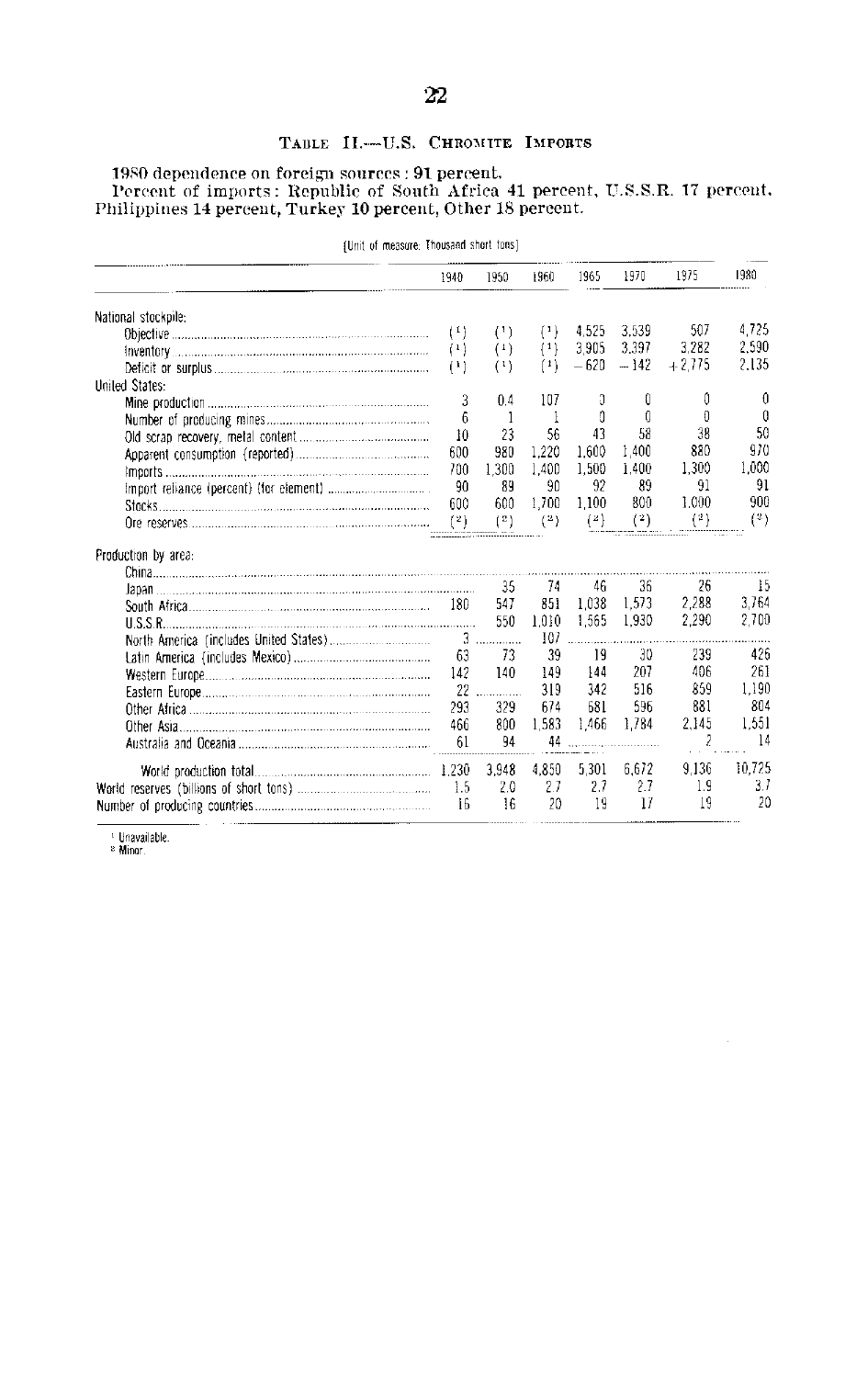#### TABLE III.-U.S. FERROCHROMIUM IMPORTS

1980 dependence on foreign sources: 91 percent. Percent of imports: Republic of South Africa 75 percent, Yugoslavia 7 percent, Zimbabwe 7 percent, Other 11 percent.

|                     | 1940     | 1950                                        | 1950     | 1965     | 1970           | 1975     | 1980     |
|---------------------|----------|---------------------------------------------|----------|----------|----------------|----------|----------|
| National stockpile: |          |                                             |          |          |                |          |          |
|                     | (1)      | $^{(1)}$                                    | $^{(1)}$ | 203      | 71             | 429      | 350      |
|                     | (1)      | $^{(1)}$                                    | (1)      | 258      | 279            | 280      | 759      |
|                     | (1)      | $^{(1)}$                                    | (1)      | $+55$    | $+208$         | $-149$   | $+409$   |
| United States:      |          |                                             |          |          |                |          |          |
|                     | 160      | 150                                         | 194      | 305      | 276            | 172      | 184      |
|                     | 4        | 6                                           | 11       | 11       | 6              | 6        | 5        |
|                     | (2)      | (2)                                         | (2)      | (3)      | (2)            | $^{(2)}$ | (2)      |
|                     | 100      | 148                                         | 252      | 395      | 343            | 335      | 425      |
|                     | 5        | 23                                          | 50       | 55       | 40             | 320      | 300      |
|                     | 90       | 89                                          | 90       | 92       | 89             | 91       | 91       |
| Stocks              | 10       | 20                                          | 30       | 35       | 80             | 70       | 60       |
|                     | (2)      | (2)                                         | (2)      | $^{(2)}$ | $^{(2)}$       | (2)      | $^{(2)}$ |
| Production by area: |          |                                             |          |          |                |          |          |
|                     | $^{(1)}$ | (1)                                         | $^{(1)}$ | 50       | 60             | 60       | 100      |
|                     | (1)      | 3                                           | 87       | 129      | 399            | 536      | 471      |
|                     | $^{(1)}$ | 6                                           | 55       | 85       | 105            | 329      | 623      |
|                     | (1)      | 81                                          | 131      | 400      | 500            | 700      | 770      |
|                     | (1)      | 150                                         | 194      | 384      | 406            | 197      | 239      |
|                     | $^{(1)}$ | .                                           | 1        | 3        | 8              | 58       | 107      |
|                     | (1)      | 131                                         | 364      | 265      | 322            | 481      | 574      |
|                     | (1)      | 3                                           | 13       | 75       | 100            | 110      | 105      |
|                     | (1)      | $\ldots \ldots \ldots \ldots \ldots \ldots$ |          | 33       | 110            | 200      | 220      |
| Other Asia          | $^{(1)}$ |                                             |          | ጸ        | 20             | 21       | 54       |
|                     | $^{(1)}$ | 35                                          | 62       | I        | $\overline{2}$ |          |          |
|                     | $^{(1)}$ | 409                                         | 907      | 1,433    | 2.032          | 2,692    | 3,263    |
|                     | $^{(2)}$ | $^{\{2\}}$                                  | $\{2\}$  | (2)      | $^{(2)}$       | (2)      | (2)      |
|                     | $^{(1)}$ | 12                                          | 14       | 19       | 21             | 20       | 21       |

[Unit of measure: Thousand short tons]

<sup>1</sup> Unavailable.

<sup>2</sup> Not applicable.

## TABLE VI.-FACT SHEET ON CHROMIUM

## (Data in thousand short tons gross weight, unless noted)

Domestic production and use.-There was no domestic mine production of chromite in 1981. However, the United States continued to be one of the world's leading consumers. Chromite was consumed by seven firms producing chromium ferroalloys and metal; seven firms producing refractories; and three firms producing chromium chemicals. Most of these were in the Eastern United States. The metallurgical industry used 57 percent, chemical industry 25 percent, and the refractory industry 18 percent. Consumption of chromium by end use was as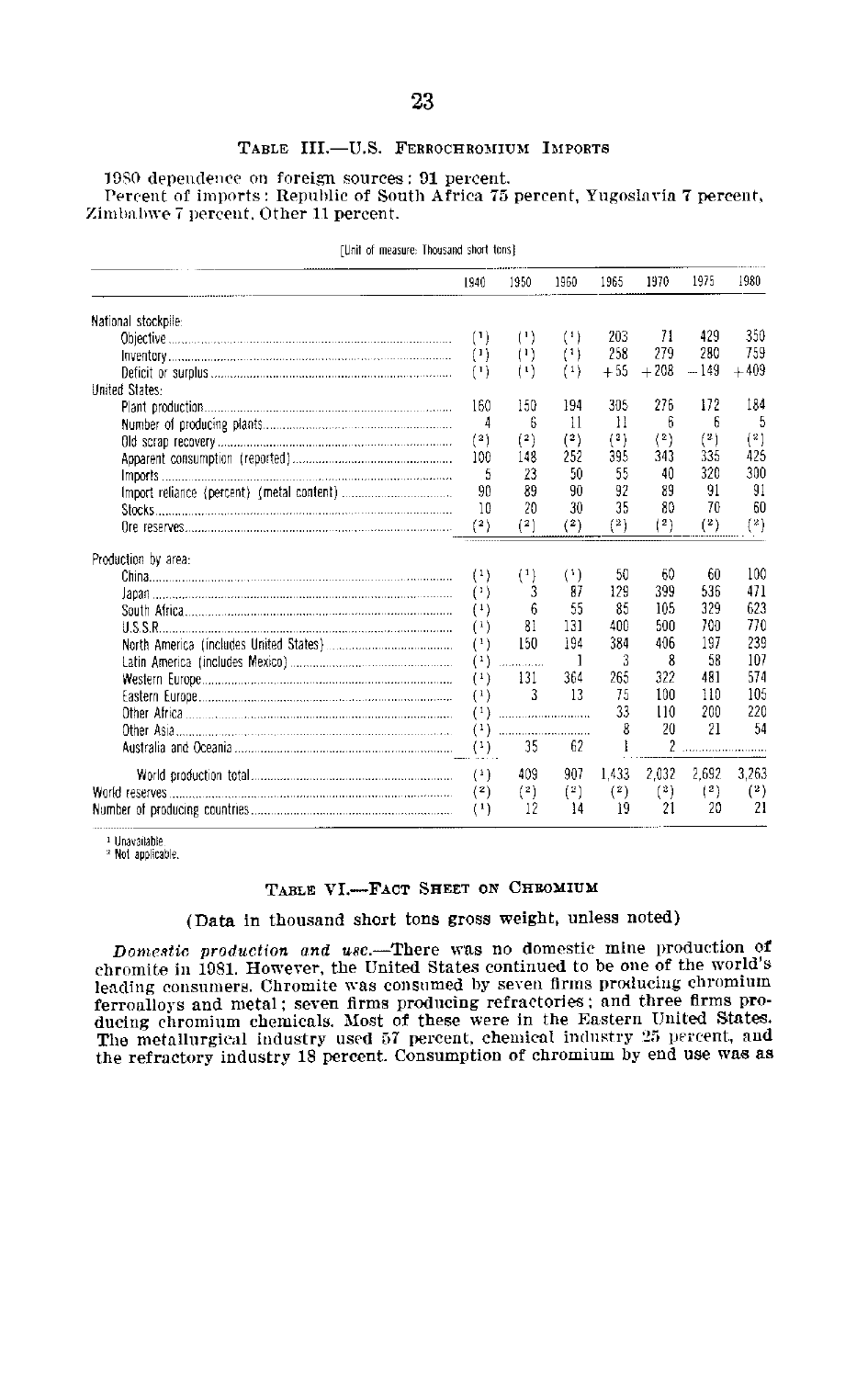follows: Construction, **19** percent; machinery and equipment, **17** percent; trans portation, 12 percent; refractories, 12 percent; and all other uses 40 percent.

|                                                        | 1977   | 1978  | 1979  | 1980  | 1981 |
|--------------------------------------------------------|--------|-------|-------|-------|------|
| Salient statistics--- United States:                   |        |       |       |       |      |
|                                                        |        |       |       |       |      |
|                                                        | -1.336 | 1.013 | 1.024 | 982   | 890  |
|                                                        | 228    | 322   | 243   | 297   | 315  |
|                                                        | 248    | 52    | 55    | 50    | 45   |
|                                                        | 12     | 19    | 15    | 32    | 15   |
|                                                        | 517    |       |       |       |      |
|                                                        | 1.000  | 1.010 | 1.209 | 968   | 940  |
|                                                        | 453    | 500.  | 543   | 424   | 490  |
|                                                        | 570    | 590   | 610   | 539   | 481  |
| Price (yearend):                                       |        |       |       |       |      |
|                                                        | \$137  | \$105 | \$110 | \$110 | 5110 |
| Chromite---South African, per metric ton, South Africa | \$59   | \$56  | \$56  | \$55  | \$55 |
|                                                        | 1.338  | 1.301 | 907   | 675   | 725  |
|                                                        | 91     | 91    | 90    | 91    | 90   |

<sup>1</sup> Chromite ore is typically from 22 percent to 38 percent chromium content.<br><sup>2</sup> Chromium ferroatloys are typically from 36 percent to 70 percent chromium content.<br><sup>3</sup> Calculated total demand for chromium.

4 Net import reliance equals imports minus exports plus adjustments forGovernment and industry stock changes

*Rccyclin.-In* **1981,** estimated recycled chromium contained in purchased stain less steel scrap amounted to 10 percent of total chromium demand.

*Import sources (1977-80)*.--Chromite: Republic of South Africa 44 percent. Philippines 16 percent, U.S.S.R. 15 percent, Finland 9 percent, Other 16 percent. Ferrochromiin **: Republic** of South Africa **71** percent, Yugoslavia **11** percent. Zimbal)we **7** percent, Sweden 4 percent, Other **7** percent.

| Tariff item | Number | Most favored nation (MFN) |           |                   |
|-------------|--------|---------------------------|-----------|-------------------|
|             |        | Jan 1982.                 | Jan. 1987 | Non-MFN Jan. 1982 |
|             |        |                           |           |                   |

<sup>2</sup> Until Nov 15, 1982, 4.625¢ lb on a material valued less than 38¢ lb of chromium

## *Depletion allowance.-22* percent (domestic), 14 percent (foreign).

*Government programs.-Bureau* of Mines research was being conducted on recovery of chromium from laterites and low-grade ores. Other Bureau studies concerned the development of chromium-free and low chromium alloys as sub stitutes for stainless steel, reclamation of chromium fron stainless steel, recovery of chromium values from metallurgical and mining wastes and appraisal of chromite resources in Alaska and northvestern United States.

|            | Stockpile status-Nov. 30, 1981 |                    |                            |                             |  |  |  |  |
|------------|--------------------------------|--------------------|----------------------------|-----------------------------|--|--|--|--|
| Material   | Goal                           | Total<br>inventory | Authorized<br>for disposal | Sales, 11<br>m <sub>0</sub> |  |  |  |  |
| Chramite - |                                |                    |                            |                             |  |  |  |  |
|            | 3.200                          |                    |                            |                             |  |  |  |  |
|            | 675                            |                    | 242                        |                             |  |  |  |  |
|            | 850                            |                    | 391                        |                             |  |  |  |  |
|            | 350                            |                    |                            |                             |  |  |  |  |
|            | 20                             |                    |                            |                             |  |  |  |  |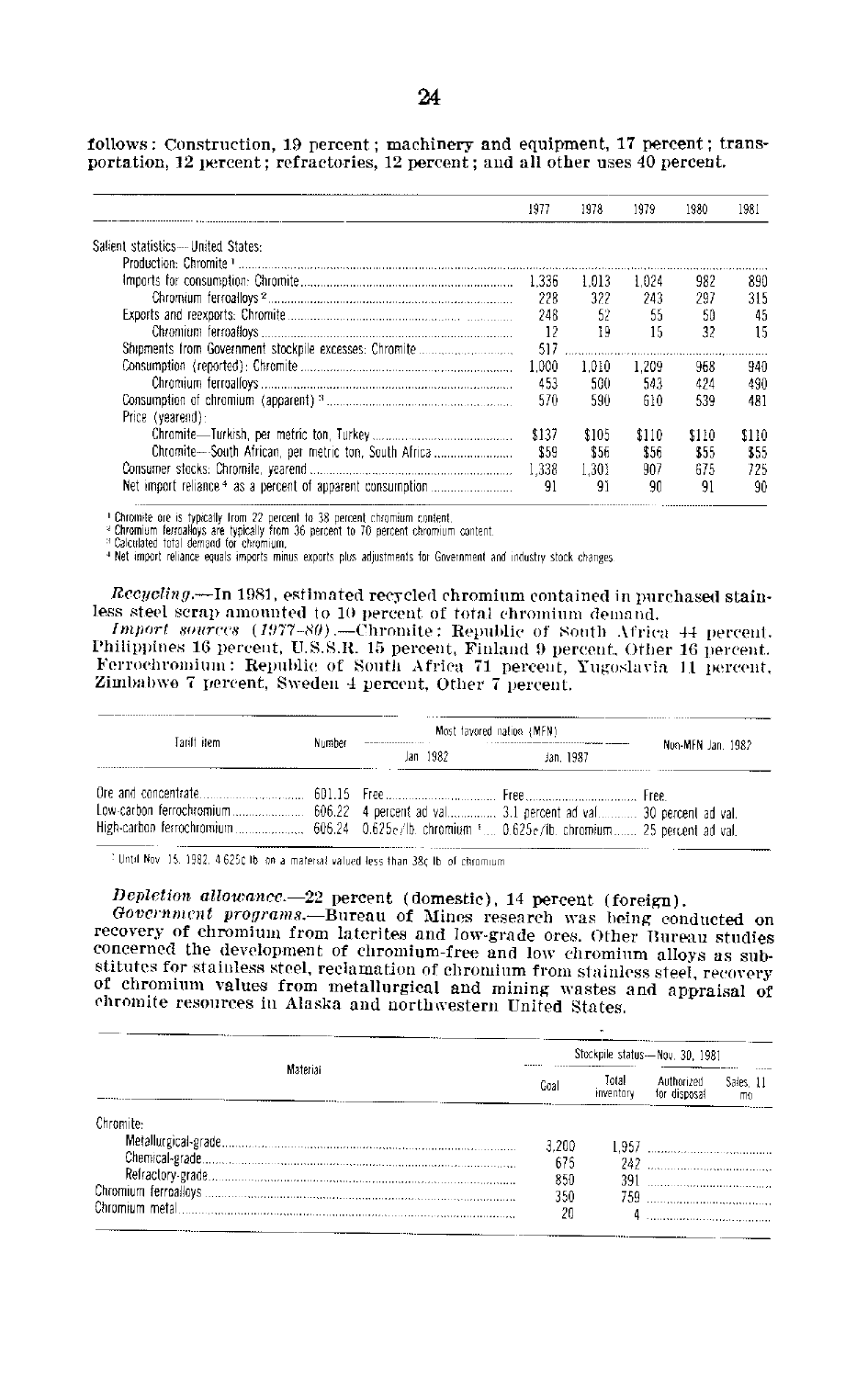In addition to data shown, the stockpile contained the following nonstockpile grade materials: 531,219 tons of metallurgical-grade chromite and **20,'62** tons of chromium ferroalloys.

*Events, trends and* issues.-Demand for chromium in 1981 dropped to its low est level since 1975, reflecting continued weak demand in the steel industry, the major consumer of chromium. Compared to 1980, consumption decreased in the metallurgical and refractory industries **15** percent and 20 percent, respectively, while the chemical industry consumption increased 5 percent.

The Committee of High-Carbon Ferrochromium Producers petitioned the International Trade Commission (ITC) in May for an extension of three addi tional years of the floor price and 4-cent per pound penalty duty on high-carbon ferrochromium entering the United States below a specified floor price. Both were due to expire in November 1981. After hearings were held in July, the ITC determined that high-carbon ferrochromium imports represented a substantial cause of threat of serious injury to domestic producers. ITC forwarded their rec ommendations to the President for his decision. On November **15.** the President announced his decision to extend the current import relief provisions on high carbon ferrochromium for one additional year.

The published price of Turkish high-chromium chromite remained at \$110 per metric ton while the price of Russian chromite continued to be suspended. South African high-iron chromite price in 1981 was \$51-\$55 per metric ton, unchanged from the 1980 price. Ferrochromium prices moved somewhat higher. Along with other major consuming countries, the United States will continue to rely on imports of chromium. From a 1978 base, demand for chromium is expected to in crease at an annual rate of about 3.2 percent through 1990. It is estimated that in **1.982** domestic mine production of chromite will be zero and United States appar ent consumption of chromium will be 530,000 tons.

International relationships in the future may influence the I'nited States sup ply-demand position, as they have in the past. Increasing ferrochromium imports of the last few years compete with the domestic ferrochromium industry.

Environmental requirements for cleaner air impose economic problems for some processors. Disposal of reclaimed dust and slag remains a problem.

|                                                  | Mine production  | $\cdots$ |                           |
|--------------------------------------------------|------------------|----------|---------------------------|
|                                                  | 1980             | 1981     | Reserve base <sup>1</sup> |
| World chromite mine production and reserve base: |                  |          |                           |
| <b>United States</b>                             |                  |          |                           |
| -inland-                                         | 193              | 180      | 28.000                    |
|                                                  | 63.              | 600      | 3.300                     |
|                                                  | .764             | ₹400     | .500.000                  |
| I urkev                                          | 440              |          |                           |
|                                                  | $^{\sim}$<br>'nΙ |          | 100 000                   |
|                                                  | . 144            | .030     | 14.300                    |
|                                                  | -94              |          | 22.500                    |
| tota                                             |                  |          |                           |

aPending establishment of criteria for the reserve base, classification of data is based on a judgmental appraisal of current knowledge and assumptions

*World resourcc.-World* resources total about **36** billion tons of shipping grade chromite, sufficient to meet conceivable demand for centuries. Over 99 per cent of these resources are in southern Africa; nearly 25 billion tons in the Republic of South Africa and over 11 billion tons in Zimbabwe. Although the rest of the world's resources are measured in millions of tons, they are small in com parison with those in Africa. Most of the United States chromium resources are in the Stillwater Complex in Montana and beach sands of Oregon. Renewal of substantial domestic chromite mining in the near future is doubtful.

**<sup>2</sup>** Estimate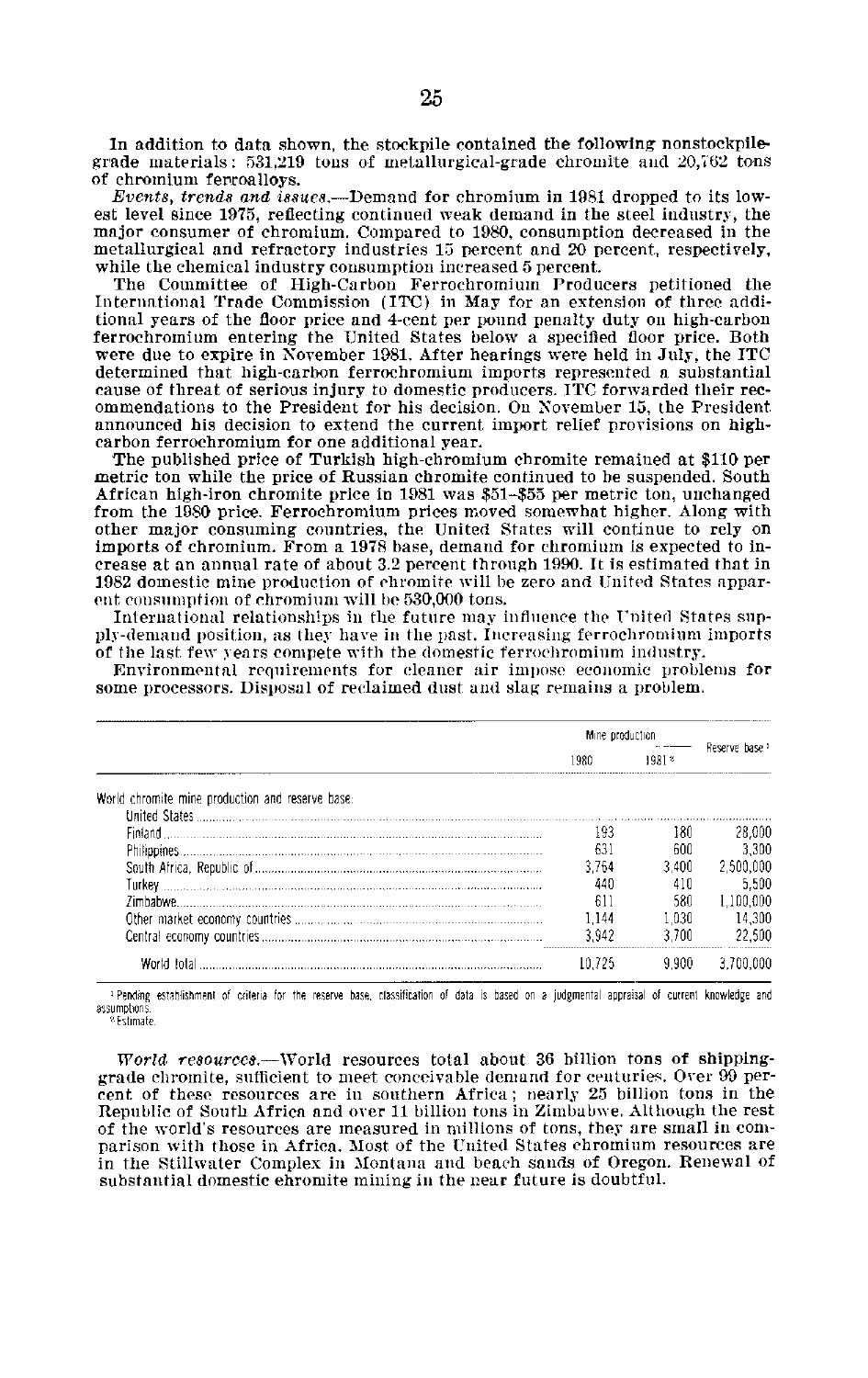*Substitutes and altcrnates.-Some* elements or materials may substitute for chromium in various end use applications, but cost consideration, performance standards, and customer appeal are major determining factors in use of **ch"o** mium. Typical substitute possibilities are: Nickel, zinc, or cadmium for corrosion protection of iron and steel; aluminum and plastics for automotive decorative trim; nickel, cobalt, molybdenum, or vanadium for alloying iron and steel; titanium for chemical processing equipment; cadmium yellow pigment for pro tective coatings; and magnesite and ziecon refractories for some refractory products.

#### TABLE **V.-U.S. MANGANESE** ORE IMPORTS

**1980** dependence on foreign sources: **98** percent.

Percent of imports: Republic of South Africa **30** percent, Australia **29** percent, Gabon **23** percent. Brazil **10** percent. Others **8** percent.

|                                        | 1940              | 1950     | 1960      | 1965     | 1970     | 1975      | 1980      |
|----------------------------------------|-------------------|----------|-----------|----------|----------|-----------|-----------|
| National stockpile:                    |                   |          |           |          |          |           |           |
|                                        | $^{(1)}$          | $^{(1)}$ | $^{(1)}$  | 6.860    | 2.812    | 788       | 2.932     |
|                                        | $^{(1)}$          | $^{(1)}$ | $^{(1)}$  | 11,750   | 9,206    | 3,605     | 2,826     |
|                                        | $^{(1)}$          | (1)      | $^{(1)}$  | $+4.890$ | $+6.394$ | $+2.817$  | $-106$    |
| United States:                         |                   |          |           |          |          |           |           |
|                                        | 45                | 134      | 80        | 29       |          |           |           |
|                                        | 51                | 15       | 5         | 2        |          |           |           |
|                                        | None              | None     | None      | None     | None     | None      | None      |
|                                        |                   | 1,650    | 1.946     | 2.873    | 2.364    | 1.819     | 1.071     |
|                                        |                   | 1,835    | 2.544     | 2.575    | 1.735    | 1.574     | 698       |
|                                        | NA                | 83       | 93        | 94       | 95       | 98        | 98        |
|                                        | 913               | 827      | 2,588     | 1.540    | 1.768    | 2,064     | 1,030     |
|                                        | $\left( 1\right)$ | (!)      | 1.000     | Small    | Small    |           |           |
| Production by area:                    |                   |          |           |          |          |           |           |
|                                        |                   |          | 1,320     | 1,102    | 1.100    | 1,100     | 1,750     |
|                                        |                   | 148      | 357       | 334      | 298      | 174       | 85        |
|                                        | 454               | 872      | 1.316     | 1.728    | 2954     | 6.359     | 6,278     |
|                                        |                   | 1,650    | 6,473     | 8.351    | 7.541    | 9.324     | 11,300    |
| North America (includes United States) | 45                | 134      | 80        | 29       | 5        |           |           |
|                                        | 491               | 325      | 1,490     | 2,089    | 2,440    | 2,909     | 2,923     |
|                                        | 68                | 55       | 137       | 101      | 97       | 28        | 50        |
|                                        |                   |          | 357       | 380      | 222      | 239       | 141       |
|                                        | 699               | 1.314    | 1.832     | 3.355    | 2.665    | 3.414     | 2,810     |
|                                        | 1.066             | 1.109    | 1.515     | 1,976    | 1.894    | 1,862     | 1,929     |
|                                        | 14                | 23       | 82        | 192      | 871      | 1.765     | 2.162     |
|                                        |                   | 5.630    | 14.959    | 19.557   | 20,087   | 27.174    | 29,429    |
|                                        | (1)               | (1)      | 1,000,000 | Large    | Large    | 6,000,000 | 5,400,000 |
|                                        | 43                | 37       | 41        | 45       | 40       | 28        | 26        |
|                                        |                   |          |           |          |          |           |           |

(Unit of measure: Thousand short tons).

Unavailable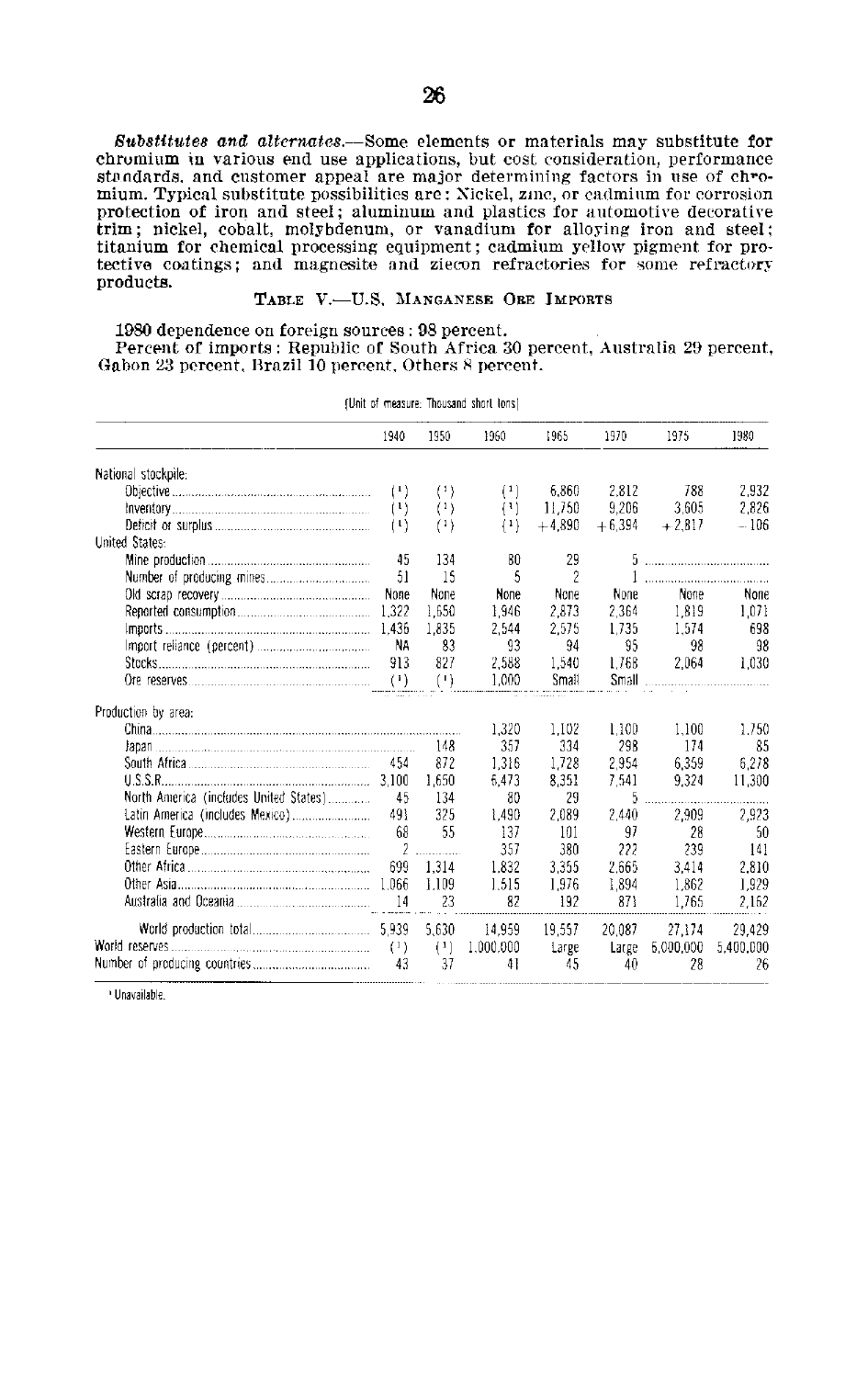## TABLE VI.-U.S. FERROMANGANESE IMPORTS

**1980** depen,'ence on foreign sources: **98** percent. Percent of imports: Republic of South Africa **37** percent, France **36** percent, Mexico 7 percent, Other 20 percent.

|                       | 1940                         | 1950                | 1960                                            | 1965                                            | 1970     | 1975         | 1980     |
|-----------------------|------------------------------|---------------------|-------------------------------------------------|-------------------------------------------------|----------|--------------|----------|
| National stockpile:   |                              |                     |                                                 |                                                 |          |              |          |
|                       | $(1)$                        | $^{(1)}$            | $^{(1)}$                                        | 545                                             | 645      | 211          | 439      |
|                       | (1)                          | (1)                 | $^{(1)}$                                        | 1.062                                           | 1.205    | 629          | 600      |
|                       | (1)                          | $^{(1)}$            | $^{(1)}$                                        | $+517$                                          | $+560$   | $+418$       | $+161$   |
| <b>United States:</b> |                              |                     |                                                 |                                                 |          |              |          |
|                       | 515                          | 720                 | 843                                             | 1.148                                           | 835      | 576          | 189      |
|                       | 11                           | 14                  | 20                                              | 18                                              | 14       | $\mathbf{1}$ | 7        |
|                       | None                         | None                | None                                            | None                                            | None     | None         | None     |
|                       | $^{(1)}$                     | 775                 | 800                                             | 1.041                                           | 1.001    | 882          | 789      |
|                       | 10                           | 110                 | 120                                             | 257                                             | 291      | 397          | 606      |
|                       | (1)                          | 83                  | 93                                              | 94                                              | 95       | 98           | 98       |
|                       | $\left( \frac{1}{2} \right)$ | 168                 | 220                                             | 146                                             | 278      | 396          | 206      |
|                       | $^{\rm (2)}$                 | $^{\rm (2)}$        | (2)                                             | $\left( \begin{array}{c} 2 \end{array} \right)$ | (2)      | $^{\rm (2)}$ | $(^{2})$ |
| Production by area:   |                              |                     |                                                 |                                                 |          |              |          |
|                       | $^{(1)}$                     | $^{(1)}$            | $^{(1)}$                                        | 180                                             | 190      | 200          | 375      |
|                       | $^{(1)}$                     | (+)                 | $^{(1)}$                                        | 221                                             | 444      | 716          | 669      |
|                       | $^{(1)}$                     | (1)                 | $\left( \mathbf{1}\right)$                      | 200                                             | 260      | 371          | 573      |
| USSR                  | $^{(1)}$                     | 9                   | $^{\prime\prime}$                               | 1.010                                           | 1.067    | 1,300        | 1.450    |
|                       | $^{(1)}$                     | $^{\left(1\right)}$ | $^{(1)}$                                        | 1.185                                           | 882      | 632          | 269      |
|                       | $^{(1)}$                     | $\left(1\right)$    | (*)                                             | 83                                              | 126      | 207          | 331      |
|                       | (1)                          | $^{\rm (1)}$        | $^{\rm (1)}$                                    | 1.144                                           | 1.325    | 1.556        | 1.699    |
|                       | $^{\scriptscriptstyle (1)}$  | ( 1 )               | $^{\left(1\right)}$                             | 235                                             | 310      | 425          | 413      |
|                       | $^{(1)}$                     | (1)                 | $\left( \begin{array}{c} 1 \end{array} \right)$ |                                                 |          |              | 3        |
|                       | (1)                          | $^{(1)}$            | $^{(1)}$                                        | 190                                             | 229      | 198          | 317      |
|                       | $^{(1)}$                     | $^{\left(1\right)}$ | $^{\left( 1\right) }$                           | 45                                              | 47       | 43           | 106      |
|                       | (1)                          | (1)                 | $^{\left( 1\right) }$                           | 4.493                                           | 4.880    | 5.648        | 6.205    |
|                       | (2)                          | [2]                 | $^{(2)}$                                        | $^{(2)}$                                        | $^{(2)}$ | $2$          | $^{(2)}$ |
|                       | (1)                          | $\left(1\right)$    | (1)                                             | 27                                              | 26       | 29           | 32       |

[Unit of measure: Thousand short tons]

<sup>r</sup> Unavailable.<br><sup>2</sup> Not applicable.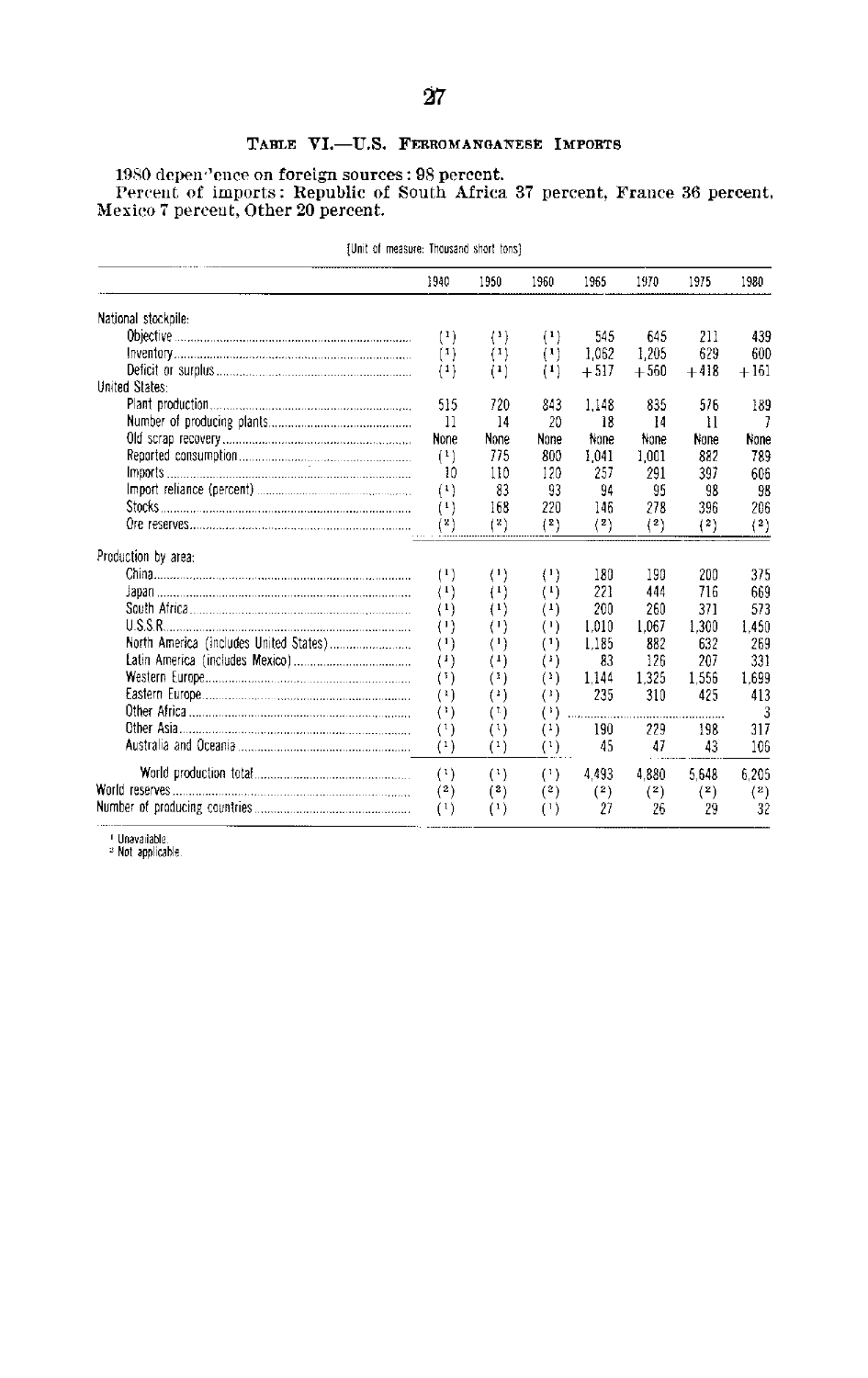#### **TABLE VII.-FACT** SHEET **ON MANGANESE**

#### [Data in thousand short tons, gross weight, unless noted]

*Domestic production and use.*—There was no domestic production of manganese ore, containing **35** percent or more manganese, in **1981.** Most ore consumption was **by** approximately **30** firms scattered over the United States, but principally in the East. Much of this ore was converted to ferromanganese, the chief form in which the manganese is ultimately used in the production of steel, its major use. Most of the remainder was used in the production of **pig** iron, dry cell batteries, and in various chemical processes. Ultimate major end use **distribu** tion: Construction, **23** percent; transportation. 20 percent; machinery, **16** per cent; other, 41 percent.

|                                                                                                                | 1977        | 1978  | 1979        | 1980  | 19811          |
|----------------------------------------------------------------------------------------------------------------|-------------|-------|-------------|-------|----------------|
| Salient statistics - United States:                                                                            |             |       |             |       |                |
|                                                                                                                | <b>None</b> | None  | None        | None  | None           |
| Imports for consumption.                                                                                       |             |       |             |       |                |
|                                                                                                                | 931         | 548   | 500         | 698   | 550            |
|                                                                                                                | 534         | 680   | 821         | 606   | 740            |
| Shipments from Government stockpile excesses:                                                                  |             |       |             |       |                |
|                                                                                                                | 821         | 632   | 607         | 366   | 315            |
|                                                                                                                |             |       |             |       |                |
| Exports:                                                                                                       |             |       |             |       |                |
|                                                                                                                | 138         | 200   | 58          | 53    | 80             |
|                                                                                                                | 6           | 9     | 25          | 12    | 18             |
| Reported consumption: 5                                                                                        |             |       |             |       |                |
|                                                                                                                | 1.359       | 1.281 | 1.372       | 1.071 | 1,075          |
|                                                                                                                | 886         | 985   | 976         | 789   | 885            |
|                                                                                                                | 1.523       | 1.363 | 1,250       | 1.029 | 1,150          |
| Price (low and high): 46 to 48 percent Mn, metallur-                                                           |             |       |             |       |                |
| gical ore, per L.T.U. cont. Mn, c.i.f. U.S. ports \$1.42-1.53 \$1.38-1.42 \$1.36-1.42 \$1.38-1.75              |             |       |             |       | $$1.71 - 1.76$ |
| Stocks: Producer and consumer, yearend:                                                                        |             |       |             |       |                |
| Manganese ore Suppose the manufacturer of the Manganese ore Suppose that the manufacturer and the Manufacturer | 1.626       | 1.173 | 1.098       | 1.030 | 870            |
|                                                                                                                | 296         | 237   | 225         | 206   | 165            |
|                                                                                                                | None        | None  | <b>None</b> | None  | None           |
| Net import reliance ? as a percent of apparent con-                                                            |             |       |             |       |                |
|                                                                                                                | 98          | 97    | 98          | 98    | 98             |

Estimate

<sup>2</sup> Excludes manganiferous ore containing less than 35 percent manganese, which accounts for approximately 2 percent of apparent consumption of Ma'ganese

<sup>ts</sup> Manganese ore typically ranges from 35 percent to 54 percent manganese content.<br>\* Manganese typically ranges from 74 percent to 95 manganese content.<br>\* The sum of manganese ore consumption and ferromanganese consumpti the ore is consumed to produce ferromanganese

<sup>6</sup> Thousand short lons, manganese content (elemental manganese). Based on estimates of average content for all significant components except<br>imports which are reported content

<sup>7</sup> Net import reliance equals imports minus exports plus adjustments for Government and industry stock changes.

*Rccycling.-Not* significant.

*Import sources-United States (1977-SO):* 

Manganese ore2-Gabon 40 percent, Brazil **19** percent, Australia **15** percent, Republic of South Africa **14** percent, Other 12 percent.

Ferromanganese '--Republic of South Africa **39** percent, France **25** percent. Other **36** percent.

|                                                                                                                                      |  | Most favored nation (MFN) |                      |  |
|--------------------------------------------------------------------------------------------------------------------------------------|--|---------------------------|----------------------|--|
| Tariff item.<br>Number<br>High carbon ferromanganese 606.30 1.6 percent ad val. <sup>1</sup> 1.5 percent ad val 10.5 percent ad val. |  | Jan. 1, 1987              | Non-MEN 3an, 1, 1982 |  |
|                                                                                                                                      |  |                           |                      |  |

Free from certain countries under generalized system of oreferences

<sup>2</sup>Manganese ore typicatly ranges from **35** percent to 54 percent manganese content. • Perromanganese **typically** ranges from 74 percent to **95** percent manganese content.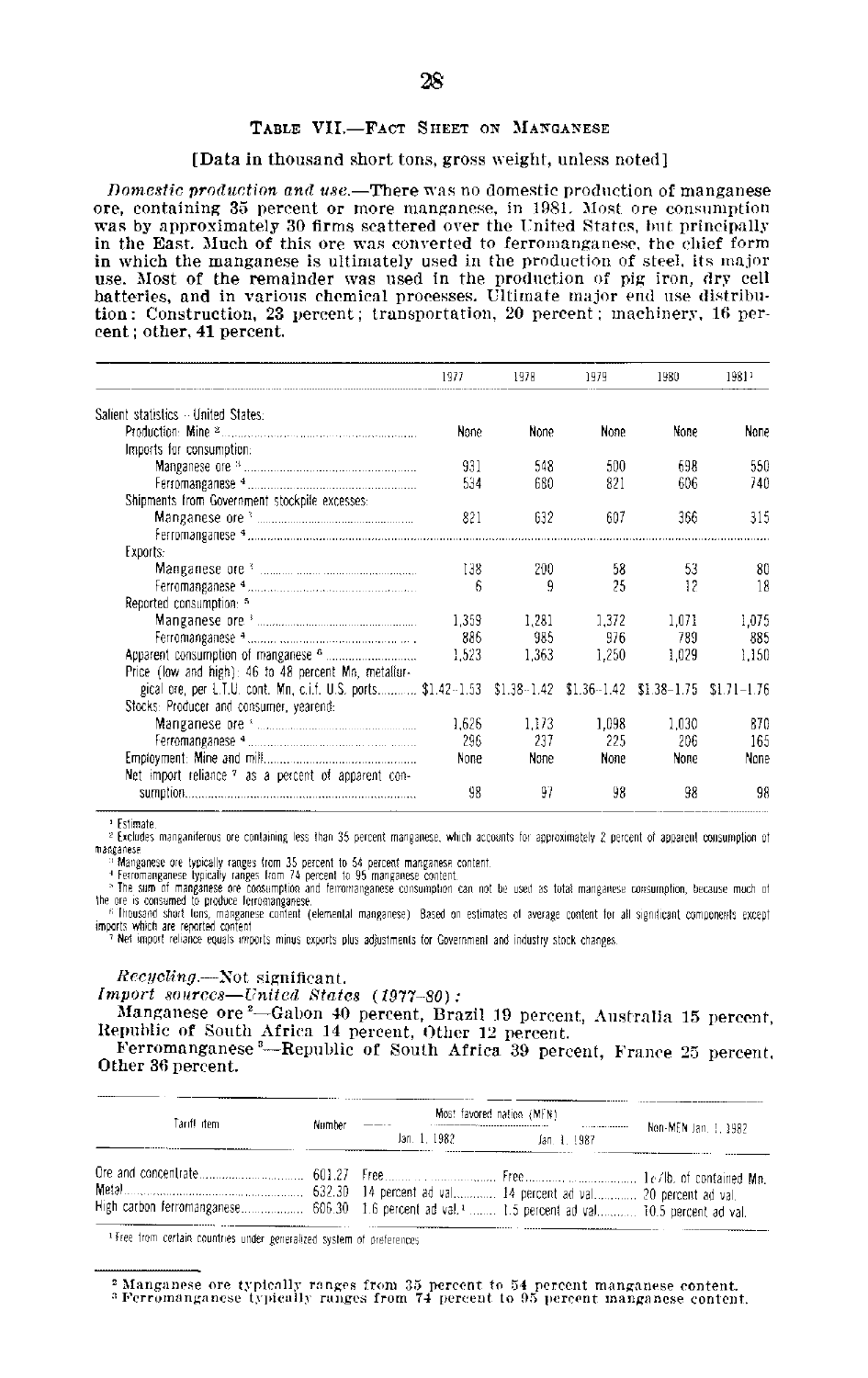|                  |       |       | Stockpile status-Nov. 30, 1981 | <b>1111 1000 0000</b> |
|------------------|-------|-------|--------------------------------|-----------------------|
| Material         | Goal  |       | Authorized<br>for disposal     | Sales, 11<br>mo       |
| Battery:         |       |       |                                |                       |
|                  |       | 185   |                                | 10                    |
|                  |       |       |                                |                       |
|                  | 170   | 221   | 51                             |                       |
|                  | 2.700 | 2.409 |                                |                       |
| Ferromanganese:  |       |       |                                |                       |
|                  | 439   |       |                                |                       |
|                  |       |       |                                |                       |
| Silicomanganese. |       | 24    |                                |                       |
|                  |       | 14    |                                |                       |

*Depletion. allowance.-22* percent (domestic). 14 percent (foreign). *Government Programs:* 

In addition to data shown, the stockpile contains 34,000 tons of natural battery ore and 961,000 tons of metallurgical ore, both of nonstockpile grade.

*Events, trends and issues.-Ready* availability worldwide of manganese for metallurgical purposes was evidenced **by** sluggish commodity markets. Further changes in ownership of domestic electric-furnace ferroalloy plant put U.S. production of manganese ferroalloys predominantly under foreign control.

From a 1978 base, U.S. demand for manganese is expected at an annual rate of about **1.6** percent through 1990. It is estimated that in 1982 domestic mine production of manganese ore will be zero, and U.S. apparent consumption of manganese will be 1.2 million short tons, content basis U.S. demand will con tinue to be supplied primarily **by** imports except as it might be supplemented by deliveries of Government stockpile excesses. Extensive deposits of manganese nodules on the deep ocean floors continue under investigation by United States and foreign companies. In the continuing absence of a Law of the Sea Treaty, the **U.S.** Department of Commerce, as authorized by Public Law **96-283,** published regulations under which 10-year licenses could be issued to eligible U.S. citizens for deep seabed exploration.

Manganese is an essential element for man and animals. In excess, however, it *can* be harmful. Although manganese poisoning can le an industrial hazard, it is not ordinarily a hazard to the general population. Environmental effects of ocean mining are incompletely known, but investigative work to date suggests that they probably are not significant, at least during exploration. This work is continuing.

|                                         | Mine production |        |                           |
|-----------------------------------------|-----------------|--------|---------------------------|
|                                         | 1980.           | 1982 2 | Reserve base <del>'</del> |
| World mine production and reserve base: |                 |        |                           |
|                                         |                 |        |                           |
| Australia                               | 2.162           | 2.200  | 330,000                   |
|                                         | 22.400          | 2.300  | -95.000                   |
|                                         | 2.366           | 1.800  | 159.000                   |
|                                         | 1.814           | 1.800  | 50.000                    |
|                                         | 6.278           | 6.600  | 2.200.000                 |
|                                         | 21.218          | 1.100  | 63.000                    |
| <b>USSR</b>                             | 11.300          | 11.400 | 2.400.000                 |
|                                         | 21.750          | 1.700  | 50.000                    |
|                                         | 214             | 100.   | 25 DDO                    |
| World total 3                           |                 | 29 DON |                           |

IPending establishment of criteria for the reserve base, classification of data is based on a judgmental appraisal of current knowledge and assumptions Estimate

Data may not add to totals shown because of independent rounding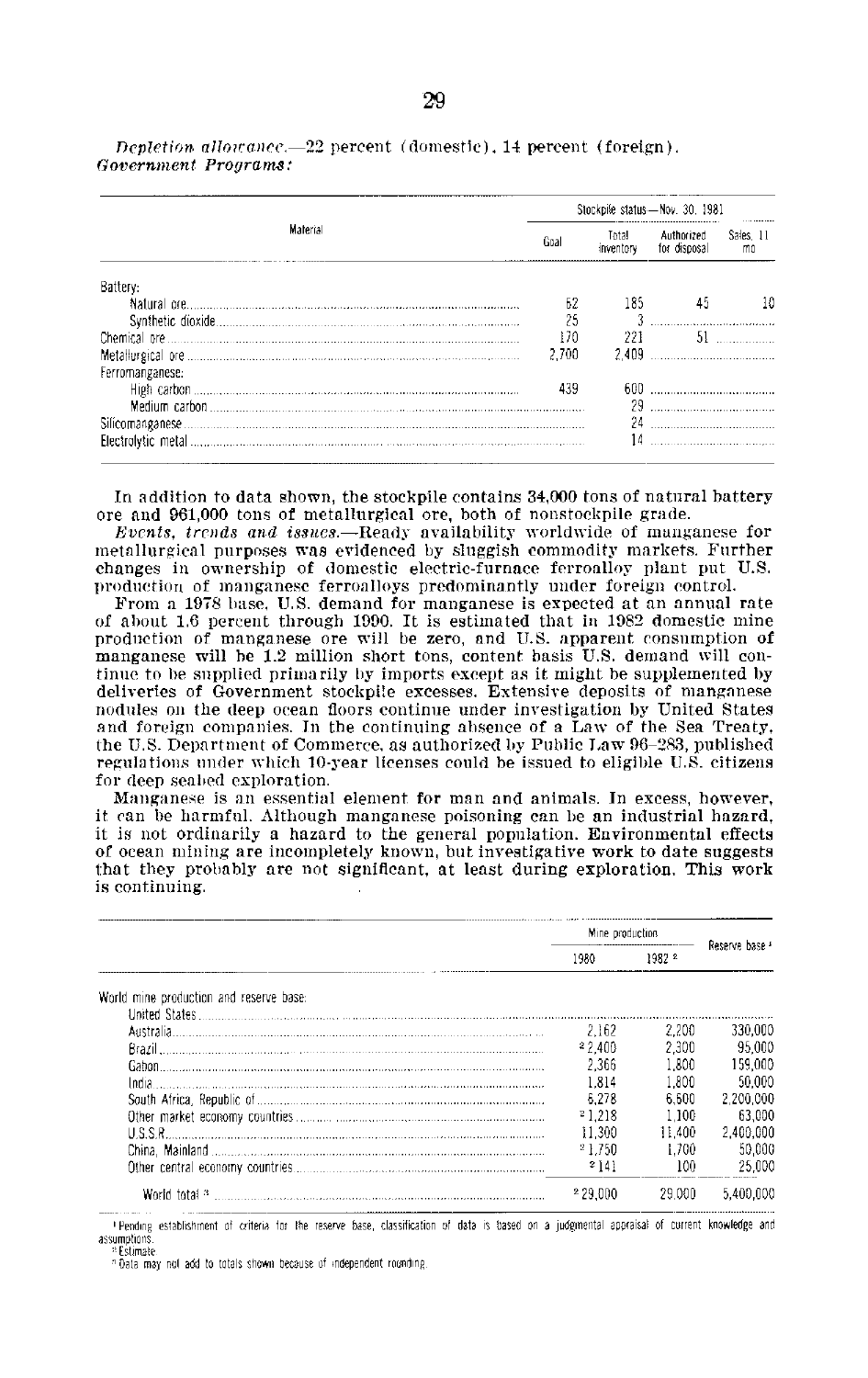*World resources.*---Identified land-hased resources are very large but are irregularly distributed. The **U.S.S.R.** and the Republic **of** South Africa account for more than **80** percent of the world identified resources; the Republic of South Africa for more than **75** percent of those of the market economy countries. There are also very extensive deep-sea resources in the form of manganese oxide deposits over large areas of the ocean floors, particularly in the equatorial Pacific Ocean.

*Substitutcs and alternates.-There* **is** no satisfactory substitute for manganese in its major applications.

#### **TABLE** VIII.-U.S. PLATINUM **GROUP IMPORTS**

**1980 dependence on foreign sources: 88 percent.** 

Percent of imports: Republic of South  $\rm A$ frica 54 percent, United Kingdom 14 percent. **U.S.S.R. 11** percent.

|                                        | 1940     | 1950                                            | 1960   | 1965          | 1970    | 1975     | 1980              |
|----------------------------------------|----------|-------------------------------------------------|--------|---------------|---------|----------|-------------------|
| National stockpile:                    |          |                                                 |        |               |         |          |                   |
|                                        | $^{(1)}$ | 590                                             | 509    | 1.767         | 1.872   | 3.862    | 4.408             |
|                                        | (1)      | 248                                             | 1.378  | 1,534         | 1.717   | 1.725    | 1.725             |
|                                        | (1)      | $-342$                                          | $+869$ | $-233$        | $-155$  | $-2.137$ | $-2,683$          |
| <b>United States:</b>                  |          |                                                 |        |               |         |          |                   |
|                                        | 42       | 38                                              | 20     | 38            | 20      | 19       | 3                 |
|                                        | 1        | 1                                               | 1      | Ł             | 1       |          | 0                 |
|                                        | 66       | 58                                              | 77     | 109           | 350     | 270      | 331               |
|                                        | 207      | 364                                             | 690    | 1,111         | 1.681   | 1.737    | 2.859             |
|                                        | 196      | 428                                             | 681    | 1.193         | 1.532   | 1.820    | 3.502             |
|                                        | NA       | 74                                              | 86     | 87            | 78      | 83       | 88                |
|                                        | 270      | 267                                             | 516    | 926           | 765     | 849      | 973               |
|                                        | (1)      | (1)                                             | (1)    | 50            | 3.000   | 1.000    | 1.000             |
| Production by area:                    |          |                                                 |        |               |         |          |                   |
|                                        |          |                                                 |        |               |         |          |                   |
|                                        |          |                                                 | 2      | 5             | 8       | 19       | 43                |
| South Africa                           | 72       | -100                                            | 406    | 754           | 1.503   | 2.600    | 3.100             |
|                                        | 100      | -151                                            | 330    | 1,700         | 2,200   | 2,650    | 3,250             |
| North America (includes United States) | 241      | -162                                            | 507    | 498           | 500     | 418      | 408               |
| Latin America (includes Mexico)        | 36       | 26                                              | 29     | 11            | 26      | 22       | -13               |
| Western Europe                         |          |                                                 |        | $\mathbf{1}$  | T       | 7        | 7                 |
|                                        |          |                                                 |        |               |         |          |                   |
|                                        |          |                                                 |        |               |         |          |                   |
|                                        |          |                                                 |        |               |         |          |                   |
|                                        |          |                                                 |        |               |         |          | 10                |
|                                        | 456      | 439                                             |        | $1.274$ 2.969 | 4.239   | 5.719    | 6.831             |
|                                        | (1)      | $\left( \begin{array}{c} 1 \end{array} \right)$ | (1)    | 40.000        | 424,000 |          | 561.000 1.180.000 |
|                                        | 7        | 5                                               | 6      | fi            | 8       | 9        | 9                 |

[Unit of measure Thousand troy ounces]

<sup>1</sup> Unavailable.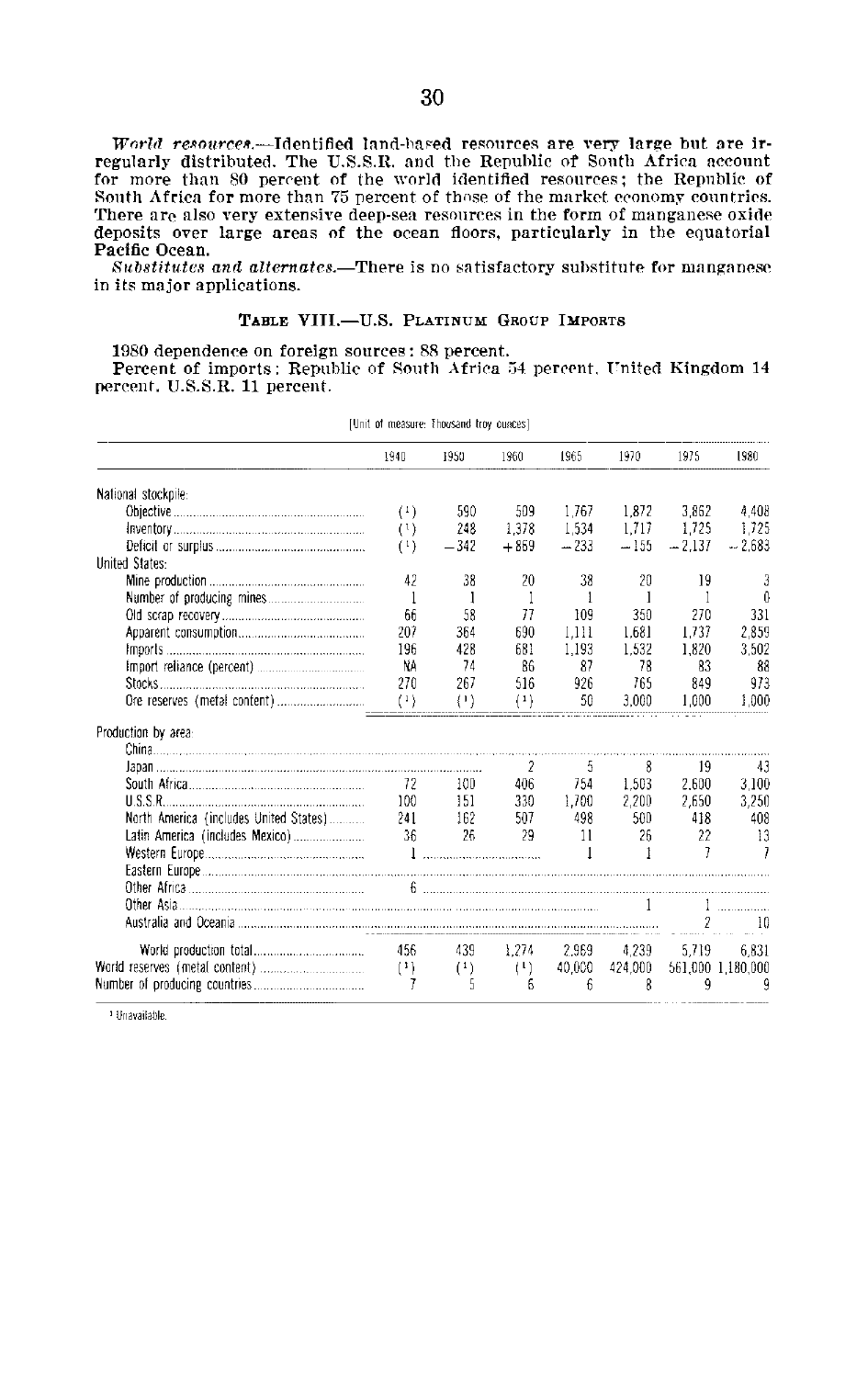## **TABLE IX.-U.S. PLATINUM IMPORTS**

**1980** dependence on foreign sources: **87** percent. Percent of imports: Republic of South Africa 74 percent, United Kingdom **<sup>15</sup>** percent, Canada 2 percent.

| [Unit of measure: Troy ounces]                        |                          |                                                 |                                                 |              |               |               |             |  |  |  |  |
|-------------------------------------------------------|--------------------------|-------------------------------------------------|-------------------------------------------------|--------------|---------------|---------------|-------------|--|--|--|--|
|                                                       | 1940                     | 1950                                            | 1960                                            | 1965         | 1970          | 1975          | 1980        |  |  |  |  |
| National stockplie:                                   |                          |                                                 |                                                 |              |               |               |             |  |  |  |  |
|                                                       | (1)                      | (1)                                             | 165.000                                         | 450.000      | 555.000       | 1,314,000     | 1.310.000   |  |  |  |  |
|                                                       | (1)                      | (1)                                             | (1)                                             | 766.000      | 450.035       | 452.645       | 452.640     |  |  |  |  |
|                                                       | (1)                      | (1)                                             | (1)                                             | $+316.000$   | $-104,965$    | 861.355       | $-857.360$  |  |  |  |  |
| <b>United States:</b>                                 |                          |                                                 |                                                 |              |               |               |             |  |  |  |  |
|                                                       | 8.000                    | 13,000                                          | 10,000                                          | 10,000       | 8.000         | 6.000         | 1.000       |  |  |  |  |
| Number of producing mines                             | $\overline{\phantom{a}}$ | 1                                               | 1                                               | -1           | -1            | 1             | $\theta$    |  |  |  |  |
|                                                       | 48.000                   | 34,000                                          | 39,000                                          | 54 000       | 118,000       | 104.000       | 154.000     |  |  |  |  |
| Apparent consumption  190,000                         |                          | 289,000                                         | 268,000                                         | 368 000      | 509,000       | 874.000       | 1.204.000   |  |  |  |  |
|                                                       |                          | 249,000                                         | 238,000                                         | 387,000      | 540,000       | 980.000       | 1,615,000   |  |  |  |  |
| Import reliance (percent)                             | (1)                      | 84                                              | 82                                              | 83           | 75            | 87            | 87          |  |  |  |  |
|                                                       |                          | 125,000                                         | 261,000                                         | 389,000      | 292.000       | 421.000       | 502.000     |  |  |  |  |
| Ore reserves (metal content)                          | (1)                      | (1)                                             | $(\cdot)$                                       | $<$ 50 000   | $<$ 3.000.000 | $<$ 1,000,000 | < 1.000.000 |  |  |  |  |
|                                                       |                          |                                                 |                                                 |              |               |               |             |  |  |  |  |
| Production by area:                                   |                          |                                                 |                                                 |              |               |               |             |  |  |  |  |
|                                                       | $^{(1)}$                 | (1)                                             | (1)                                             | $\mathbf{0}$ | $\Omega$      | $\bf{0}$      | 0           |  |  |  |  |
|                                                       | $^{(1)}$                 | $\left( \cdot \right)$                          | $(\cdot)$                                       | 2.466        | 3,296         | 5.486         | 12.900      |  |  |  |  |
|                                                       | $^{(1)}$                 | (1)                                             | (1)                                             | 465.000      | 930.000       | 1,612,000     | 1.891.000   |  |  |  |  |
|                                                       | $^{(1)}$                 | $\left( \begin{array}{c} 1 \end{array} \right)$ | (1)                                             | 510.000      | 660,000       | 795.000       | 812,000     |  |  |  |  |
| North Amercia (includes                               |                          |                                                 |                                                 |              |               |               |             |  |  |  |  |
| United States)                                        | (1)                      | $^{(1)}$                                        | $(\cdot)$                                       | 210.287      | 216,467       | 179.068       | 162,000     |  |  |  |  |
| Latin America (includes                               |                          |                                                 |                                                 |              |               |               |             |  |  |  |  |
|                                                       | $^{(1)}$                 | $^{(1)}$                                        | $\left( \cdot \right)$                          | 10,317       | 24,408        | 20.500        | 12,000      |  |  |  |  |
|                                                       | $^{(1)}$                 | (1)                                             | $^{(1)}$                                        | ۵            | 320           | 300           | 300         |  |  |  |  |
|                                                       | $^{(1)}$                 | (1)                                             | $^{(1)}$                                        | 0            | D             | 0             | 700         |  |  |  |  |
|                                                       | $^{\left(1\right)}$      | $^{(1)}$                                        | (1)                                             | 353          | 273           | 162           | 120         |  |  |  |  |
| Other Asia                                            | $^{(1)}$                 | $^{(1)}$                                        | $^{(1)}$                                        | 0            | 352           | 579           | 0           |  |  |  |  |
| Australia and Oceania                                 | (1)                      | $^{(1)}$                                        | $^{(1)}$                                        | O            | ß             | 430           | 2,500       |  |  |  |  |
|                                                       |                          |                                                 |                                                 |              |               |               |             |  |  |  |  |
| World production total                                | (1)                      | (1)                                             | $\left( \begin{array}{c} 1 \end{array} \right)$ | 1,198,423    | 1.835,116     | 2.613.525     | 2.893.520   |  |  |  |  |
| World reserves (metal content)<br>Number of producing | (1)                      | 15.000.000                                      | 15,000,000                                      | (1)          | 225,000,000   | 297,000,000   | 520,000,000 |  |  |  |  |
|                                                       | $^{(1)}$                 | $\left( \begin{array}{c} 1 \end{array} \right)$ | (1)                                             | 7            | g             | 10            | 10          |  |  |  |  |

<sup>1</sup> Unavailable.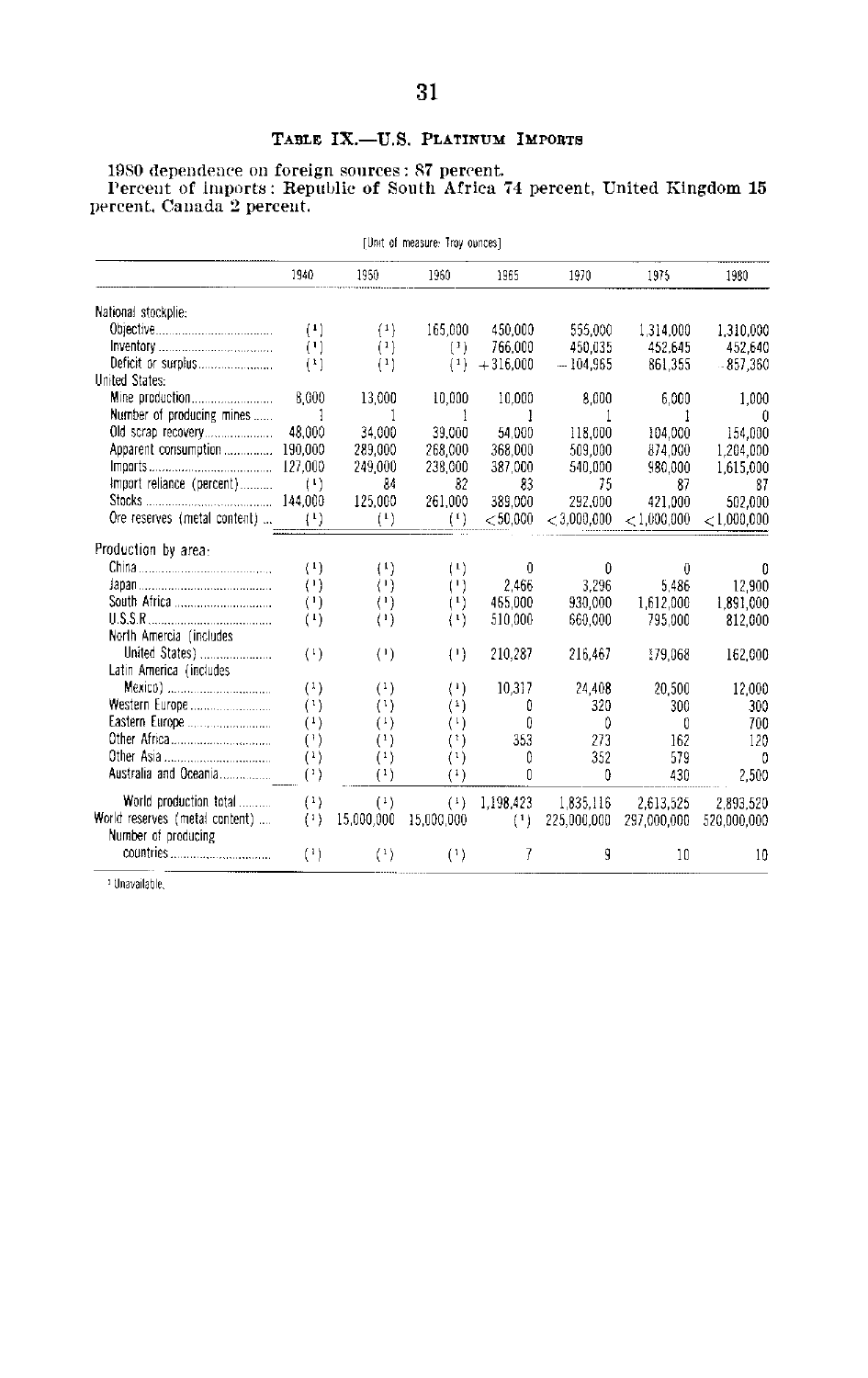## TABLE X.-U.S. PALLADIUM IMPORTS

1980 dependence on foreign sources : 90 percent.<br>Percent of imports : Republic of South Africa 49 percent, U.S.S.R. 26 percent.<br>United Kingdom 12 percent.

| (Unit of measure: Troy ounces)  |                                                 |                       |           |            |               |               |               |  |  |  |  |
|---------------------------------|-------------------------------------------------|-----------------------|-----------|------------|---------------|---------------|---------------|--|--|--|--|
|                                 | 1940                                            | 1950                  | 1960      | 1965       | 1970          | 1975          | 1980          |  |  |  |  |
| National stockpile:             |                                                 |                       |           |            |               |               |               |  |  |  |  |
|                                 | $^{(1)}$                                        | $^{(1)}$              | 340.000   | 1.300.000  | 1,300,000     | 2,450,000     | 3.000.000     |  |  |  |  |
|                                 | (1)                                             | $^{(1)}$              | (1)       | 738.000    | 1,249,832     | 1,254.994     | 1,255,003     |  |  |  |  |
|                                 | (1)                                             | $^{(1)}$              | $\{1\}$   | $-562.000$ | $-50.168$     | $-1,195,006$  | $-1.744.997$  |  |  |  |  |
| United States:                  |                                                 |                       |           |            |               |               |               |  |  |  |  |
|                                 | 5.000                                           | 19,000                | 14,000    | 21,000     | 10,000        | 13,000        | 2,000         |  |  |  |  |
| Number of producing mines       | -1                                              | 1                     | 1         |            |               |               | 0             |  |  |  |  |
|                                 |                                                 | 21.000                | 35,000    | 50.000     | 209.000       | 150.000       | 162.000       |  |  |  |  |
|                                 |                                                 | 150,000               | 371.000   | 676.000    | 1.306.000     | 580.000       | 1.483.000     |  |  |  |  |
|                                 |                                                 | 147,000               | 368,000   | 741.000    | 811.000       | 573.000       | 1,619,000     |  |  |  |  |
| Import reliance (percent)       | (1)                                             | (1)                   | 87        | 89         | 83            | 72            | 90            |  |  |  |  |
|                                 |                                                 | 108.000               | 204.000   | 427.000    | 333.00        | 336.000       | 353.000       |  |  |  |  |
| Ore reserves (metal content)    | (1)                                             | (1)                   | (1)       | < 50.000   | $<$ 3,000,000 | $<$ 1,000,000 | $<$ 1.000.000 |  |  |  |  |
| Production by area:             |                                                 |                       |           |            |               |               |               |  |  |  |  |
|                                 | $^{(1)}$                                        | $^{(1)}$              | (1)       | $\theta$   | $\theta$      | 0             | 0             |  |  |  |  |
|                                 | $^{(1)}$                                        | (1)                   | (1)       | 2.952      | 4.610         | 13 915        | 29,700        |  |  |  |  |
|                                 | (1)                                             | $^{(1)}$              | (1)       | 187.500    | 375,000       | 650.000       | 806.000       |  |  |  |  |
|                                 | (1)                                             | (1)                   | (1)       | 1,020,000  | 1,320,000     | 1,590,000     | 2,178,000     |  |  |  |  |
| North America (includes United  |                                                 |                       |           |            |               |               |               |  |  |  |  |
|                                 | (1)                                             | $^{(1)}$              | (1)       | 205.731    | 216,134       | 184.047       | 186,000       |  |  |  |  |
| Latin America (includes Mexico) | $^{(1)}$                                        | $^{\left( 1\right) }$ | (1)       | 89         | 211           | 200           | 100           |  |  |  |  |
|                                 | $^{(1)}$                                        | $^{\left(1\right)}$   | (1)       | 0          | 320           | 300           | 300           |  |  |  |  |
|                                 | $^{(1)}$                                        | $^{(1)}$              | (1)       | 0          | $\Omega$      | 0             | 5.300         |  |  |  |  |
|                                 | $^{(1)}$                                        | (1)                   | $(\cdot)$ | 353        | 273           | 0             | 0             |  |  |  |  |
|                                 | $\left( \begin{array}{c} 1 \end{array} \right)$ | $^{(1)}$              | (1)       | 0          | 878           | 836           | n             |  |  |  |  |
|                                 | $^{\scriptscriptstyle (1)}$                     | (1)                   | $(\cdot)$ | 0          | $\theta$      | 1,400         | 7,200         |  |  |  |  |
| World production total          | $^{(1)}$                                        | (1)                   | (1)       | 1.416.625  | 1.917.426     | 2.440.698     | 3.212.600     |  |  |  |  |
| World reserves (metal content)  | (1)                                             | 7,500,000             | 7.500,000 | (1)        | 148.000.000   | 194,000,000   | 434,000,000   |  |  |  |  |
| Number of producing countries   | $^{(1)}$                                        | (1)                   | $^{(1)}$  | 7          | 9             | 9             | q             |  |  |  |  |

<sup>+</sup> Unavailable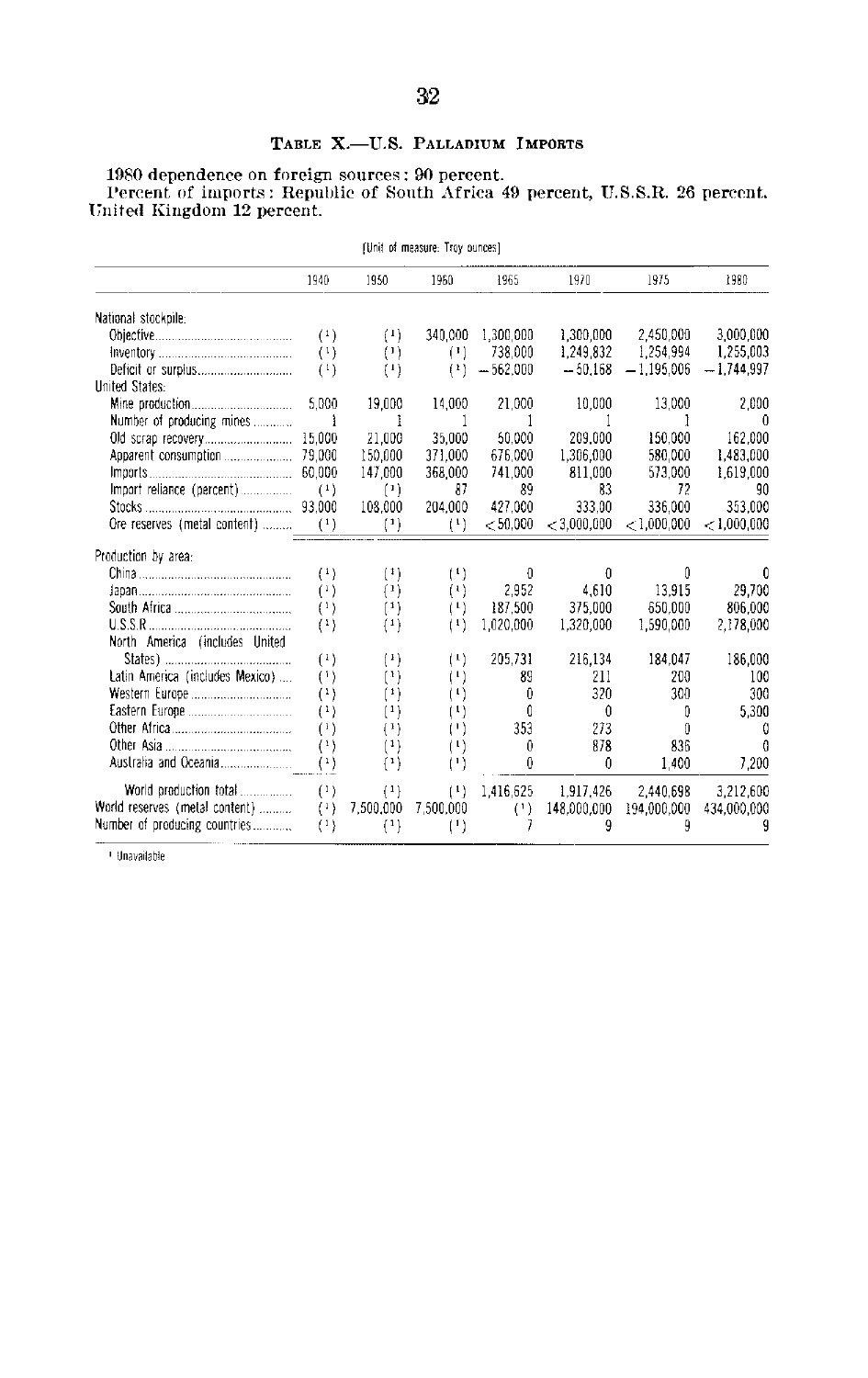#### TABLE XI.-U.S. IRIDIUM IMPORTS

**1980 dependence on foreign sources: 88 percent.**  Percent of imports: Republic of South Africa **50** percent, United Kingdom 28 percent. West Germany **5** percent.

| TURIL OF MEASURE: FROM ANTICEST   |                                                |                                                 |           |          |           |           |            |  |  |  |
|-----------------------------------|------------------------------------------------|-------------------------------------------------|-----------|----------|-----------|-----------|------------|--|--|--|
|                                   | 1940                                           | 1950                                            | 1960      | 1965     | 1970      | 1975      | 1980       |  |  |  |
| National stockpile:               |                                                |                                                 |           |          |           |           |            |  |  |  |
|                                   | (1)                                            | $\{1\}$                                         | 4.000     | 17.000   | 17.000    | 97.761    | 98.000     |  |  |  |
|                                   | (1)                                            | (1)                                             | (1)       | 14,000   | 17.256    | 17,002    | 16.991     |  |  |  |
|                                   | (1)                                            | (1)                                             | (1)       | $-3.000$ | $+256$    | $-80.759$ | $-81.009$  |  |  |  |
| United States.                    |                                                |                                                 |           |          |           |           |            |  |  |  |
|                                   | 1.000                                          | (1)                                             | (1)       | (1)      | 1.000     | 0         | 0          |  |  |  |
| Number of producing mines         | 1                                              | 1                                               | 1         | 1        | ł         | 0         | Û          |  |  |  |
|                                   | 1.000                                          | 1,000                                           | 900       | 1.000    | 2.000     | 2.000     | 3.000      |  |  |  |
|                                   | 19.000                                         | NA                                              | 6.000     | 10.000   | 8,000     | 15,000    | 24,000     |  |  |  |
|                                   | 200                                            | 7.000                                           | 4.000     | 7.000    | 11.000    | 21.000    | 44.000     |  |  |  |
|                                   | (1)                                            | (1)                                             | $^{(1)}$  | $\{1\}$  | 62        | 87        | 88         |  |  |  |
|                                   | 32.000                                         | $\{1\}$                                         | 11.000    | 18,000   | 16.000    | 18.000    | 15,000     |  |  |  |
|                                   | None                                           | None                                            | None      | None     | None      | None      | None       |  |  |  |
| Production by area:               |                                                |                                                 |           |          |           |           |            |  |  |  |
|                                   | (1)                                            | (1)                                             | (1)       | 0        | 0         | 0         | 0          |  |  |  |
|                                   | $^{(1)}$                                       | (1)                                             | $\{1\}$   | Û        | Û         | Û         | n          |  |  |  |
|                                   | $\left(1\right)$                               | (1)                                             | (1)       | 11.660   | 20.900    | 33.800    | 31.000     |  |  |  |
|                                   | (1)                                            | $^{(1)}$                                        | $^{(1)}$  | 34.000   | 44.000    | 53.000    | 65,000     |  |  |  |
| America (includes United<br>North |                                                |                                                 |           |          |           |           |            |  |  |  |
|                                   | (1)                                            | $\left( \begin{array}{c} 1 \end{array} \right)$ | (1)       | 10.189   | 11.000    | 8.943     | 8.000      |  |  |  |
| Latin America (includes Mexico)   | $\left( \begin{matrix} 1 \end{matrix} \right)$ | $\{1\}$                                         | $^{(1)}$  | 357      | 843       | 700       | 400        |  |  |  |
|                                   | (1)                                            | $(\mathsf{I})$                                  | $^{(1)}$  | 0        | θ         | 0         | 0          |  |  |  |
|                                   | $^{(1)}$                                       | $^{(1)}$                                        | $(\cdot)$ | 0        | Û         | 0         | 0          |  |  |  |
|                                   | $^{(1)}$                                       | $^{\left(1\right)}$                             | $^{(1)}$  | 0        | 0         | 0         | Ð          |  |  |  |
|                                   | $^{(1)}$                                       | $^{(1)}$                                        | (1)       | Ō        | Û         | Λ         | θ          |  |  |  |
|                                   | $^{(1)}$                                       | $^{\scriptscriptstyle (1)}$                     | $\{1\}$   | Ď        | Û         | Û         | ß          |  |  |  |
|                                   | (1)                                            | (1)                                             | (1)       | 56.206   | 76.743    | 96.443    | 104,400    |  |  |  |
|                                   | (1)                                            | 2.500.000                                       | 2,500,000 | (1)      | 6,000,000 | 8.000.000 | 17 000,000 |  |  |  |
|                                   | (1)                                            | $\left( \begin{array}{c} 1 \end{array} \right)$ | $^{(1)}$  | 5        | 5         | 4         | Δ          |  |  |  |

[Unit of measure. Troy ounces]

**I** Unavailable

#### **TABLE XII.-FACT SHEET ON PLATINUM GROUP**

**[Platinum, palladium, iridium, osmium, rhodium, ruthenium; data in thousand**  troy ounces, unless noted]

*Domcstic production and use.-Domestic* primary production was derived partly **as** a byproduct of copper refining **by** three firms; and partly from placer deposits in Alaska **by a** single firm. Output was valued at about \$1.4 million. Secondary metal was refined **by** about **30** firms, most in the East and Midwest. The platinum group metals were sold **by** at least **90** processors and retailers, largely in the Northeast, and were distributed among using industries as follows: Automotive, **30** percent; electrical, 26 percent; chemical, 14 percent; dental, 12 percent; and other, **18** percent. The automotive, chemical, and petroleum refining industries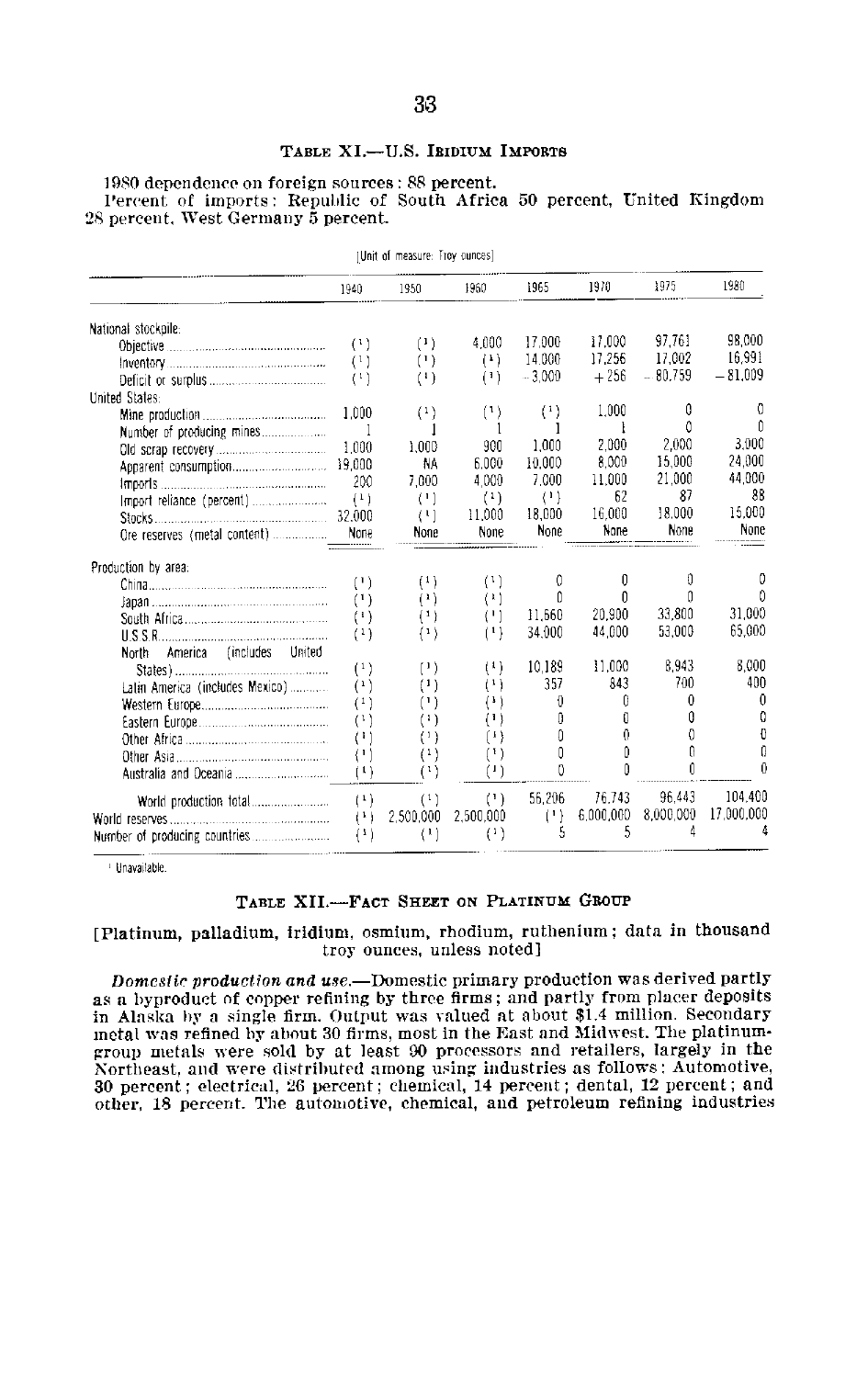used the platinum-group metals mainly as catalyst; other industries used the metals in a variety of ways that took advantage of their chemical inertness and refractoriness.

|                                                                       | 1977  | 1978  | 1979  | 1980  | 1981  |
|-----------------------------------------------------------------------|-------|-------|-------|-------|-------|
| Salient statistics-United States:                                     |       |       |       |       |       |
|                                                                       | 6     | 8     |       |       |       |
| Refinery:                                                             |       |       |       |       |       |
|                                                                       | 5     | 8     |       |       |       |
|                                                                       | 195   | 257   | 309   | 331   | 350   |
|                                                                       | 2.510 | 2.921 | 3.479 | 3.502 | 3.000 |
|                                                                       | 427   | 703   | 900   | 765   | 975   |
|                                                                       | None  | None  | None  | None  | None  |
|                                                                       | 1.592 | 2.260 | 2.756 | 2.206 | 2.000 |
|                                                                       | 2.357 | 2.635 | 2.995 | 2.859 | 2.356 |
| Price (dollars per ounce): 2                                          |       |       |       |       |       |
|                                                                       | 162   | 237   | 352   | 439   | 475   |
|                                                                       | 60    |       | 113   | 214   | 150   |
|                                                                       | 1.013 | 861   | 761   | 973   | 1.000 |
|                                                                       | 350   | 350   | 375   | 400   | 400   |
| Net import reliance <sup>3</sup> as a percent of apparent consumption | 91    | 90    | 89    | 88    | 85    |

1 Fefimate

<sup>2</sup> Producer price

<sup>3</sup> Net import reliance equals imports minus exports plus adjustments for Government and industry stock changes.

Recycling.-In 1981, about 350,000 ounces of platinum-group metals were refined from scrap on a non-toll basis, an amount equivalent to 18 percent of sales to industry. The quantity of toll-refined secondary was much larger, amounting to more than 1 million ounces. The proportion of new scrap to old scrap was not known.

Import sources (1977-80). - Republic of South Africa 55 percent, U.S.S.R. 18 percent, United Kingdom 11 percent, Other 16 percent.

| Tariff item | Number | Most favored nation (MFN) |              |                      |  |
|-------------|--------|---------------------------|--------------|----------------------|--|
|             |        |                           | Jan. 1, 1987 | Non-MFN Jan. 1, 1982 |  |
|             |        |                           |              |                      |  |

## Depletion allowance.--22 percent (domestic), 14 percent (foreign).

Government programs.—The Bureau of Mines conducted research on the processing of domestic platinum-group metals ores, on recovery from electronic scrap, and on electrodeposition of platinum-group metals coatings. Automobile emission standards for 1982 models remained unchanged from those set for 1981 models. At the same time, the Environmental Protection Agency granted waivers on some pollution standards for certain 1982 model automobiles.

|                |       | Stockpile status - Nov. 30, 1981 |                            |                 |  |  |
|----------------|-------|----------------------------------|----------------------------|-----------------|--|--|
| Material       | Goal  | Total<br>inventory               | Authorized<br>for disposal | Sales, 11<br>ma |  |  |
|                | 1.310 | 453                              |                            |                 |  |  |
| Palladium      | 3,000 |                                  |                            |                 |  |  |
| <b>iridium</b> | 98    |                                  |                            |                 |  |  |
|                |       |                                  |                            |                 |  |  |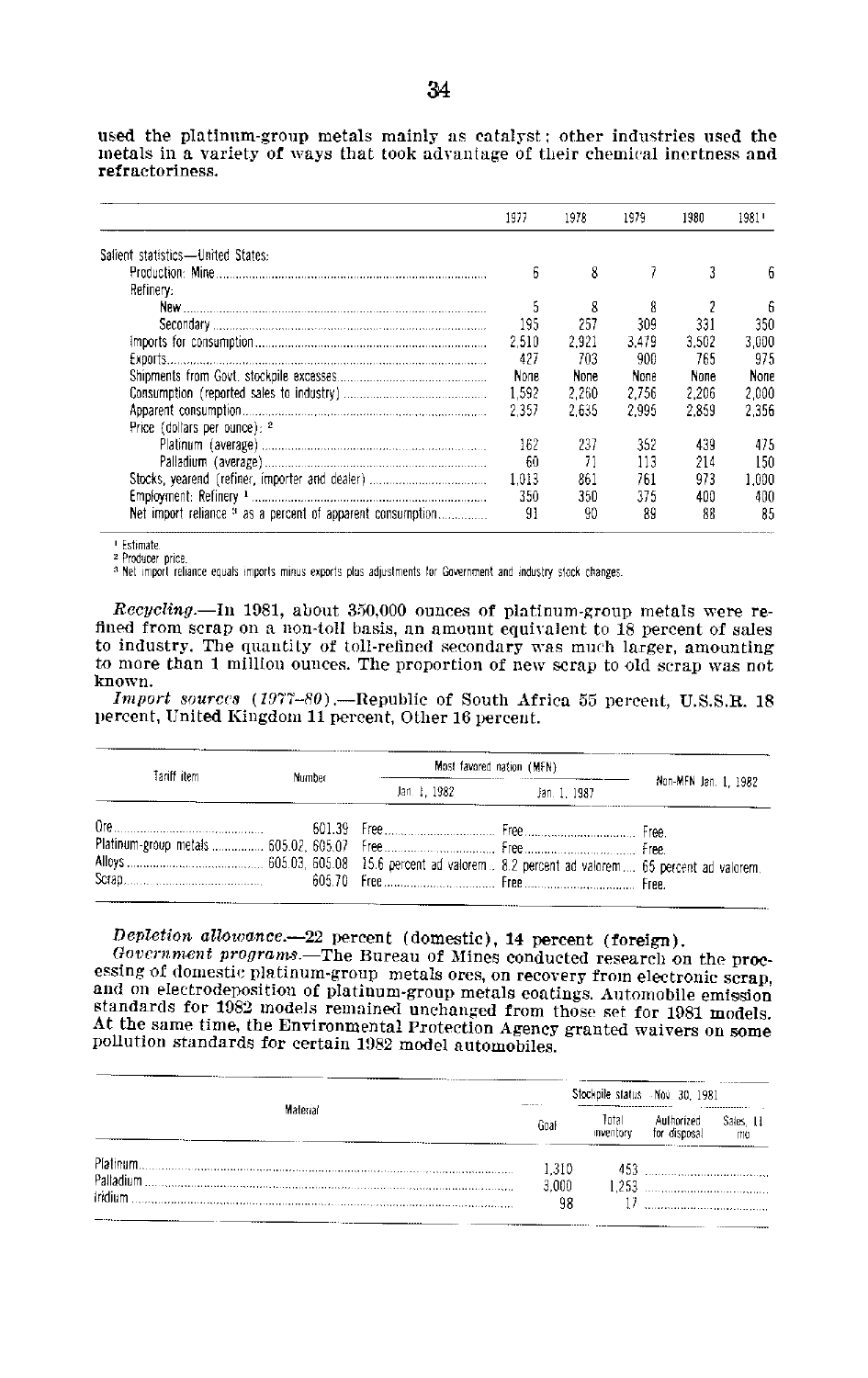In addition to data shown, the stockpile contains 13,000 troy ounces of platinum and 2,000 troy ounces of palladium nonstockpile grade material.

*Events, trends, and issue.-In* **1981,** world production of platinum-group metals was about **6.8** million troy ounces, essentially unchanged from that of **1980.** The Republic of South Africa and the **U.S.S.R.** accounted for 94 percent of the world total.

Sales of platinum-group metals to **U.S.** industries dropped **9** percent in **1981** to about 2.0 million ounces. Catalysts in automobile exhaust converters was again the largest single end use. It is estimated that in **1982** domestic mine production of platinum will **be 6,000** ounces and **U.S.** apparent consumption will be 2.4 mil lion ounces. From a **1978** base, demand in the United States is expected to increase at an annual rate of about **1.5** percent through **1990.** 

Imports, which account for essentially all of the annual **U.S.** requirement for primary platinum-group metals, dropped 14 percent, to about **3.0** million ounces. The Republic of South Africa was the most important source, followed **by** the United Kingdom (which has no mine production, but is an important processor of concentrates imported from the Republic of South Africa and Canada), and the U.S.S.R.

Dealers' prices for platinum and palladium, as reported in Metals Week, declined sharply in 1981. Both metals were at their highest price levels in the first week of January (platinum \$565 per ounce and palladium \$142 per ounce). Starting in February, the platinum dealers' price ranged between \$400 per ounce and \$500 per ounce for most of the year. In March, the platinum dealers' price briefly increased to \$538 per ounce, and in August, briefly decreased to **\$398** per ounce. The palladium dealers' price declined below \$100 per ounce in June. By October, both the platinum and palladium dealers' price were well below the pro ducers' prices. The platinum producers' price remained at \$475 per ounce through the year, but the palladium producers' price decreased from \$200 per ounce to \$140 per ounce on February 20, and then decreased again to \$110 per ounce on May 28.

Exploration and evaluation of the platinum-group metal resources in the Still water Complex, Montana, currently the only U.S. deposit where significant pro duction of these metals is possible, continued. Although U.S. deposits may be developed, it is unlikely that domestic production could satisfy domestic demand. Environmental factors concerning present domestic production are those asso ciated with copper production.

|                                         |       | Mine production |                   |
|-----------------------------------------|-------|-----------------|-------------------|
|                                         | 1980  | 19812           | base <sup>1</sup> |
| World mine production and reserve base: |       |                 |                   |
|                                         |       |                 | 16.000            |
|                                         | 405   | 350             | 9.000             |
|                                         | 3.100 | 3.100           | 70 OOC            |
|                                         |       |                 | ΝA                |
| 122 L                                   | 3 250 |                 |                   |
|                                         | 6 830 |                 | 195.00P           |

Pending establishment of criteria for the reserve base, classification of data is based on a judgmental appraisal of current knowledge and assumptions.

<sup>2</sup> Estimate

*World resource.-World* resources of the platinum-group metals are estimated to be about 3.2 billion troy ounces, 2.7 times the estimated reserves, and more than 20 times the forecast demands for primary metal in the period 1981-2000. Total U.S. resources are estimated at about 300 million troy ounces, most of which occur in Montana and Minnesota.

*Substitutes and* alternates.-Potential substitutes are gold, silver, and tung sten in electrical and electronic uses; gold in dental uses; metals, such as the rare-earth elements, nickel, vanadium, and titanium, and molecular sieves, in catalytic uses. New and/or improved engines and fuels, and electric automobiles, could reduce the use of platinum-group metals in emission control catalysts in automobiles.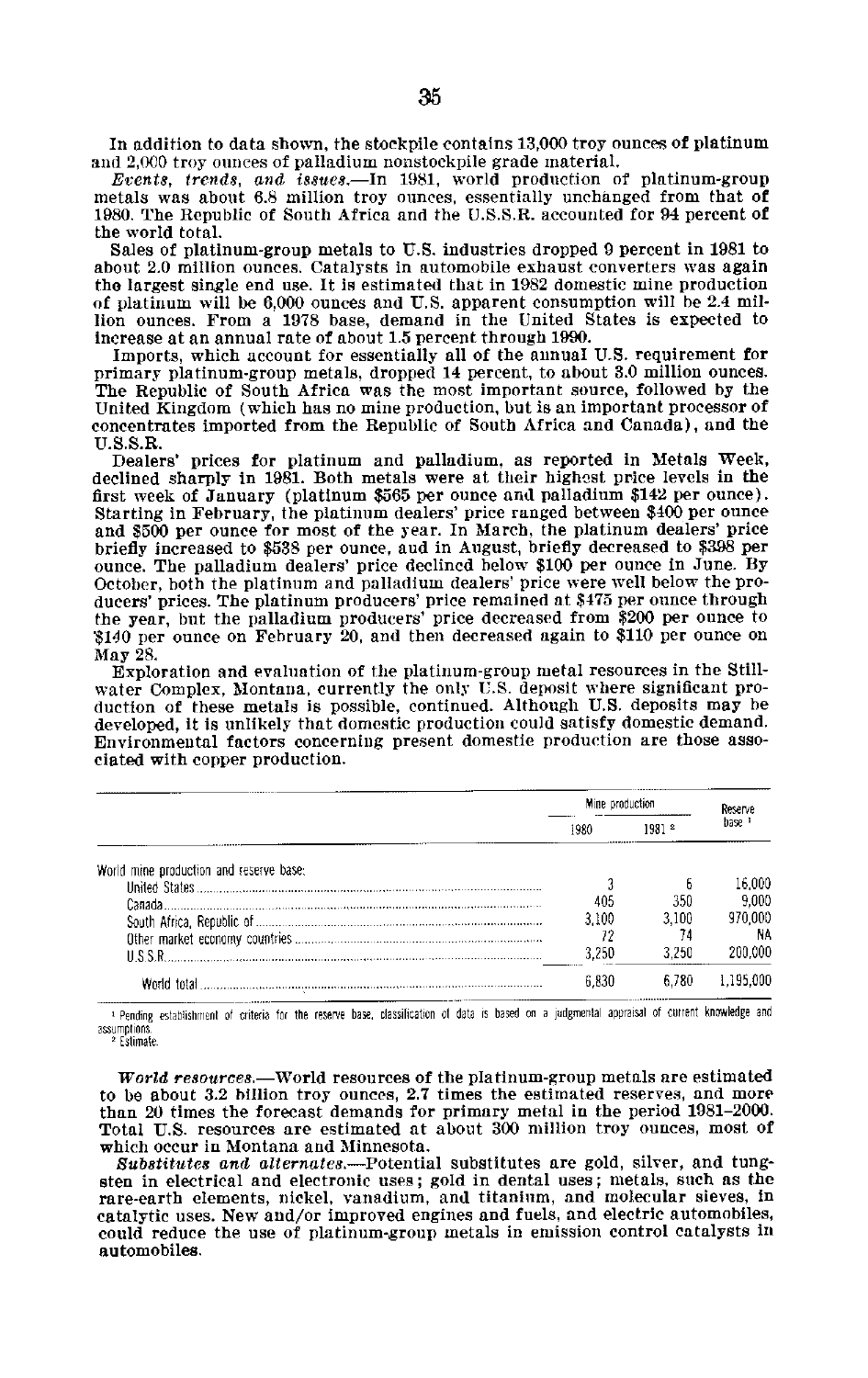## **TABLE** XIII.-U.S. **VANADIUM.1** IMPORTS

**1980** dependence on foreign sources: **17** percent. Percent of imports: Republic of South Africa **62** percent, Finland **19** percent, Canada **9** percent. Other **10** percent.

|                                                          | 1940                                            | 1950                                            | 1960     | 1965     | 1970     | 1975    | 1980            |
|----------------------------------------------------------|-------------------------------------------------|-------------------------------------------------|----------|----------|----------|---------|-----------------|
| National stockpile:                                      |                                                 |                                                 |          |          |          |         |                 |
|                                                          | (1)                                             | (1)                                             | $($ 1)   | 1.400    | 540      | 540     | 8.700           |
|                                                          | $\left( \begin{array}{c} 1 \end{array} \right)$ | (1)                                             | $^{(1)}$ | 7.865    | 3.345    | 540     | 543             |
|                                                          | (1)                                             | $^{(1)}$                                        | (1)      | $+6,465$ | $+2.805$ | n       | $-8.157$        |
| <b>United States:</b>                                    |                                                 |                                                 |          |          |          |         |                 |
|                                                          | 1,081                                           | 2.298                                           | 4.971    | 5,226    | 5.319    | 4.743   | 4.806           |
|                                                          | (1)                                             | $^{(1)}$                                        | (1)      | $^{(1)}$ | (1)      | 64      | 101             |
|                                                          | 774                                             | 1.821                                           | 5.495    | 6,160    | 5.594    | 4.859   | 5,506           |
|                                                          | (1)                                             | $\left( \begin{array}{c} 1 \end{array} \right)$ | 6        | 6        | 5        | 4       | 6               |
|                                                          | $^{(1)}$                                        | 2.399                                           | 2,223    | 7,208    | 7.066    | 7.858   | 6.607           |
|                                                          | 1.287                                           | 762                                             | 10       | 18       | 2.024    | 4.236   | 2,974           |
|                                                          | $^{(1)}$                                        | 4                                               | ß        | 15       | 21       | 38      | 17              |
|                                                          | (1)                                             | (1)                                             | $^{(1)}$ | 2.217    | 4.011    | 4.516   | 4.144           |
|                                                          | $^{(1)}$                                        | $^{(1)}$                                        | $^{(1)}$ | 680.000  | 115.000  | 115,000 | 115,000         |
| Production by area:                                      |                                                 |                                                 |          |          |          |         |                 |
|                                                          |                                                 |                                                 |          |          |          |         | 5,000           |
|                                                          |                                                 |                                                 |          |          |          |         |                 |
|                                                          |                                                 |                                                 |          | 1.519    | 7.127    | 11.734  | 14.000          |
|                                                          |                                                 |                                                 |          |          | 3,800    | 8.800   | 11.000          |
| North America (includes United States) 1,081 2,298 4,971 |                                                 |                                                 |          | 5.226    | 5,319    | 4.743   | 4,306           |
|                                                          |                                                 |                                                 |          |          | 610      | 660     | 400             |
|                                                          |                                                 |                                                 |          | 1.313    | 2.640    | 1.915   | 3.700           |
|                                                          |                                                 |                                                 |          |          |          |         |                 |
|                                                          |                                                 |                                                 | 984      | 1.275    | 443      |         | $619$ and $619$ |
|                                                          |                                                 |                                                 |          |          |          |         |                 |
|                                                          |                                                 |                                                 |          |          |          |         | 650             |
|                                                          |                                                 | 3.105                                           | 7.236    | 9.834    | 19.939   | 28,471  | 39,556          |
|                                                          | (1)                                             | (1)                                             | (1)      | (1)      | 10.1     | 10.7    | 20.4            |
|                                                          | 5                                               | 5                                               | 5        | 5        | ጸ        | 7       | 8               |

[Unit of measure: Short tons of contained vanadium]

Unavailable

#### **TABLE** XIV.-FACT **SHEET ON** VANADIUM

[Data In thousand pounds vanadium content, unless noted]

Domestic production and *use.-Five* firms produced vanadium oxides in **<sup>1981</sup>** from domestic materials that included Colorado Plateau uranium-vanadium ores and sludges, Arkansas vanadium ore, and Idaho ferrophosphorus slags. Four other firms produced oxides and/or ferrovanadium from petroleum residues, utility ashes, spent catalysts, and imported iron slags. Mill production was valued at an estimated **\$76** million. The chief use of vanadium was as an alloying agent for iron and steel. It was also important in the production of titanium alloys, and as a catalyst for production of sulfuric acid. About 210 plants throughout the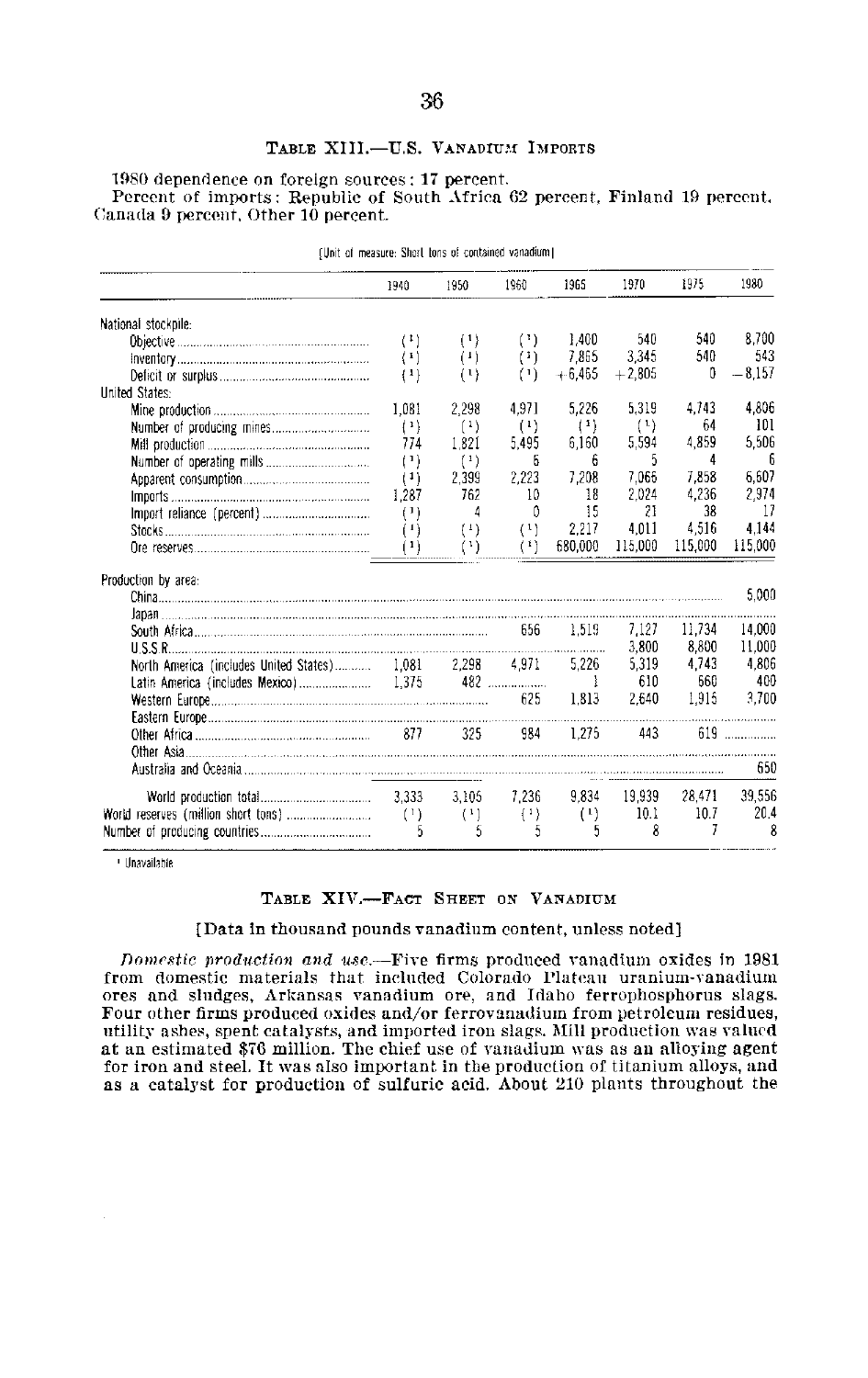1977 1978 1979 1980 1981 Salient statistics-United States: Production: M ine (recoverab le basis) **......................... ........................**  Mill (recovered basis) 2. Imports for consumption: O res, slags, residues **.................... ....... ........**  Vanadium pentoxide (anhydride) **...................................**  Ferrova na d iu m **........ ................. ....................... ............**  Exports: **3**  Vanadium pentoxide (anhydride) **.. ..............................**  Other com pounds plus **ores............ ...........................** . Ferrovanad ium **................................ .............**  Shipments from Government stockpile excesses **..... ..................**  Consumption (intermediate products), reported **......................**  Consumption, apparent <sup>4</sup> Price (average, per pound **V<sup>2</sup> 0.) O. - .. .. ...**  Stocks: Producer and consumer, yearend **..................**  E m p lo y m e n t **................ ...................................... ........ ...... .....**  Net import reliance  $5$  as a percent of apparent consumption  $\dots$ 13,008 8,544 11,040 9.612 10,600 10,416 10,409 11,517 11,012 12,100 5,624 4,468 4,883 3,572 5,300 896 1,478 1,814 1,711 890 673 782 1,033 525 2,100 384 **658**  10,522 16,038 **\$2.95**  8,726 **(6)**  35 1,388 731 **1,309**  13,260 16,328 \$3.17 6,106 **(6) 36 706** 811 440 581 320 150 1,231 1,123 **750** 13,438 16,063 \$3.39 6,806 **(2) 28** 12,278 13,214 \$3.54 8,288 **(16)**  17 14,600 20,700 \$3.52 6,800 **(6)**  42

United States reported consumption in **1981.** Major end use distribution: Trans portation, **35** percent; construction, **27** percent; machinery, **25** percent; chemicals, 4 percent; and other, **9** percent.

**I**Estimate.<br><sup>2</sup> Produced from domestic materials.

<sup>3</sup> Effective Jan. 1, 1978, vanadium export classifications were not directly comparable with earlier years because of changes in statistical<br>classifications of the Bureau of the Census, U.S. Department of Commerce.

4 Includes processing losses from low-grade imports

**I** Net import reliance equals imports minus exports plus adjustments for Government and industry stock changes

<sup>6</sup> Not available

Recycling.-Relatively small quantities of spent catalysts containing vanadium were reprocessed. Some tool steel scrap was recycled primarily for its vanadium content. Vanadium was also recycled as a minor component of scrap iron and steel alloys, which were used principally for their iron content.

*Import sources* (1977-80).—Republic of South Africa 58 percent, Chile 16 percent, Canada **7** percent, Other **19** percent.

|                                                                                                           |        | Most favored nation (MEN) |              |                      |  |
|-----------------------------------------------------------------------------------------------------------|--------|---------------------------|--------------|----------------------|--|
| Tariff item                                                                                               | Number | Jan. 1, 1982              | Jan. 1, 1987 | Non-MFN Jan. 1, 1982 |  |
|                                                                                                           |        |                           |              |                      |  |
| residues).                                                                                                |        |                           |              |                      |  |
|                                                                                                           |        |                           |              |                      |  |
| Metal, unwrought, and waste and 632.58 4.5 percent ad val 3.7 percent ad val 25 percent ad val.<br>scrap. |        |                           |              |                      |  |
|                                                                                                           |        |                           |              |                      |  |
|                                                                                                           |        |                           |              |                      |  |
| Vanadium pentoxide (anhydride)  422.60 16 percent ad val 16 percent ad val 40 percent ad val.             |        |                           |              |                      |  |
| Vanadium compounds, other  422.62 16 percent ad val 16 percent ad val 40 percent ad val.                  |        |                           |              |                      |  |
| Vanadium salts of organic acids 427.22 13.9 percent ad val 13.9 percent ad val 40 percent ad val.         |        |                           |              |                      |  |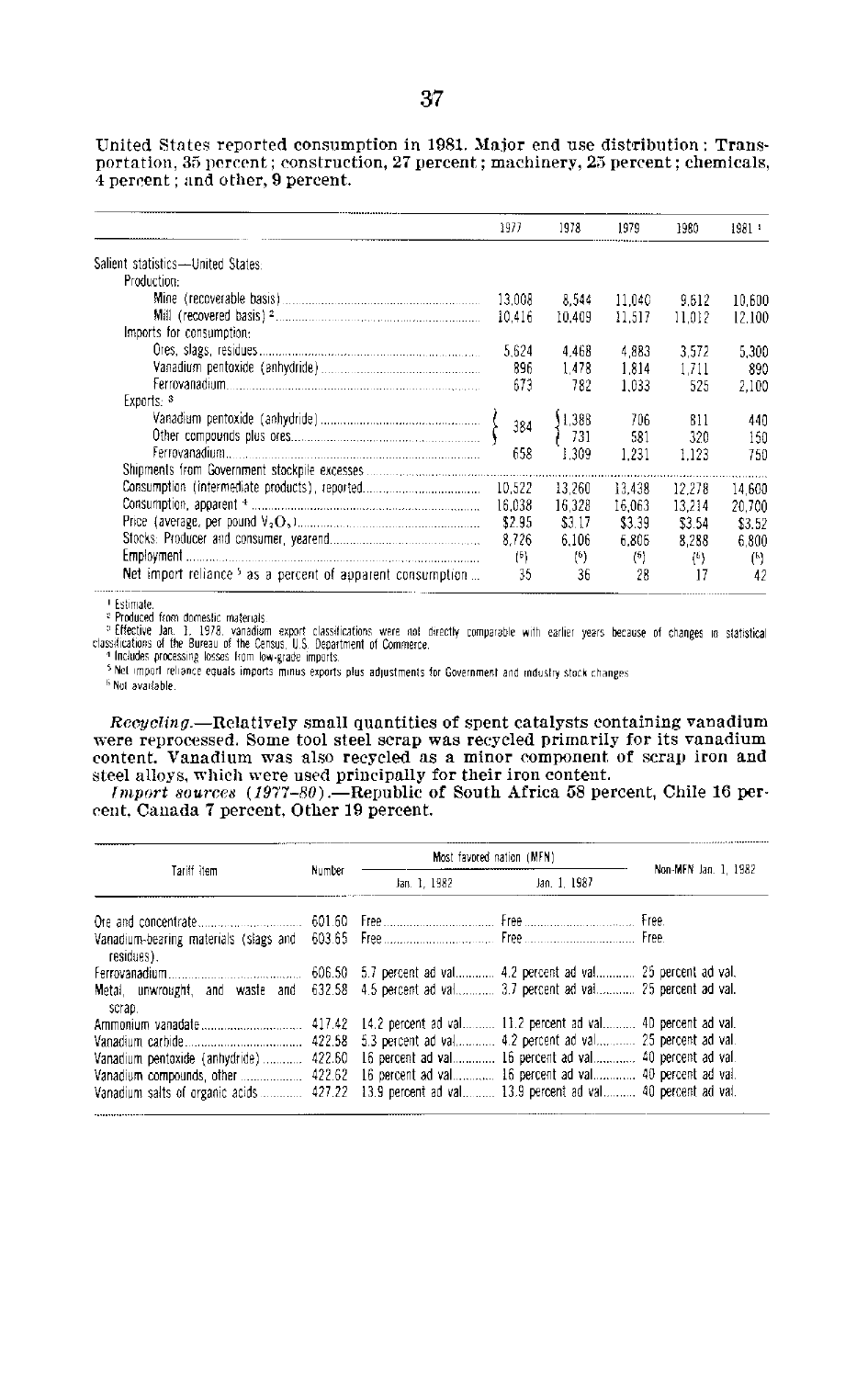Depletion allowance.-22 percent (domestic), 14 percent (foreign).

Government programs.—Bureau of Mines research included investigations to improve vanadium recovery from low-grade ores and a study of the environmental effects of using high vanadium fossil fuels. The General Services Administration sought to acquire 1.8 million pounds (gross weight) of vanadium pentoxide for the National Defense Stockpile.

|               |                 | Stockpile status-Nov. 30, 1981 |                            |                      |  |  |
|---------------|-----------------|--------------------------------|----------------------------|----------------------|--|--|
| Material      | Goal            | Total<br>inventory             | Authorized<br>for disposal | Sales, 11<br>$\pi$ 0 |  |  |
| Ferrovanadium | 15.400<br>2.000 |                                |                            |                      |  |  |

Events, trends, and issues.—Consumption of vanadium increased in 1981, primarily because of improved activity in the steel industry. In the future, cansumption of vanadium should grow with increased demand for high performance materials and especially for high-strength low-alloy steels. Weight savings obtained by the use of these steels are particularly attractive in the transportation industry. It is estimated that in 1982 domestic mine production of vanadium will be 11 million pounds on the recoverable basis, and U.S. apparent consumption will be 19 million pounds. From a 1978 base, demand for vanadium is expected to increase at an annual rate of about 4 percent through 1990.

In 1981, mining operations on the Colorado Plateau were hurt by the continuing weak demand for uranium oxide. A new uranium-vanadium mill became fully operational in Utah, but two other facilities in Colorado were shut down for a large part of the year. Byproduct vanadium continued to be recovered from ashes of Caribbean oils burned at power-generating facilities. Shipments of vanadium pentoxide started at one of two active mine projects in Western Australia. China increased its efforts to market vanadium materials which are a byproduct of its iron and steel industry.

Environmental pollution problems included radon daughter exposure in underground uranium-vanadium mines, disposal of wastes as ponded liquids and fine tailings, and toxicity of certain vanadium materials. Modern technology aided the industry in controlling these problems.

|                                         | Production 1 |        |                |
|-----------------------------------------|--------------|--------|----------------|
|                                         | 1980         | 1981   | Reserve base 2 |
| World mine production and reserve base: |              |        |                |
|                                         | 9.612        | 10.600 | 230,000        |
|                                         | 1.300        | 1.300  | 780.000        |
| Finland                                 | 6.200        | 5.400  | 280.000        |
|                                         | 28.000       | 24.000 | 17,200,000     |
|                                         | 2.000        | 2.200  | 1.100.000      |
|                                         | 10.000       | 11.000 | 5,200,000      |
|                                         | 22.000       | 24.000 | 16.000.000     |
| World total <sup>3</sup>                | 79 100       | 78.50D | oor            |

<sup>1</sup> Estimate

2 Pending establishment of criteria for the reserve base, classification of data is based on a judgmental appraisal of current knowledge and assumption <sup>3</sup> Data may not add to totals shown because of independent rounding.